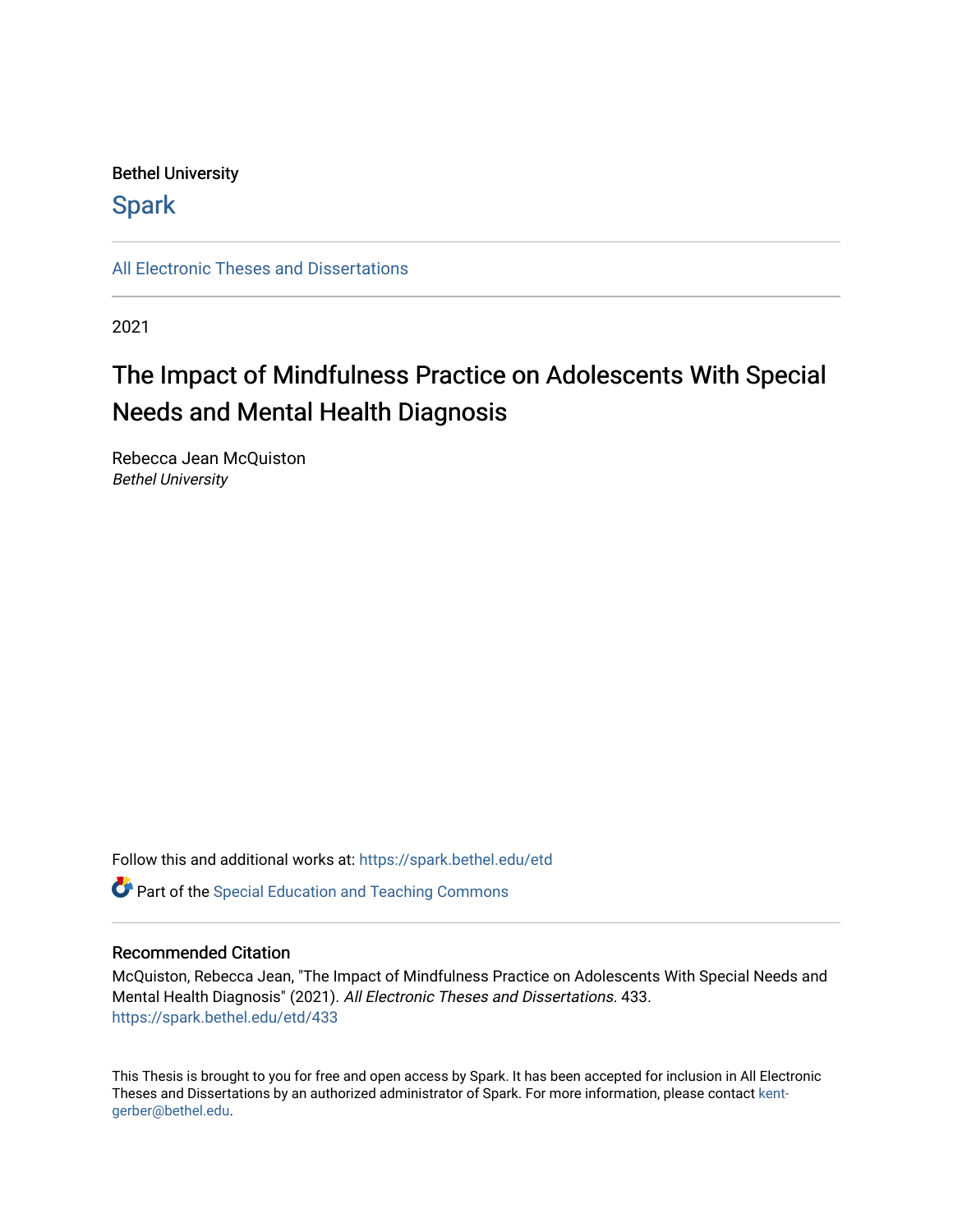# THE IMPACT OF MINDFULNESS PRACTICE ON ADOLESCENTS WITH SPECIAL NEEDS AND MENTAL HEALTH DIAGNOSIS

A MASTER'S THESIS SUBMITTED TO THE FACULTY OF BETHEL UNIVERSITY

BY

REBECCA J. MCQUISTON

IN PARTIAL FULFILLMENT OF THE REQUIREMENTS

FOR THE DEGREE OF MASTER OF ARTS

MARCH 2021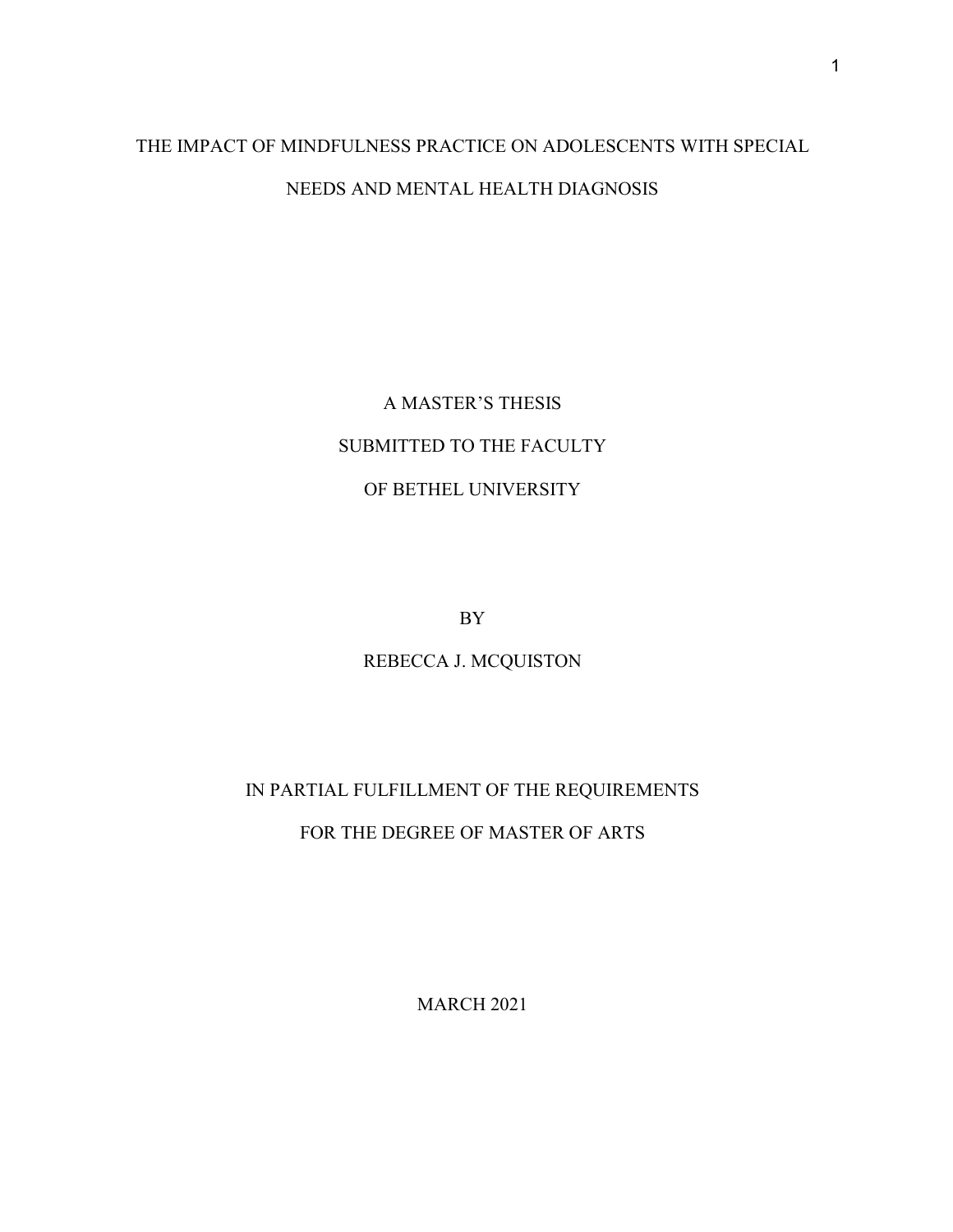# THE IMPACT OF MINDFULNESS PRACTICE ON ADOLESCENTS WITH SPECIAL NEEDS AND MENTAL HEALTH DIAGNOSIS

REBECCA J. MCQUISTON

# APPROVED

# ADVISOR: CHARLES S. STRAND, ED.S.

# PROGRAM DIRECTOR: KATIE BONAWITZ, ED.D.

MARCH 2021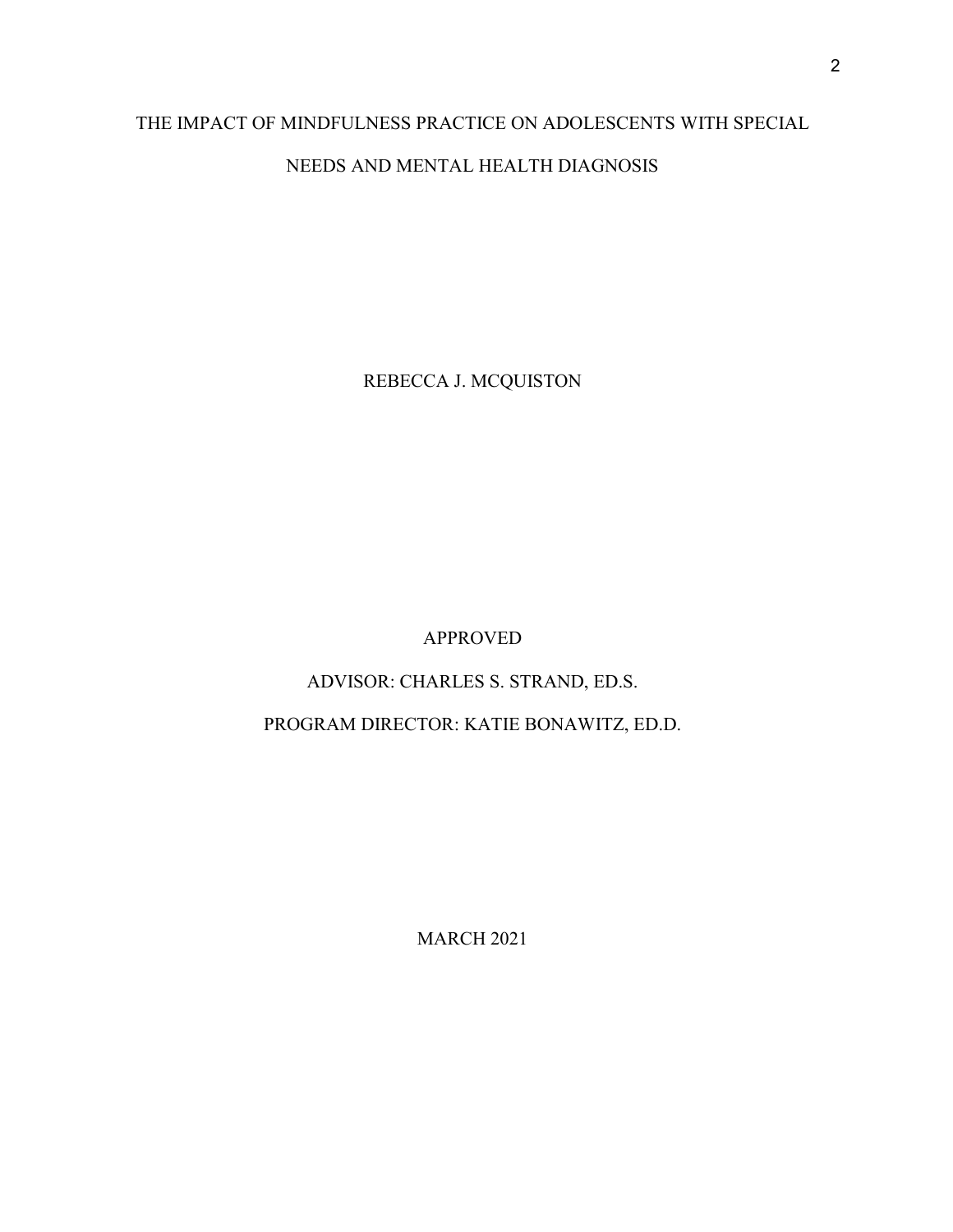#### **Abstract**

Students with mental health diagnosis, trauma or special education labels such as emotional behavioral disorder or learning disabilities often show signs of distress, and/or dysregulation in the classroom. They are referred to providers and evaluated based on the behaviors or symptoms that are presented. Many times, these behaviors impact their ability to learn, regulate emotions and function when compared to their typically developing peers. These students have developed maladaptive behaviors to cope with strong feelings. Within the last ten years, clinics, schools and districts have increased their attention and efforts to develop social emotional learning programs to teach students essential life, personal and coping skills. Often the first concepts or strategies when addressing negative behavior is improving the student's self-awareness. Before a student is able to self-regulate, choose a skill or use a calming strategy, they must first be able to identify a change in their body, mind or feelings. Emerging research is beginning to show that mindfulness and meditation could be useful interventions when teaching self-awareness. Through mindfulness and meditation, students practice being conscious of their feelings. They may also learn skills that enable them to focus on thoughts and increase awareness to the present moment. The research summarized in this literature review seeks to determine the effectiveness of mindfulness-based interventions on adolescents or school/aged children. A variety of studies reviewed will determine if mindfulness improves student engagement, academic performance and negative behavior in the classroom.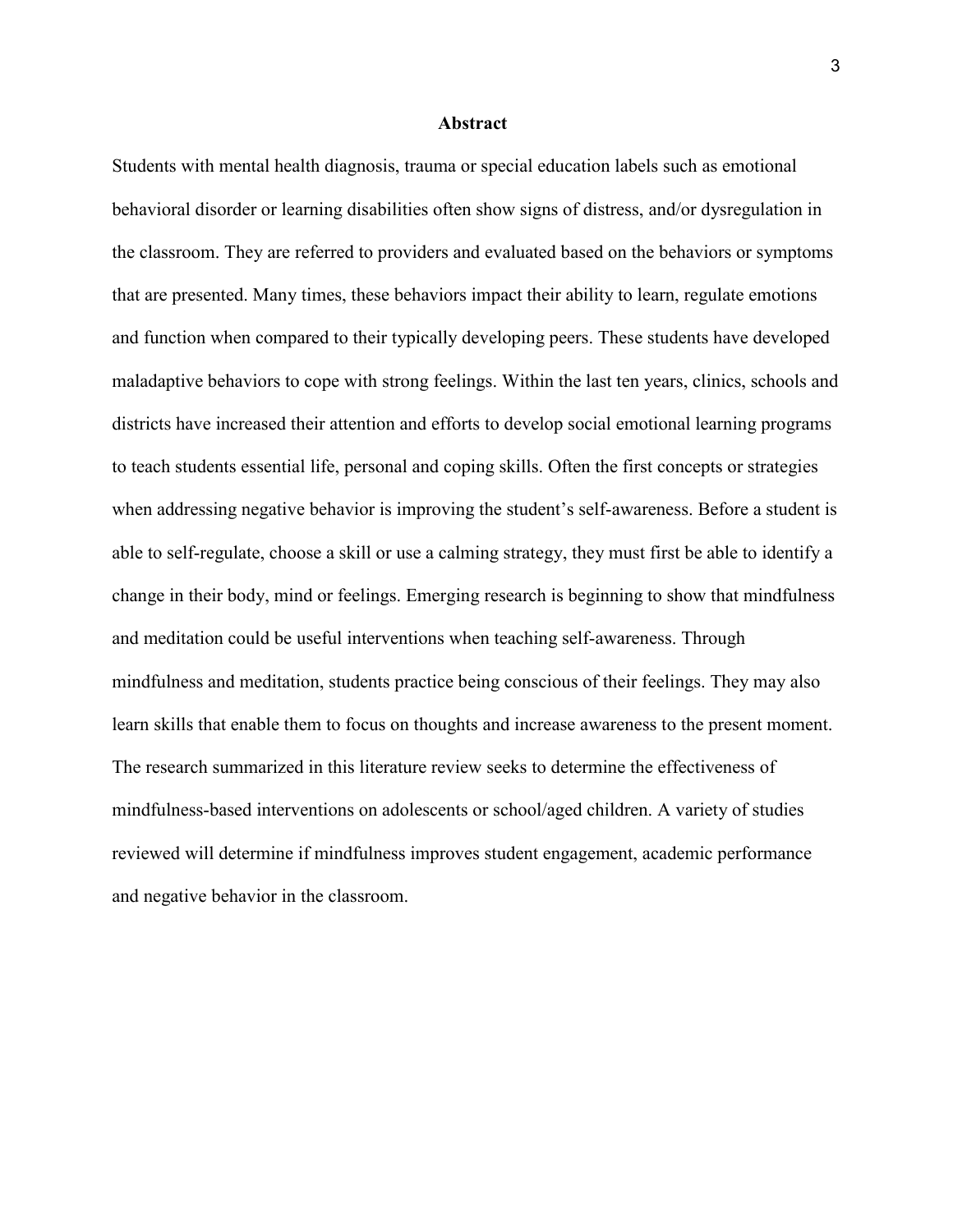# **Table of Contents**

| <b>Title Page</b>                                                       | $\mathbf{1}$   |
|-------------------------------------------------------------------------|----------------|
| <b>Signature Page</b>                                                   | $\overline{2}$ |
| Abstract                                                                | 3              |
| Table of Contents                                                       | $\overline{4}$ |
| List of Tables                                                          | 6              |
| <b>CHAPTER I: INTRODUCTION</b>                                          | 7              |
| <b>Research Justification</b>                                           | 7              |
| <b>Incident Data</b>                                                    | 8              |
| <b>Current Societal Issues and Trends</b>                               | 10             |
| Thesis Questions                                                        | 10             |
| <b>CHAPTER II: LITERATURE REVIEW</b>                                    | 12             |
| <b>Research Search Explanation</b>                                      | 12             |
| Overview of Mindfulness                                                 | 12             |
| Overview of Common Adolescent Mental Health Diagnosis                   | 17             |
| Mindfulness in Special Education                                        | 20             |
| Mindfulness for Adolescents with Mental Health Needs                    | 20             |
| Mindfulness and Academic Performance and Engagement in the Classroom 21 |                |
| Impact on Classroom Behavior                                            | 24             |
| Mindfulness and Naturalistic Development                                | 32             |
| Minnesota Social and Emotional Learning Implementation Guidance         | 34             |
| Self-Awareness Competency                                               | 35             |
| <b>CHAPTER III: DISCUSSION AND CONCLUSION</b>                           | 37             |
| Summary                                                                 | 37             |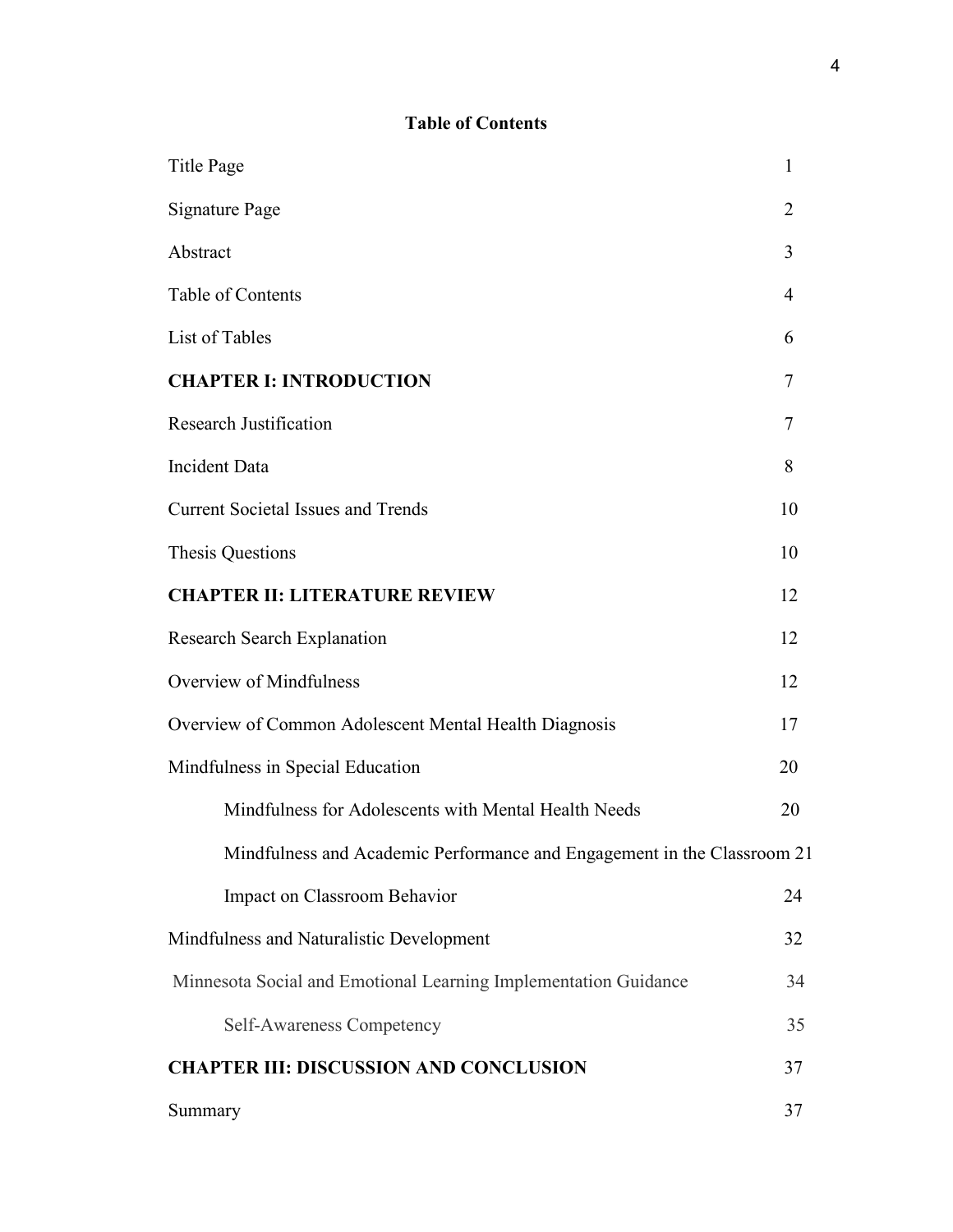| <b>REFERENCES</b>               | 43 |
|---------------------------------|----|
| Conclusion                      | 41 |
| Implications of Future Research | 40 |
| Limitations of Research         | 39 |
| Professional Application        | 38 |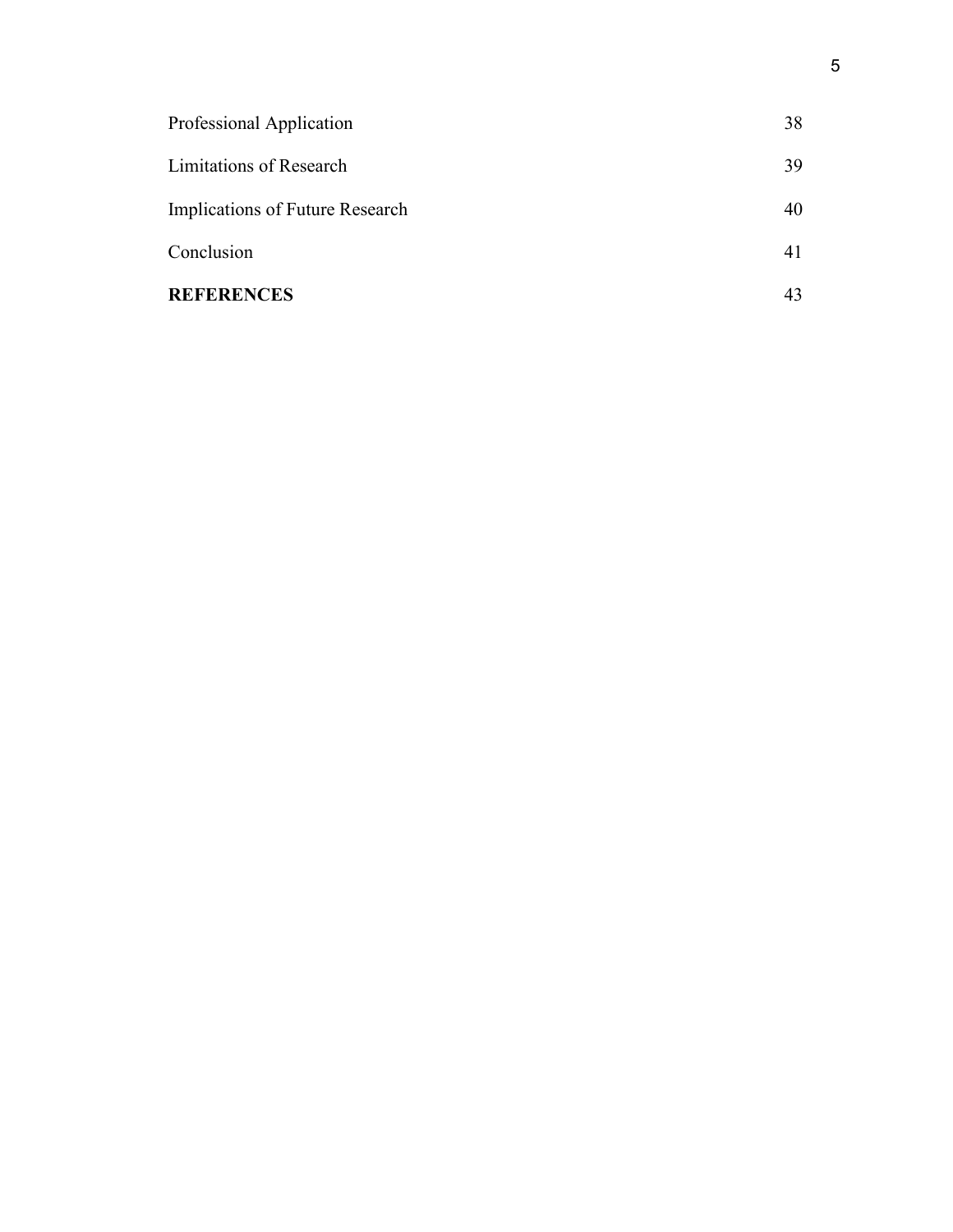# **List of Tables**

| Table |                                                  |    |
|-------|--------------------------------------------------|----|
|       | Mindful Schools k-5 Grade Curriculum Outline     |    |
|       | 2 Mindfulness-Based Intervention Session Content | 30 |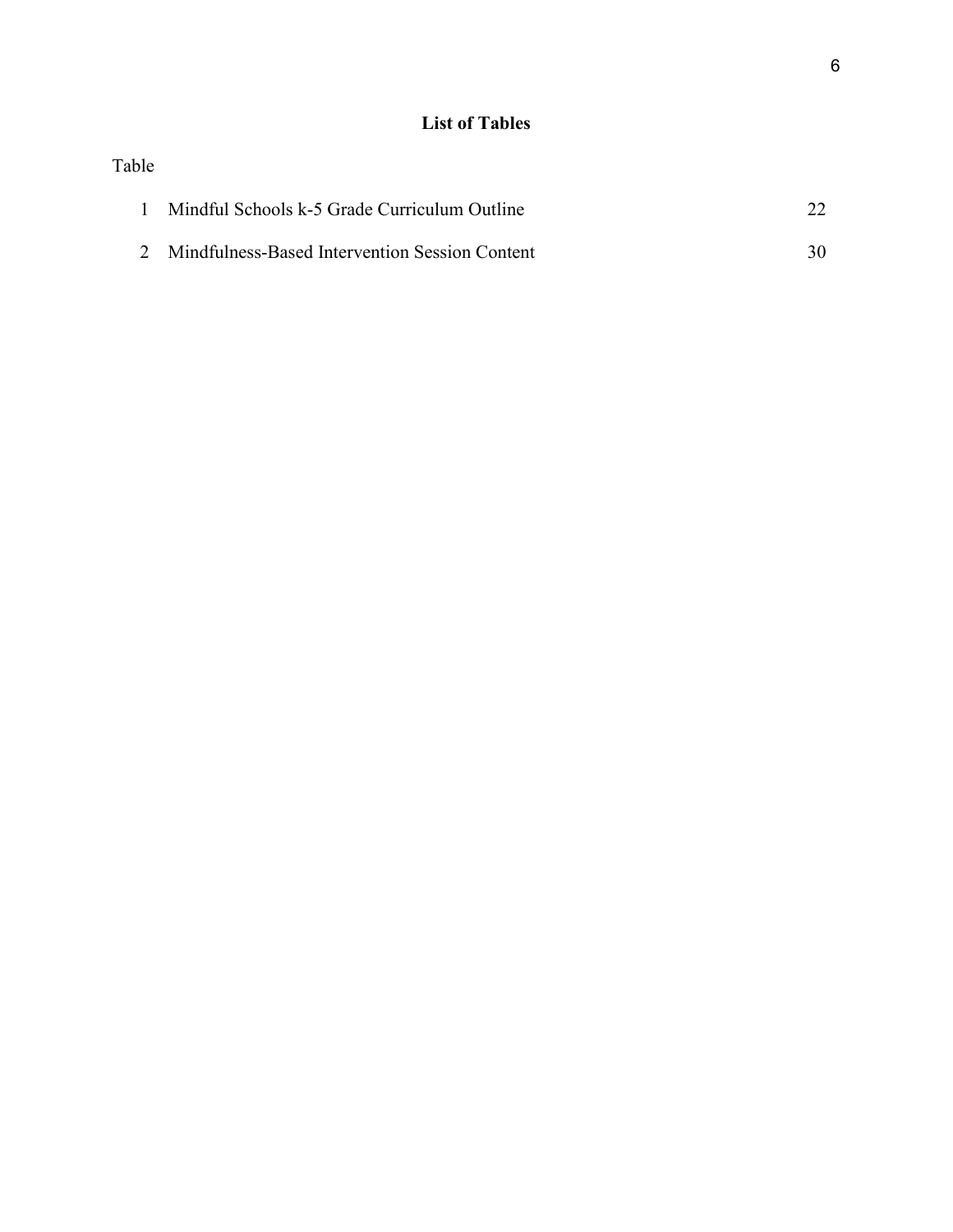#### **CHAPTER I: INTRODUCTION**

#### **Research Justification**

Mindfulness and meditation have been practiced all over the world for thousands of years. Historically, mindfulness has been used as a method to increase happiness and gain insight into the nature of one's existence (Olendzki, 2010). It has been reported that these practices produce benefits in a number of ways. Studies have documented improvements in neurological functioning, clinical disorders, physical health and immune functioning. Mindfulness based interventions have also shown to have positive effects on psychological well-being.

 Emerging research has demonstrated that mindfulness practices have positive impacts on adolescents across clinical, school and community settings. Schools and districts are implementing social emotional learning guidelines and standards. These practices are outlined to help students learn, practice and model essential life skills. Most commonly, mindfulness-based interventions and skills are taught in classroom settings where students experience strong emotions that impact their ability to participate academically and socially.

 Educators for students with emotional behavioral disorders, students with mental illness, and other disabilities seek to improve emotional regulation in our schools. Teachers are encouraged though not required by the Minnesota Department of Education (MDE) to teach these youth social emotional learning (SEL). In 2015, MDE developed an SEL implementation and assessment guide with a framework for competencies that is important for students to possess. In each of the framework categories is a set of standards or benchmarks much like you would see for academic subjects. The learning goals for SEL are more difficult to find and take some maneuvering on the MDE website as they are not listed with the required state standards.

The thesis writer decided to research the topic of mindfulness and mediation because of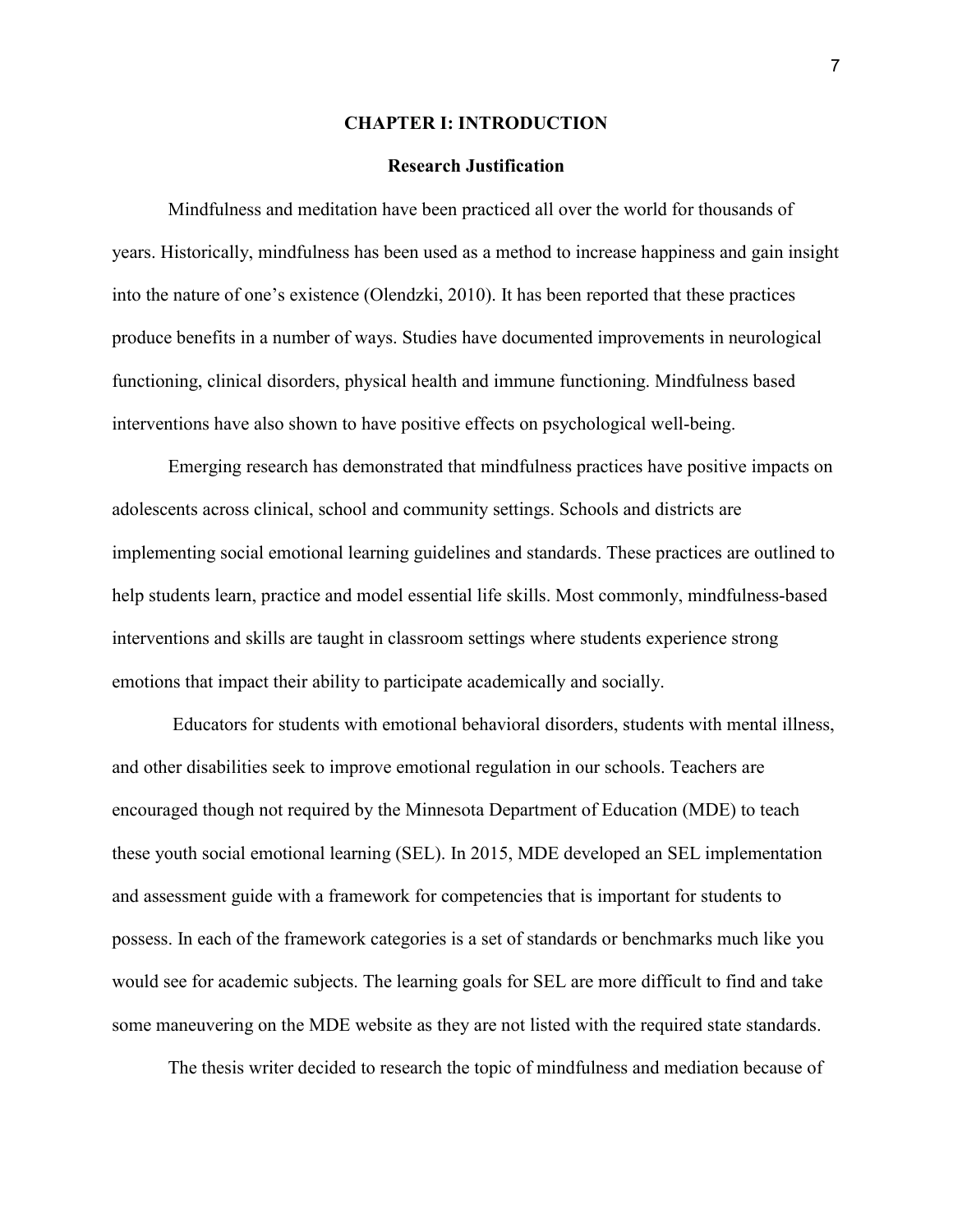the firm belief in the skills that may be taught through these practices for our students who have emotional and behavioral deficits. Personally, the researcher has seen the benefits of teaching SEL through mindfulness with her students. Students who have participated in mindfulness activities are better able to identify strong emotions, and then implement specific strategies to help themselves effectively process through them.

Furthermore, with mindfulness-based interventions and practices, students have been able to use coping skills and strategies that are school appropriate and socially accepted. The researcher has also seen an increase in attention regulation or time on task during direct instruction and individual work time in the classroom. There have been many articles and studies surfacing about the improvement of student behavior through these methods as well. Although there is emerging research on the topic of mindfulness and meditation in the classroom, there is a need to implement these effective strategies, especially for students with varying degrees of mental health diagnosis, emotional and behavioral disorders and learning disabilities.

#### **Incident Data**

According to the National Center for Education Statistics in the 2018-2019 school year, 7.1 million students ages 3-21 received special education services under the Individuals with Disabilities Education Act (IDEA). This accounted for 14 percent of all public school students. Among those, 33 percent had specific learning disabilities, 15 percent had other health impairment and 5 percent had emotional disturbance.

The Center for Disease Control (CDC) and Prevention using multiple different datasets, reports that ADHD, anxiety and depression are the most commonly diagnosed mental disorders among children. In addition, 9.4% of children ages 2-17 years (approximately 6.1 million) have received an ADHD diagnosis, 7.4% of children ages 3-17 years (approximately 4.5 million) have a diagnosed behavior problem, 7.1% of children ages 3-17 years (approximately 4.4 million)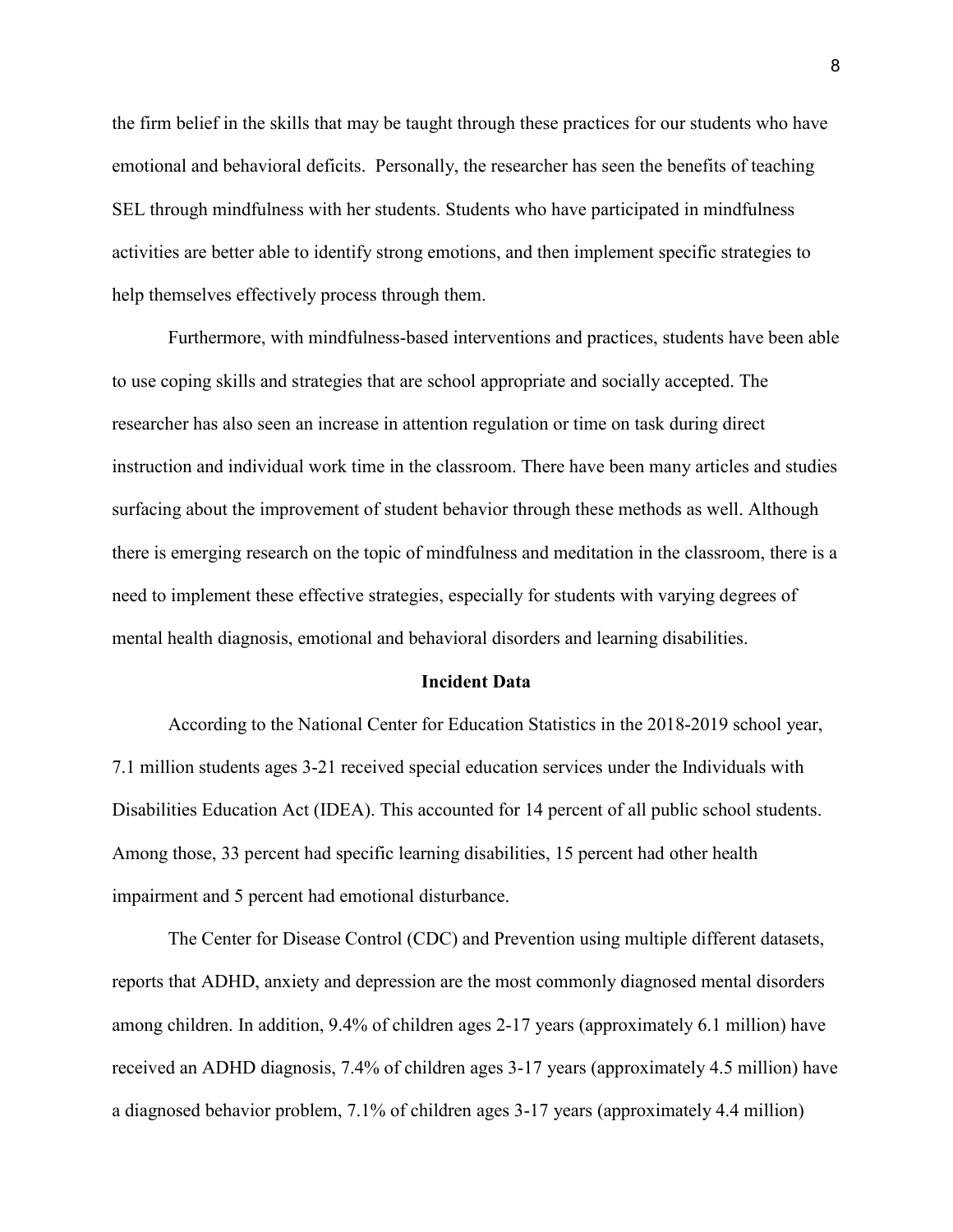have diagnosed anxiety and 3.2% of children ages 3-17 years (approximately 1.9 million) have diagnosed depression[.](https://www.cdc.gov/childrensmentalhealth/data.html#ref)

It is common for adolescents with mental health disorders to be diagnosed with multiple conditions. The CDC reports that about 3 in 4 children ages 3-17 years with depression also have anxiety (73.8%) and almost 1 in 2 have behavior problems (47.2%). Of children ages 3-17 years with anxiety, more than 1 in 3 also have behavior problems (37.9%) and about 1 in 3 also have depression (32.3%). Lastly, of children ages 3-17 years with behavior problems, more than 1 in 3 also have anxiety (36.6%) and about 1 in 5 also have depression (20.3%).

Mental health diagnosis and students in receiving special education services continues to increase year to year. For example, between 2011–12 and 2018–19 school year, the number of students served in special education increased from 6.4 million to 7.1 million and the percentage served increased from 13 percent of total public school enrollment to 14 percent of total public school enrollment (NCES, 2020). Depression and anxiety among children ages 6-17 years increased from 5.4% in 2003 to 8.4% in 2011-2012. (CDC, 2021).

With the increasing number of mental health conditions and special education services, schools are looking for research-based programs to help these students not only be successful in school but with everyday life skills. Social emotional learning has become increasingly important in facilitating growth for students who may be impacted by these conditions. Addressing mindfulness and self-awareness is crucial to providing these students with the resources they need to recognize and manage their emotions, participate in academics and interact positively in social settings.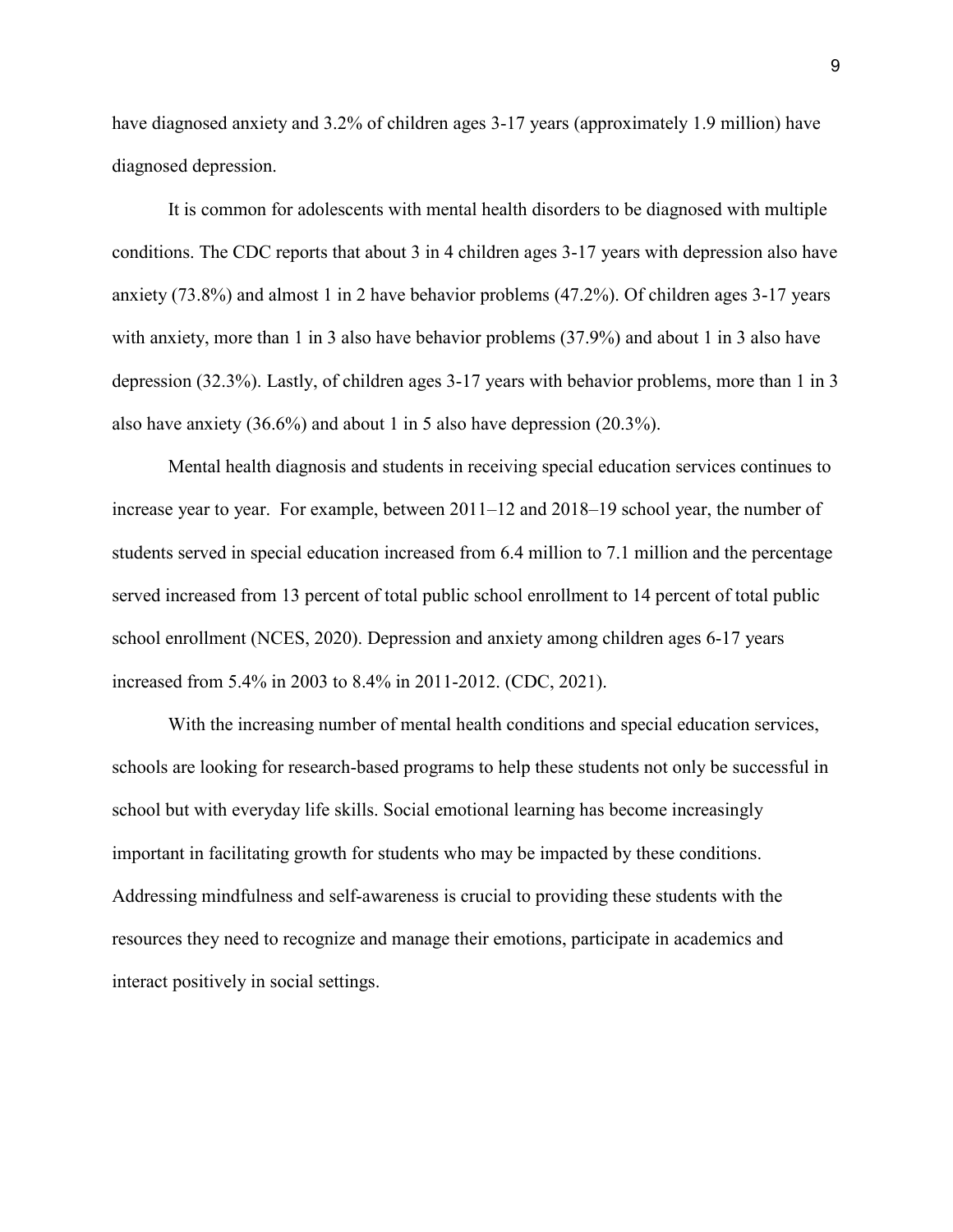#### **Current Societal Issues and Trends**

Although there is promising evidence to show the effectiveness of mindfulness, not all (SEL) curriculum includes this intervention as a component. Having spent time in various special education school settings, the author has observed that the social skills curriculum often lacks the foundation of self-awareness. Teachers teach skills necessary to respond to strong emotions, difficult social situations or stresses, but fail to explicitly teach students how to identify when there are changes in their emotions, bodies, thoughts and perceptions.

In settings where calming exercises, increasing attention to emotion practice, and selfawareness exercises are taught, researchers have found benefits in academic performance, behavior regulation and student engagement. If evidence supports a correlation between mindfulness and student's ability to function then there is a strong case that mindfulness-based interventions need to be explicitly taught in our schools. At the very least, it should be common practice among educators to use as a method for students who have difficulty with mental health and/or disabilities. The author will explore the evidence of mindfulness intervention studies among adolescents. Furthermore, this review will seek to support a conclusion that this component of social emotional learning should be explicitly taught in our institutions to improve the well-being and success of students.

### **Thesis Questions**

Throughout this review, the author will seek to gather information in support of using these practices to further students' social emotional learning. The research has raised questions about the inclusion of mindfulness practices in schools and among students with disabilities. The thesis questions will assist in bringing clarifying information and answers to the questions that follow: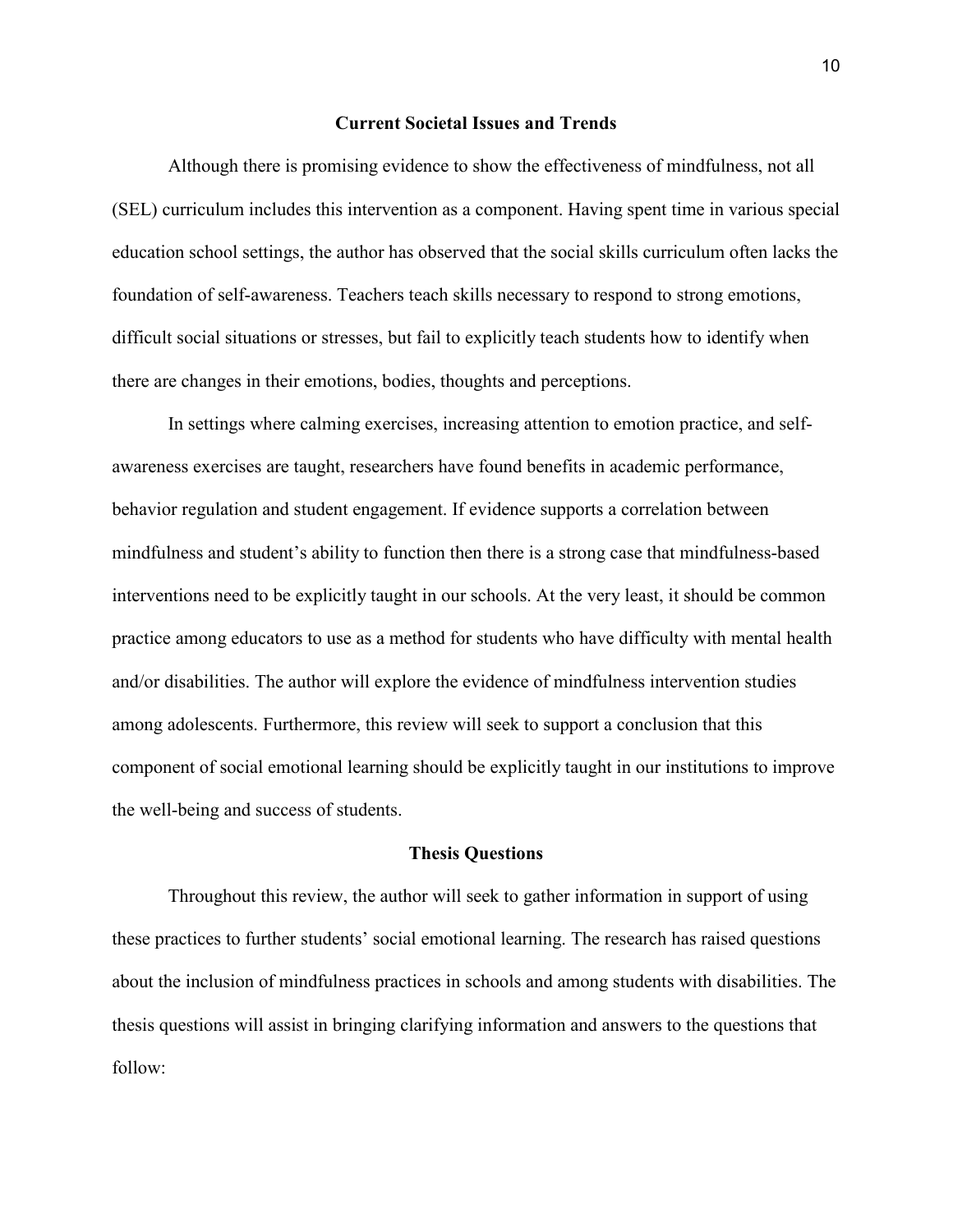- 1. Does mindfulness improve on task performance, student engagement and behavior in the classroom?
- 2. How does mindfulness impact adolescents with mental health needs?
- 3. Are there ways schools can improve upon implementing mindfulness in the classroom? The following research in Chapter II provides information and data on the effect of mindfulness and meditation on the brain functions. It will assess articles that support the success of implementation of mindfulness in the classroom with students who have emotional and behavioral needs. In addition, the review will determine if there is evidence to support that

mindfulness is best practice among teachers who serve students with mental health disorders. The thesis will focus on the research to help answer the questions posed.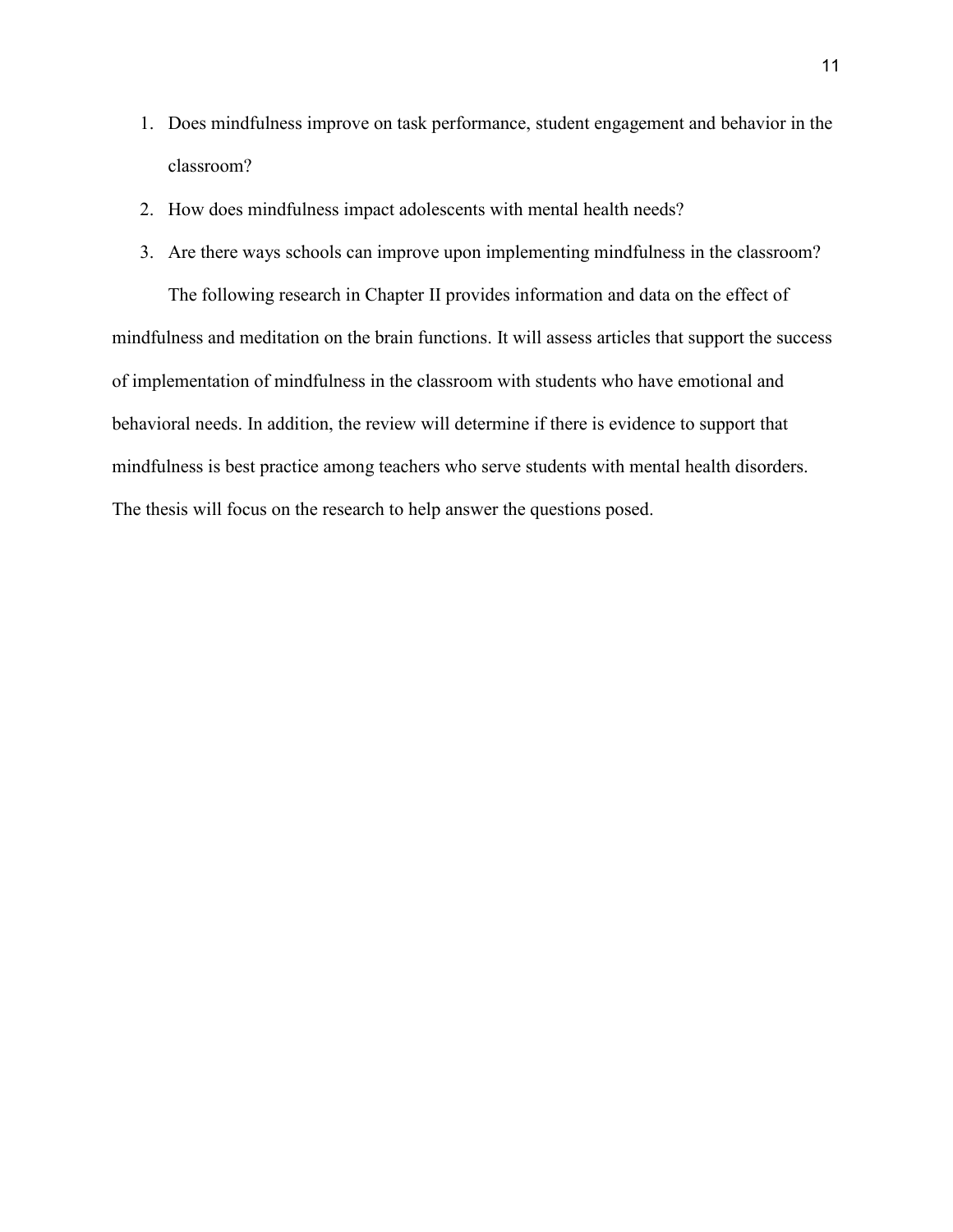#### **CHAPTER II: LITERATURE REVIEW**

#### **Research Search Explanation**

The research was derived from the Bethel University library search engines such as ERIC, EBSCO, ProQuest, and Google Scholar. Common publications referenced in this piece include the *Diagnostic and Statistical Manual of Mental Disorders (DSM–5), The American College of Obstetricians and Gynecologists, The American Psychological Association and* the *World Health Organization.* Information from the Minnesota Department of Education is referenced. In addition, the articles were discovered using search terms such as "mindfulness in special education", "mindfulness and mental health in adolescents" as well as "mindfulness curriculum in schools."

#### **Overview of Mindfulness**

Mindfulness is typically defined as nonjudgmental attention to experiences in the present moment (Kabat-Zinn, 1990). Bishop et al. 2004, proposed a two-component model of mindfulness, the first component is the regulation of attention in order to maintain it on the immediate experience, and the second component includes approaching one's experiences with an orientation of curiosity, openness, and acceptance, regardless of their valence and desirability. Mindfulness is typically acquired by formal meditation practices. These practices may include sitting meditation, walking meditation, or mindful movements (Kabat-Zinn, 1990). The practice of mindfulness meditation encompasses focusing one's attention on thoughts, emotions and body sensations. It is the self-awareness of how they may arise and pass (Hölzel et al., 2011).

Current research on mindfulness recognizes several components of mindfulness and meditation. Hölzel et al., 2011, combined these theoretical frameworks into four categories; attention regulation, body awareness, emotional regulation and change in perspective on the self.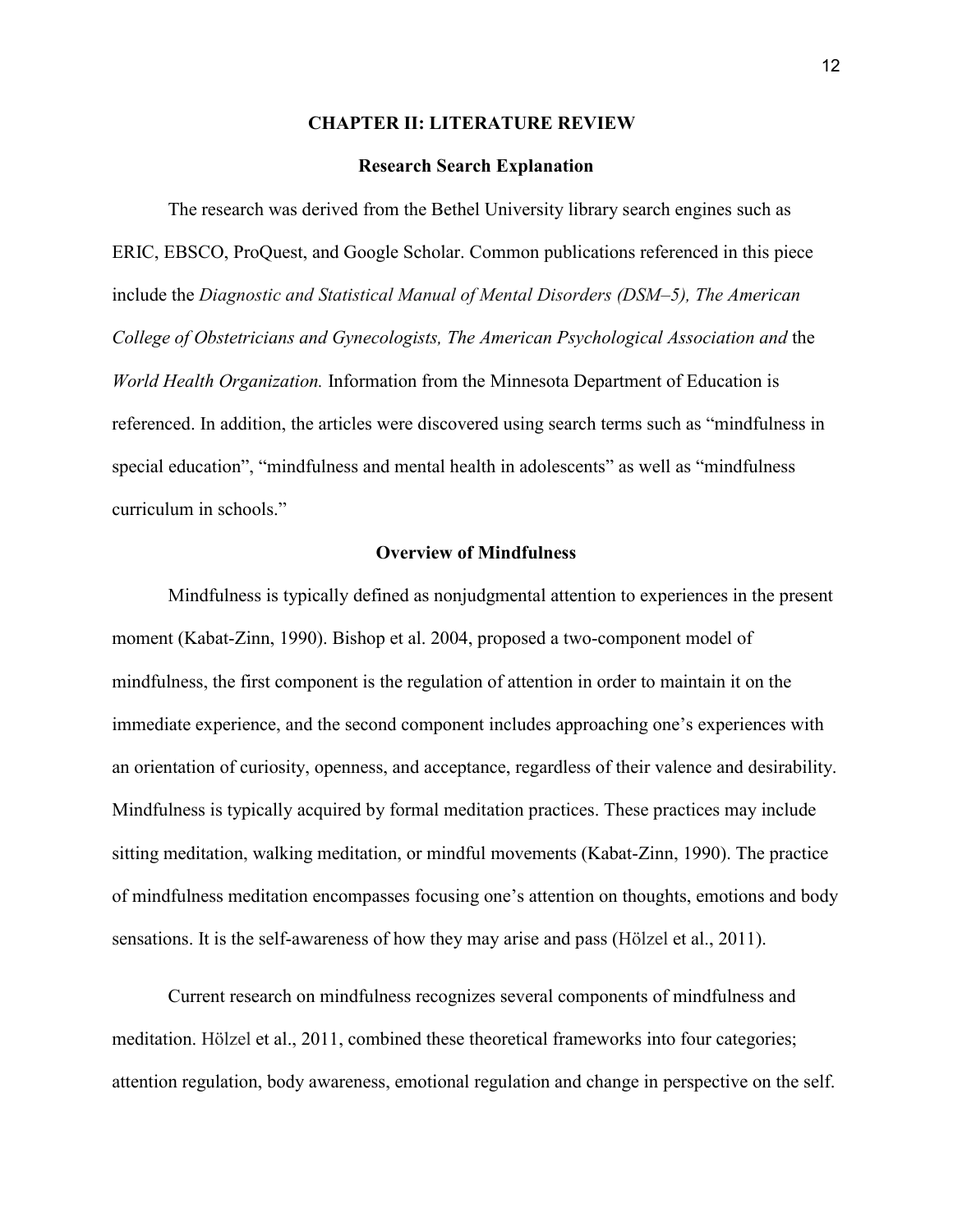When working together, the categories enhance self-regulation. Each of the components is defined and described in the following sections.

## **Attention Regulation**

Many mediation traditions emphasize the importance of cultivating attention to one single object. When the mind shifts from that object or focus or notices that the mind wanders off, he or she practices returning to the original thought or focus (Lutz et al., 2008). Typical instruction for meditation may include the directive to focus your attention on your breath or breathing. If you start to become distracted or your mind wanders, instruction will be to calmly return your focus to your breath and start again (Hölzelet al., 2011).

Barinaga (2003) has illustrated the effects of repetitive focused attention, meditative practices. The study stated that this practice increases focused attention for extended periods of time. Distractions and disturbances decrease focus less often during formal mediation practices. Neuroimaging research has proven that the anterior cingulate cortex (ACC) enables executive attention (Van Veen & Carter, 2002). The study published in the Journal of Cognitive, Neuroscience found that when distractions arise, the ACC contributes to maintaining attention by alerting the systems of the brain to switch and regulate focus. The ACC works together with the fronto-insular cortex to facilitate cognitive control (Sridharan et. al, 2008). A study conducted by Aftanas & Golocheikine  $(2001)$ , found that the function of the ACC is strengthened by meditative practices and concentration.

The strengthening of these brain systems has an impact on the treatment of mental health disorders such as attention-deficit, hyperactivity disorder ADHD and bipolar disorder (Hölzel, et al., 2011). There is limited research on the impact of meditation and ADHD however, early findings show improvements on attention and executive function. Bipolar patients showed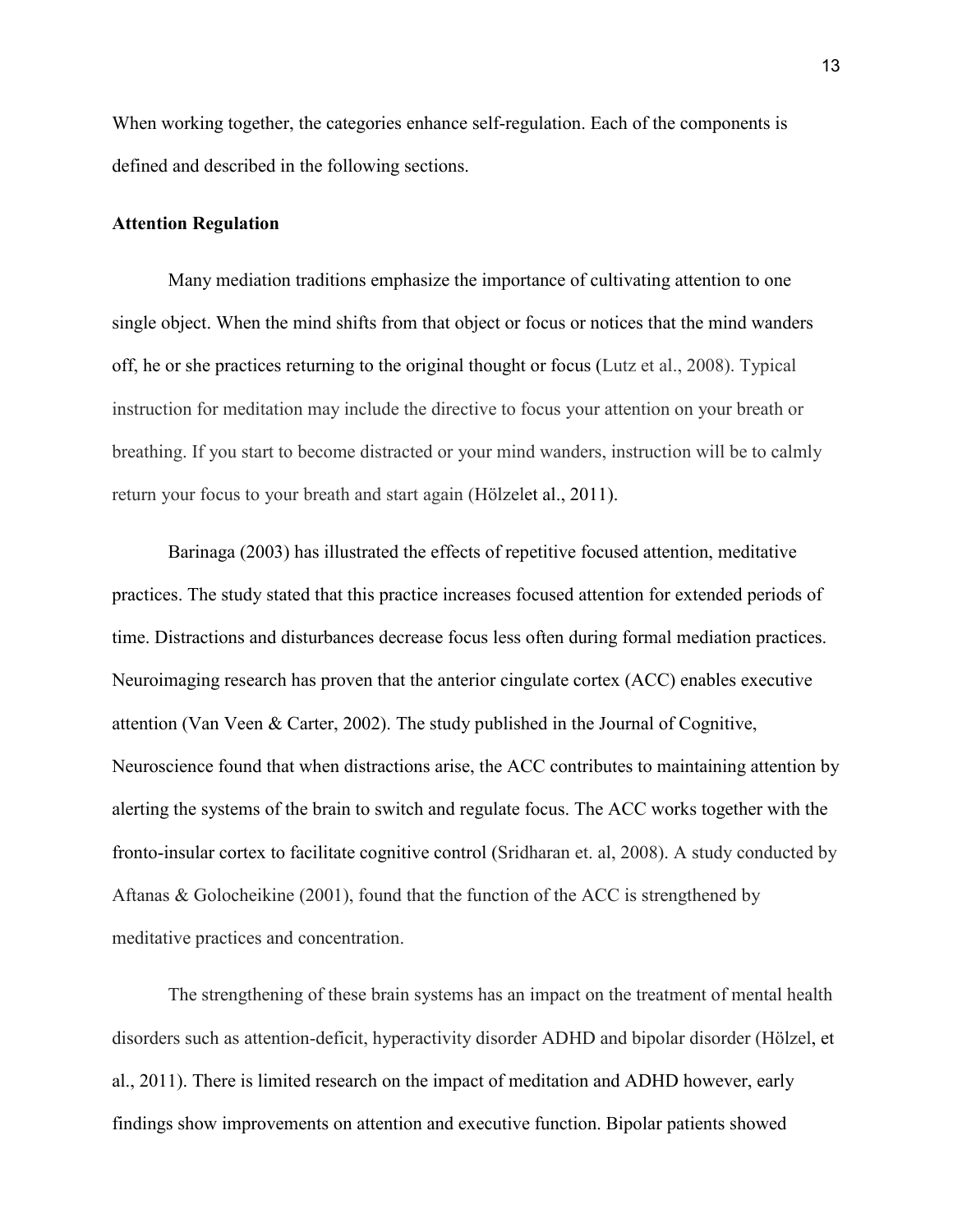improvements to symptoms after engaging in meditation practices (Miklowitz, et al., 2009). Further research is needed to evaluate the effectiveness of mindfulness and attention regulation for these patients.

Attention to conflict monitoring or distractions appears to be an important component to early mindfulness practice. A significant degree of concentration is needed to maintain focus as opposed to day dreaming or drifting off (Hölzel et al., 2011). Body awareness, emotional regulation and change in perspective of the self, may also improve as attention regulation increases. The connection across these categories should be studied in future research.

#### **Body Awareness**

Body awareness can be hard to define but often is understood as attentional focus on and awareness of internal body sensations (Mehling et al., 2009). During mindfulness practice, the subject focuses on one internal component. This may include breathing, muscle sensations, or bodily emotional responses. According to neuroscientific findings, research and literature suggests there is a connection between body awareness and brain function and structure. Insula, an area of the brain that correlates with interoceptive accuracy and visceral awareness, has been found to activate during body awareness tasks (Craig, 2003). Individuals who participated in a mindfulness-based stress reduction course, showed an increase in the activation of the insula. (i.e., employed an experiential focus; Farb et al., 2007).

An increased awareness of one's bodily response to emotions or stimuli may have an impact on the ability to regulate emotions. This may in turn suggest that this mindfulness strategy is a viable treatment option for psychological disorders (Hölzel et al., 2011). In addition, the neurological response of the brain following mediation training, might improve empathetic and compassion. (Shapiro et al., 1998). Ongoing research is needed in the area to increase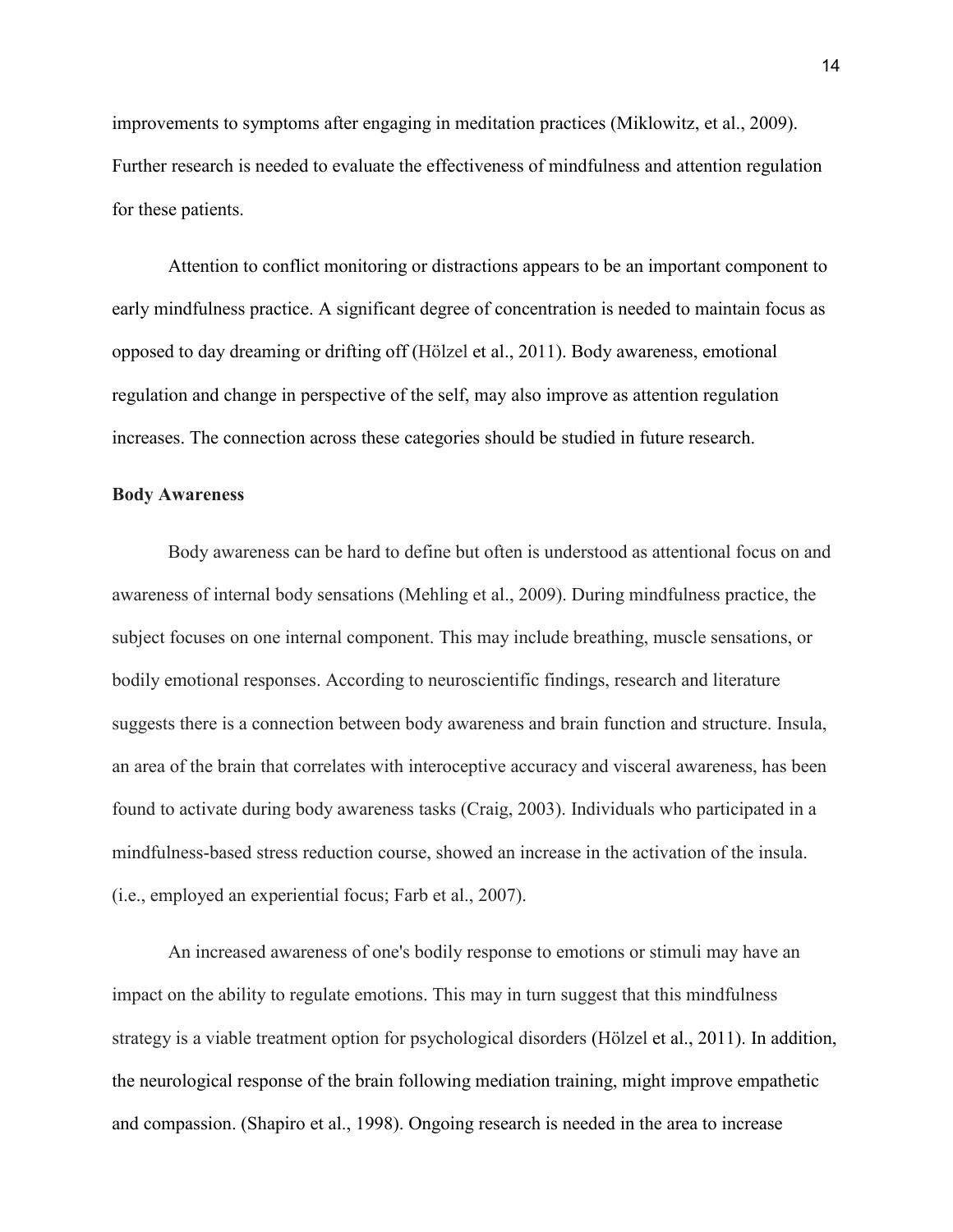objective behavioral data to further shed light on the connection between body awareness and physiological deficits including emotional regulation.

### **Emotion Regulation**

Evolving research is beginning to suggest that mindfulness practices result in improvements in emotional regulation (Hölzel et al., 2011). Studies have been conducted using experimental, self-report, peripheral physiological and neuroimaging data. Across categories; the literature suggests that meditation training leads to decreased emotional reactivity and has positive effects on the physiological response to emotions.

 There are two common emotion regulation strategies that are used in mindfulness practices; reappraisal and extinction. (Garland et al., 2011) described mindful emotion regulation as "positive reappraisal," or the adaptive process through which stressful events are reconstructed as beneficial, meaningful, or benign (e.g., thinking that one will learn something from a difficult situation). In a recent self-report study, data supported that mindfulness practice led to increased positive reappraisal which correlated to decreased stress levels (Garland et al. 2011).

 Reappraisal has neurological effects on the brain. In one study conducted using the Kentucky Inventory of Mindfulness Skills, participants were shown negative pictures and asked to attend or reappraise the images. The research showed that when participants were able to use mindfulness it coordinated with brain activation in the left and right prefrontal cortex. This demonstrated that there seems to be a positive association between increased brain activation that supports emotional regulation and reappraisal (Modinos et al., 2010).

 Extinction is often used in studies where the participants are exposed to feared stimuli in order to condition a desired or positive response opposed to a fear response. Recent functional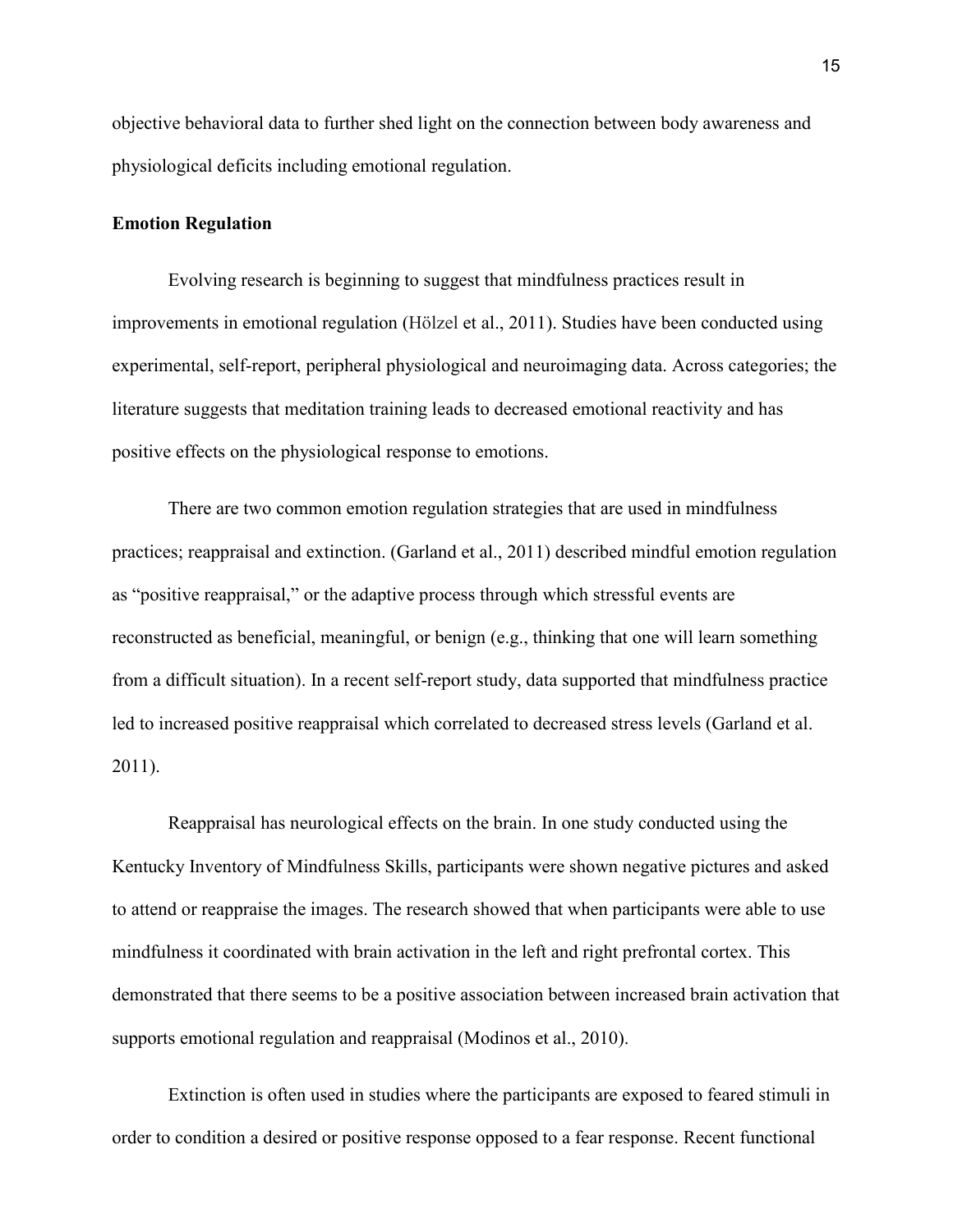magnetic resonance imaging (fMRI) research has identified that mindfulness is crucial when it comes to strengthening the brain regions that facilitate extinction (Hölzel et al., 2011).

 Extinction-based mindfulness practice has been found to play a crucial role in reducing stress (Carmody & Baer, 2008; Chang et al., 2004). With extinction, it is suggested to be a positive strategy and treatment when unpleasant emotions or memories arise. It is considered a practice that leads to the unlearning of previous connections or associations and liberating an individual from strong negative emotional reactions.

#### **Change in Self-Perspective**

As stated in Buddhist psychology, the self is ever changing and the perception of self is an ongoing process. The self is determined by the person or being who inhibits the body, thinking the thoughts and experiences actions and emotion (Olendzki, 2010). Through metaawareness, the meditator is able to observe their perspectives and use monitoring to detach from assuming identity to the emotions. Buddhist belief is that this attachment causes identification with the static sense of self and can cause psychological distress. Whereas disidentification, or the awareness that these experiences are fleeting and ever-changing promote happiness (Olendzki, 2010).

Although there are self-reported and neuro imaging studies that have been conducted, more research would be beneficial in this area to illuminate the benefits of changes in the perspective of self. Studies that are currently underway, will help provide more information as to how mindfulness practices impact the change of perspective. Also, how the change of perspective of self, impacts the neuro functions of the brain and it's mechanisms.

## **Conclusion of Mindfulness**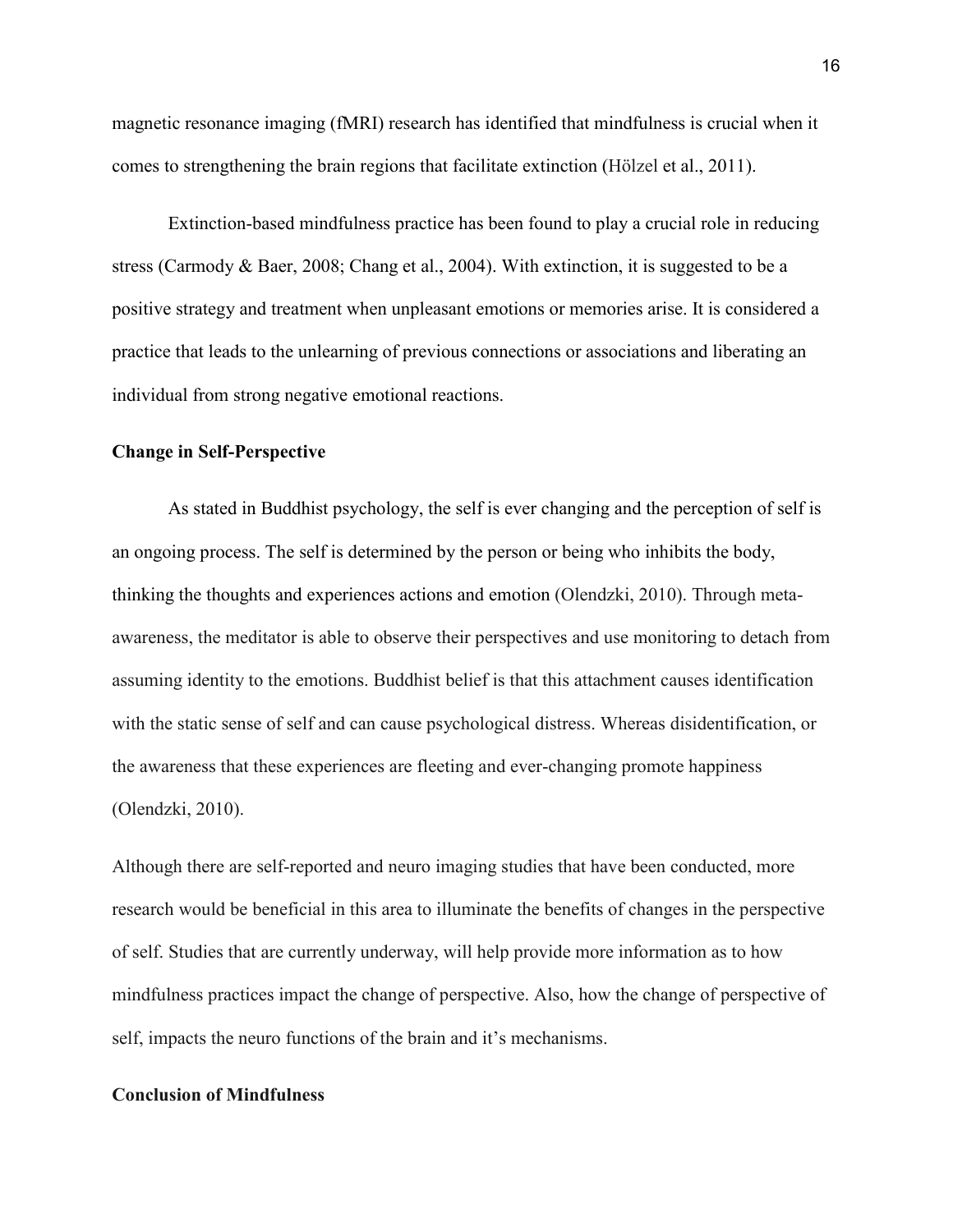Mindfulness and meditation practice consist of four components; attention regulation, body awareness, emotion regulation and change in perspective of the self. The research done has investigated the result of these practices on brain function as well as individual self-reporting. In most cases, the brain regions associated with emotions were seen to activate as well as subjects reported benefits to more positive emotions and better regulation. Some studies suggested that these strategies can be integrated and related to one another while others say they may be implemented individually. The different mechanisms of mindfulness may differentiate results of how mindfulness impacts one's emotional regulation. More research in these specific categories is necessary in order to identify how these areas play a role in psychological functioning.

#### **Overview of Common Adolescent Mental Health Diagnosis**

The World Health Organization defines mental health as a "state of well-being whereby individuals recognize their abilities, are able to cope with the normal stresses of life, work productively and fruitfully, and make a contribution to their communities." Subsequently, the The American College of Obstetricians and Gynecologists states that "at least one in five youth aged 9–17 years currently has a diagnosable mental health disorder that causes some degree of impairment; one in 10 has a disorder that causes significant impairment." Of these, anxiety, mood, attention, and behavior disorders are among the most common. The Diagnostic and Statistical Manual of Mental Disorders, Fifth Edition (DSM-V) categorizes and defines these disorders as the following:

## **Anxiety Disorders**

**Generalized Anxiety Disorder (GAD):** Excessive anxiety and worry (apprehensive expectation) about a number of events or activities. The intensity, duration, or frequency of the anxiety and worry is out of proportion to the actual likelihood or effect of the anticipated event.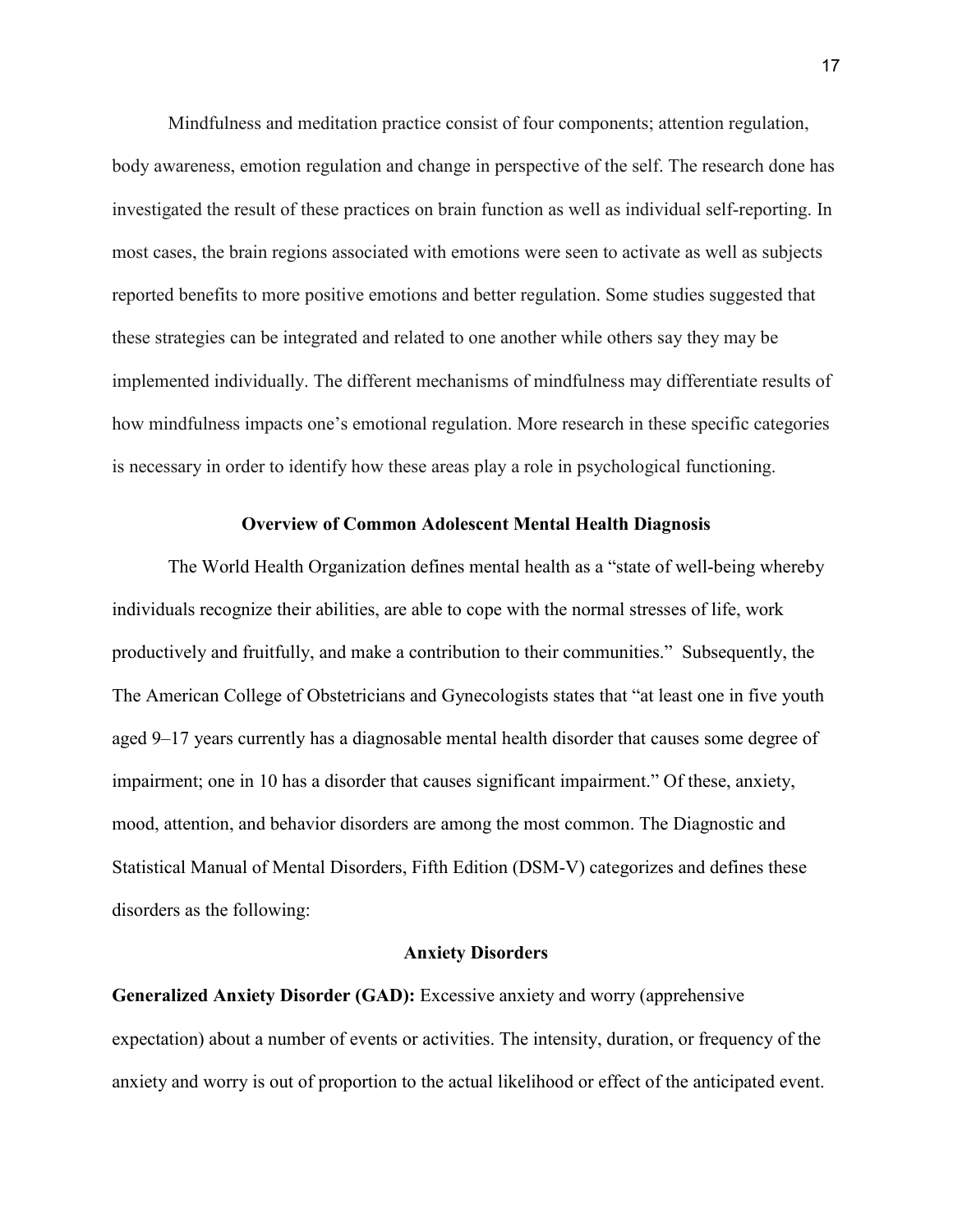The individual finds it difficult to control the worry and to keep worrisome thoughts from interfering with attention to tasks at hand. Somatic symptoms frequently are associated.

**Social Anxiety Disorder:** Marked and persistent fear of one or more social or performance situations, provoking symptoms of anxiety and causing extreme distress or avoidance of the situation.

**Panic Disorder**: Recurrent unexpected panic attacks.

**Panic Attack:** An abrupt surge of intense fear or intense discomfort that reaches a peak within minutes and during which time four or more of 13 physical and cognitive symptoms occur (palpitations, pounding heart, or accelerated heart rate; sweating; trembling or shaking; sensations of shortness of breath or smothering; feelings of choking; chest pain or discomfort; nausea or abdominal distress; feeling dizzy, unsteady, light-headed, or faint; chills or heat sensations; paresthesias [numbness or tingling sensations]; derealization [feelings of unreality] or depersonalization [being detached from oneself]; fear of losing control or "going crazy"; fear of dying).

**Obsessive–Compulsive Disorder (OCD):** Although the specific content of obsessions and compulsions varies among individuals, certain symptom dimensions are common in OCD, including those of cleaning (contamination obsessions and cleaning compulsions); symmetry (symmetry obsessions and repeating, ordering, and counting compulsions); forbidden or taboo thoughts (eg, aggressive, sexual, and religious obsessions and related compulsions); and harm (eg, fears of harm to oneself or others and related checking compulsions).

**Posttraumatic Stress Disorder (PTSD):** The development of characteristic symptoms (including fear-based re-experiencing, emotional and behavioral symptoms, anhedonic or dysphoric mood states, negative cognitions, arousal and reactive-externalizing symptoms,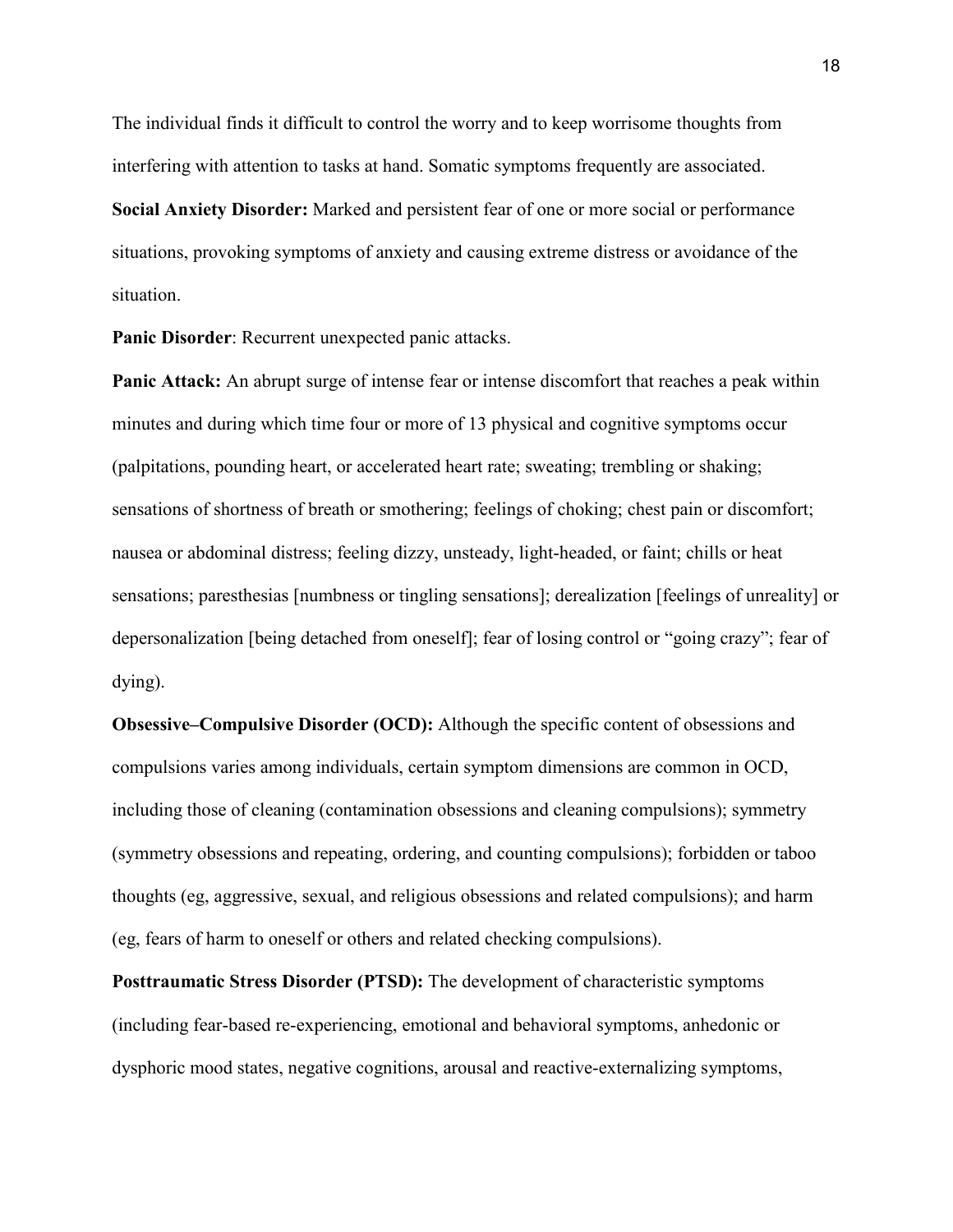dissociative symptoms, or combinations of these symptom patterns) after exposure to actual or threatened death, serious injury, or sexual violence.

#### **Mood Disorders**

**Adjustment Disorder with Depressed Mood:** The development of emotional or behavioral symptoms in response to an identifiable stressor(s) that occur within 3 months of the onset of the stressor(s) in which low mood, tearfulness, or feelings of hopelessness are predominant.

**Major Depressive Disorder (MDD):** A period of at least 2 weeks during which there is either depressed mood or the loss of interest or pleasure in nearly all activities. In children and adolescents, the mood may be irritable rather than sad.

**Bipolar Disorder:** A distinct period of abnormally and persistently elevated, expansive, or irritable mood and abnormally and persistently increased activity or energy, lasting at least 4 consecutive days and present most of the day, nearly every day, or that requires hospitalization. **Premenstrual Dysphoric Disorder:** The cyclic recurrence of severe, sometimes disabling, changes in affect—such as mood lability, irritability, dysphoria, and anxiety—that occur in the luteal phase of a woman's menstrual cycle and subside around, or shortly after, the onset of menses. These symptoms may be accompanied by the common physical and behavioral symptoms of premenstrual syndrome.

#### **Attention Deficit Hyperactivity Disorder**

Symptoms of inattention and hyperactivity or impulsivity present for at least 6 months to a degree that is maladaptive and inconsistent with developmental level.

#### **Disruptive Behavior Disorders**

**Conduct Disorder:** Repetitive and persistent pattern of behavior that violates the basic rights of others or the age-appropriate societal norms, including aggression to people and animals,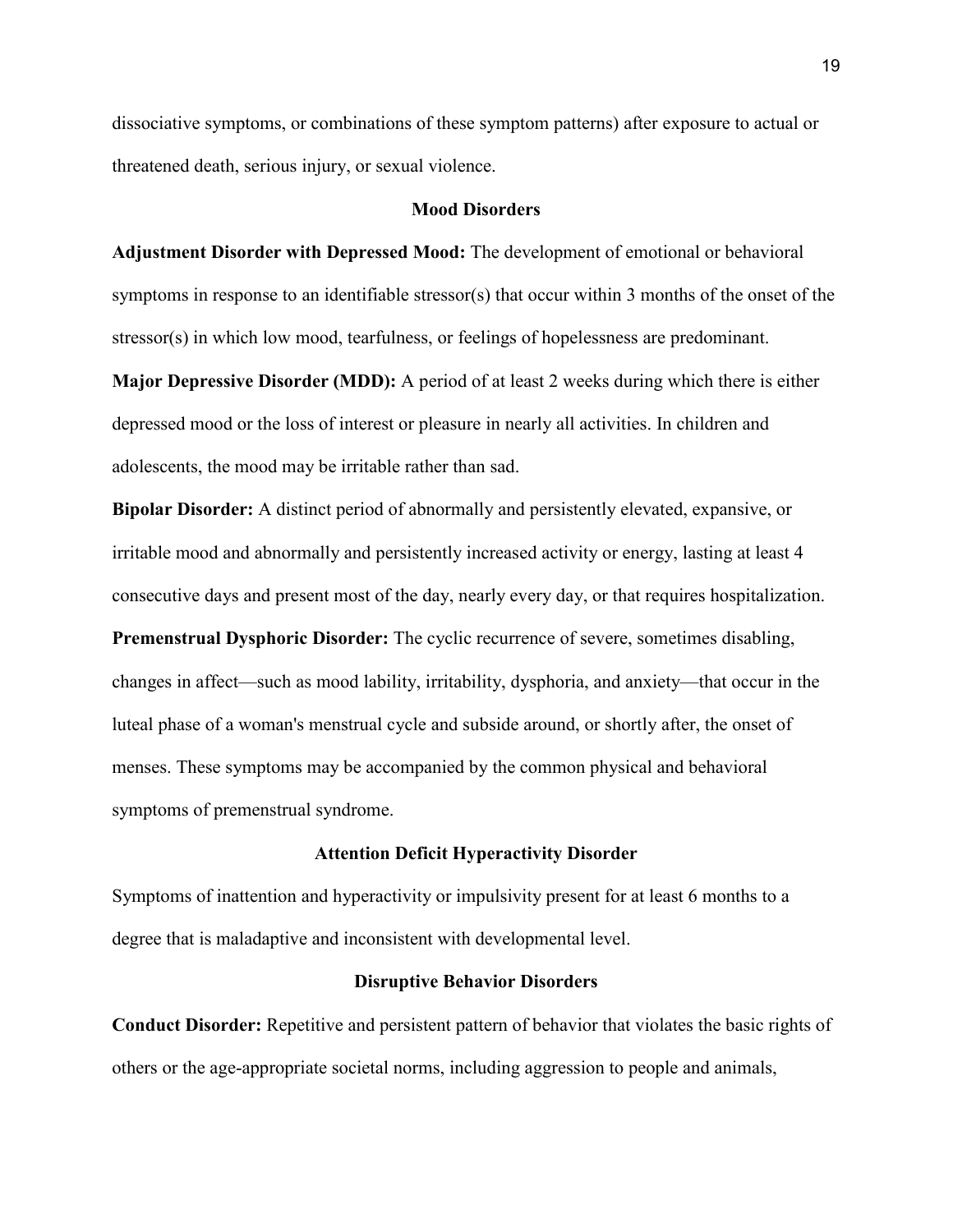destruction of property, deceitfulness or theft, or serious violation of rules (such as running away, truancy, curfew violations.)

**Oppositional–Defiant Disorder:** Pattern of negativistic, hostile, and defiant behavior that includes four or more of the following—often losing temper, often arguing with adults, often refusing to follow rules, often annoying others, often blaming others, often angry or resentful, often spiteful or vindictive.

### **Mindfulness in Special Education**

#### **Mindfulness for Adolescents with Mental Health Needs**

According to a research study conducted by (Kessler et al. 2005), about half of Americans will meet criteria for a DSM-IV disorder sometime in their lifetime. Most of the symptomology begins to occur in childhood or adolescence. A meta-analysis conducted by Zoogman et al. (2014), overviewed that mindfulness-based interventions (MBI's) have been shown to effectively improve psychological symptoms of anxiety and depression.

One reason MBI's may be more beneficial than other methods such as cognitive behavior therapy, is that MBI's tend to target psychological responses that are common in this population. They do so by teaching intentional, non-judgmental and present-focused awareness to improve impulsive or automatic negative responses (Semple et al., 2010). In addition, Mindfulness-based treatments do not require a high level of cognitive functioning so it can be used with a broader range of people (Zlatina, 2019).

In the systematic review of research literature conducted by (Kostova et al., 2019), researchers looked at four categories in which MBI's have been studied: *Neurodevelopmental and Behavioral Disorders, Heterogeneous Disorders, Substance Abuse Disorders and Mood and Anxiety Disorders.* They concluded that across all categories, general results and outcomes were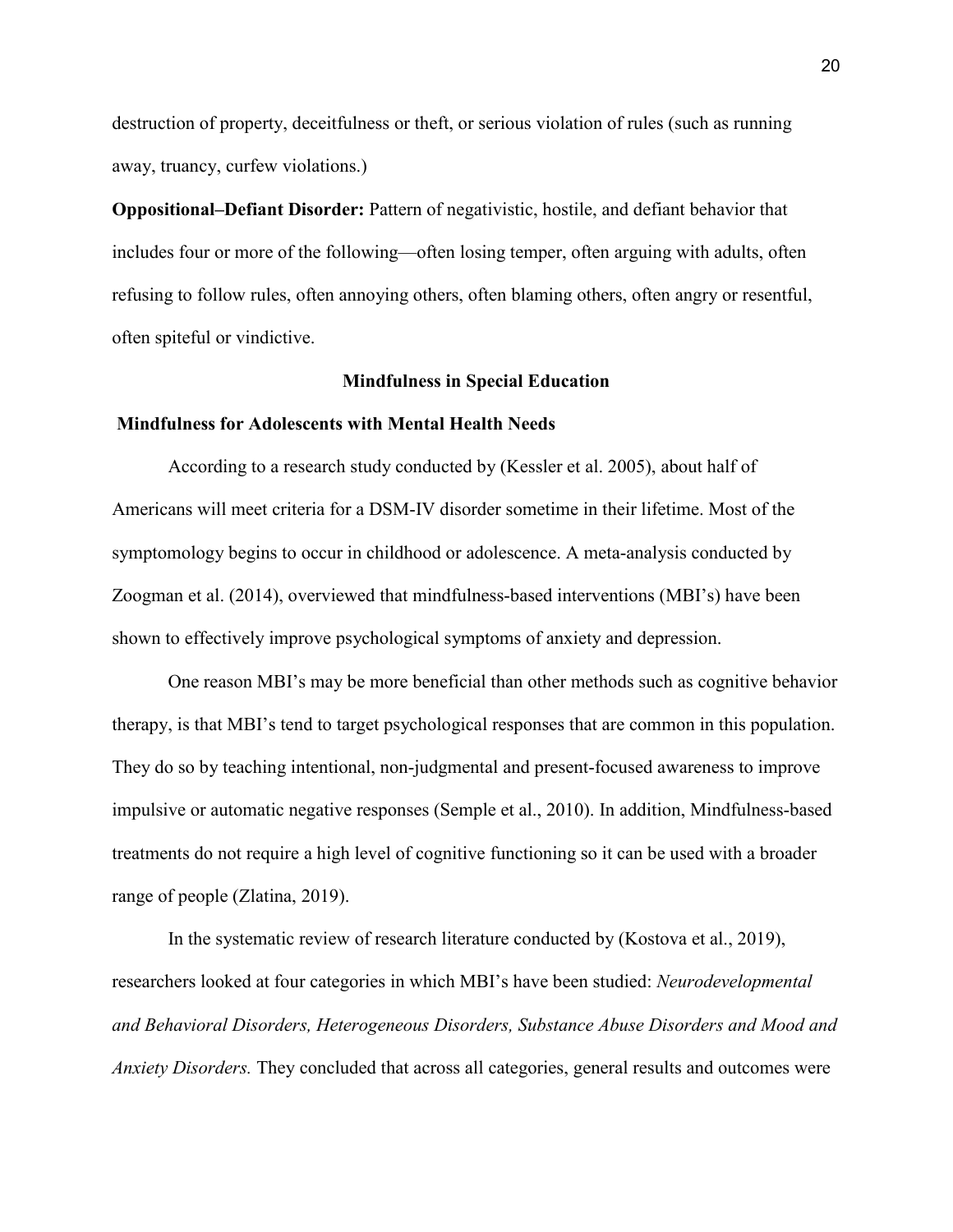that adolescents that participated in MBI's felt less worried and more relaxed, were better able to manage stressful situations or strong emotions and were more self-aware.

Although there is strong preliminary evidence that MBI's are useful treatments for adolescents with mental health conditions, more studies and research needs to be conducted. There are limitations to some of these experiments including, sample size, variation in participant engagement and variation in rigor or standardization of testing (Kostova et al., 2019). Additional testing may determine better conclusions as to how effective MBI's are on specific mental health conditions.

#### **Mindfulness and Academic Performance and Engagement in the Classroom**

Student achievement in the classroom requires that distractions are limited in order for students to be able to concentrate on tasks. Teachers need to be able to balance instruction and varying needs of individual students while simultaneously managing behavior challenges and disruptions. Through mindfulness training and implementing these practices in school, studies have shown an increase in self-regulation, attentional control, and reduced psychological stress in youth (Barnert et al., 2013; Bögels et al., 2008; Coholic et al., 2012; Flook et al., 2010; Semple et al., 2010; Schonert-Reichl & Lawlor, 2010). The improvements on these components are shown to be positively associated with school readiness, prosocial behavior, and academic achievement (Brock et al., 2009; Ponitz et al., 2009). While most of the studies conducted have shown an improvement in attention and self-regulation, they include relatively small sample sizes of participants.

#### **Black & Fernando Study**

In a 2014 study conducted by (Black & Fernando), researchers evaluated teacher reports of students' classroom behaviors before and after a 12-week mindfulness-based program, using the K-5 curriculum from *Mindful Schools* (MS), delivered at a public elementary school in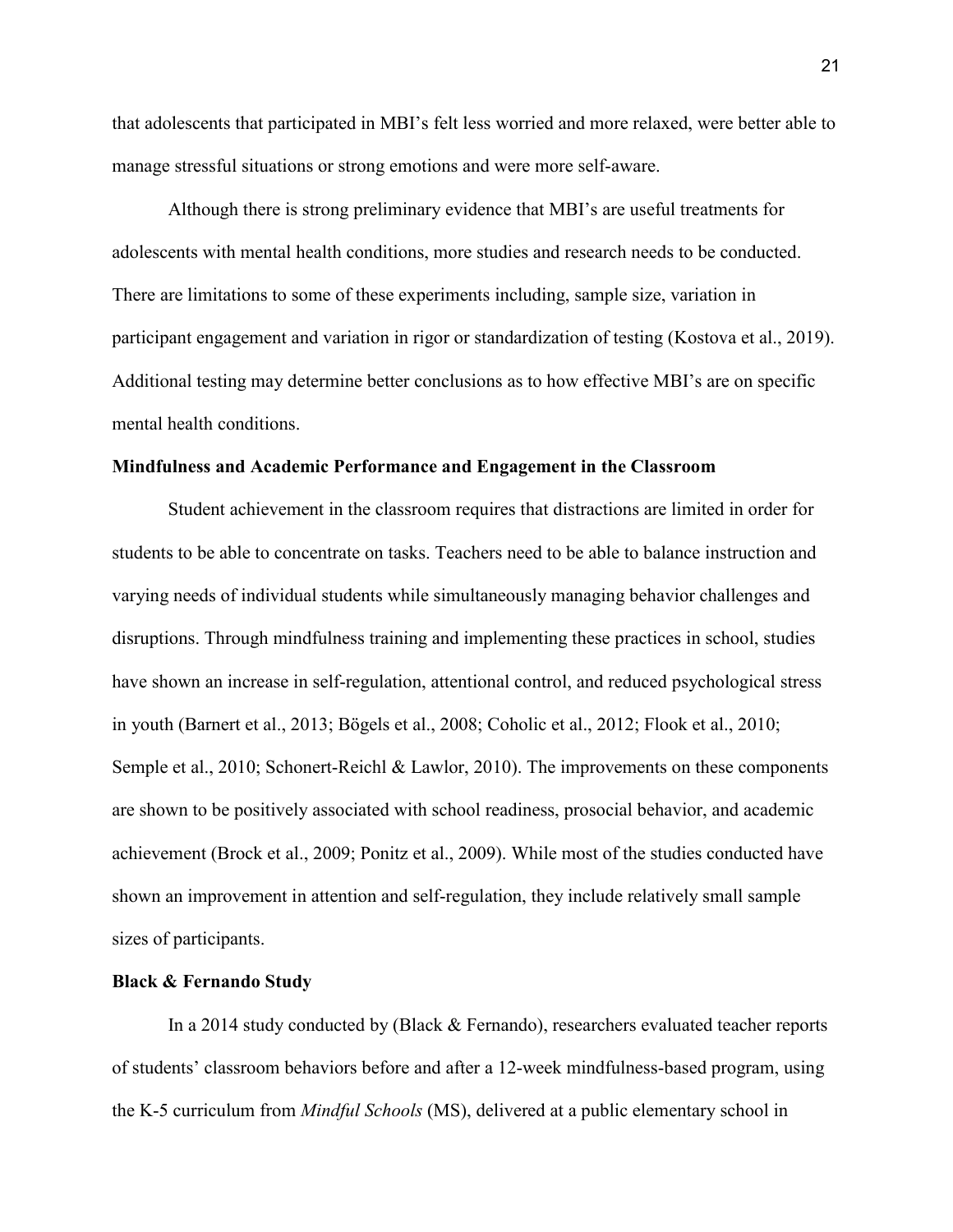California. Seventeen teachers reported on students from 17 different classrooms. These teachers collectively reported on the behaviors of 409 students grades kindergarten through sixth using a classroom behavior rubric.

All classrooms received the MS curriculum 3 times a week for 15 minutes. Students

learned content through 5 different lessons on various mindfulness categories (see Table 1).

| Week | <b>Lesson titles</b>                                                                            | <b>Lesson Content</b>                                                                                                                                                                                                                                                                                                                                      |
|------|-------------------------------------------------------------------------------------------------|------------------------------------------------------------------------------------------------------------------------------------------------------------------------------------------------------------------------------------------------------------------------------------------------------------------------------------------------------------|
| 1    | Mindful bodies and listening<br>Mindfulness of breathing<br>Heartfulness: sending kind thoughts | Practice still and relaxed sitting posture; concentrate<br>attention on sound of a bell from sound start to<br>finish; careful listening to ambient sounds in the<br>classroom; following the breath; sending kind<br>thoughts and wishes to other people we care about                                                                                    |
| 2    | Body awareness<br>Mindfulness of breathing<br>Heartfulness: generosity                          | Whole body scan while noting feelings and<br>sensations; teach "anchor word" to help stay<br>connected with breath; discuss and visualize ways<br>to be generous                                                                                                                                                                                           |
| 3    | Thoughts<br>Mindful seeing<br>Heartfulness: kind and caring on the<br>playground                | Discussion about thoughts and the way thoughts<br>dictate feelings and actions; practice mindful<br>breathing and noticing when there are thoughts;<br>looking around to find things with our eyes that we<br>haven't noticed before; carefully observe one<br>object; discussion and visualization of various<br>instances and feelings on the playground |
| 4    | Emotions: creating space<br>Slow motion<br>Gratitude: looking for the good                      | Discussion about emotions; identifying where in the<br>body various emotions are felt; awareness of slow<br>moving arms and standing up slowly; discussion<br>and visualization of being grateful and how<br>gratitude relates to feelings                                                                                                                 |
| 5    | Mindful walking<br>Mindful eating<br>Mindful test-taking                                        | Slow mindful walking and noticing sensations;<br>mindful eating of raisin exercise; discussion and<br>visualization of feelings that come up before, during<br>and after tests: how to apply mindfulness to these<br>feelings during tests                                                                                                                 |

**Table 1.** Mindful schools k-5 grade curriculum outline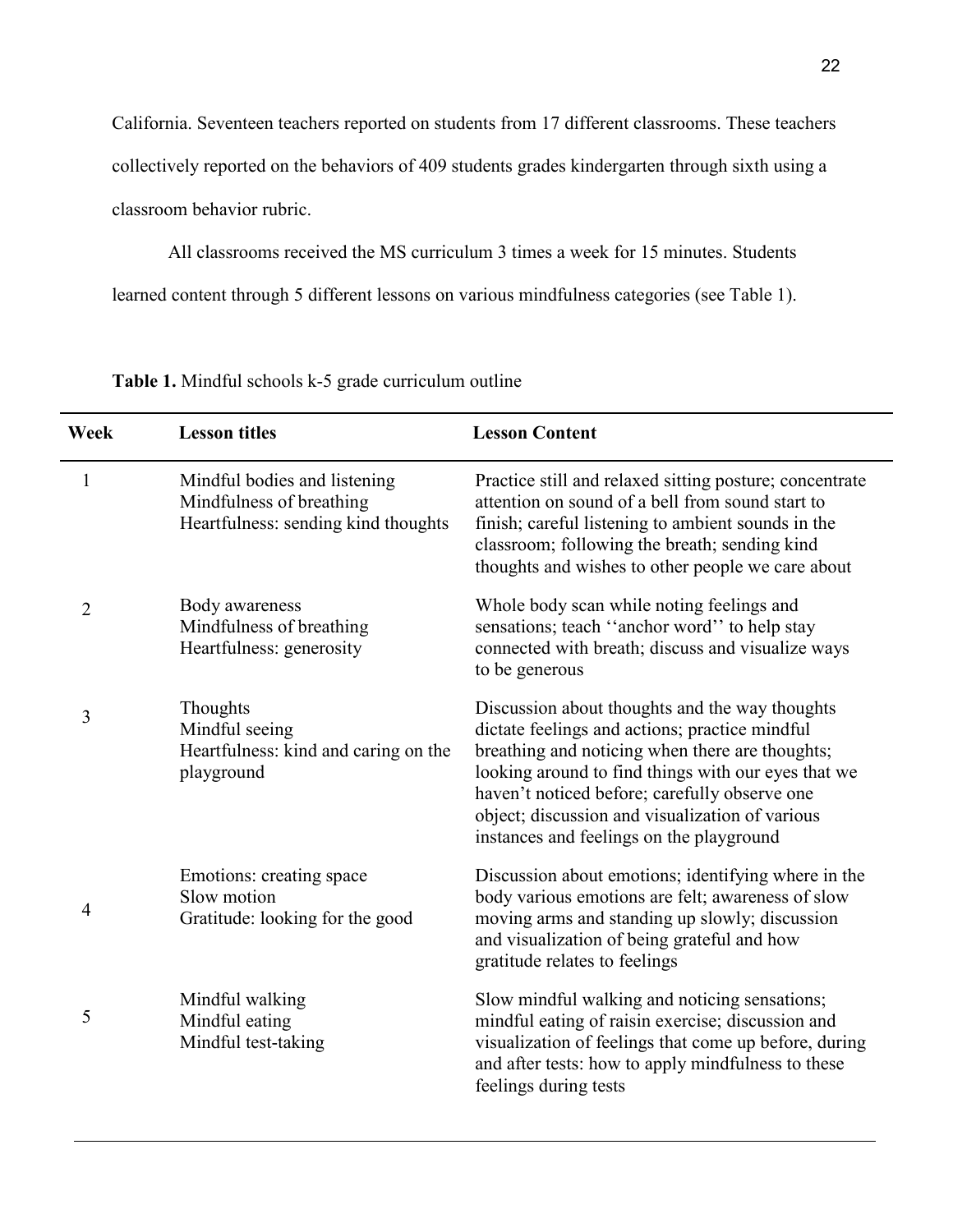After completion of the 5-week initial MS curriculum, students then participated in a review of the content for 7 weeks thereafter. This was delivered to students once-weekly during class. Students were asked to practice what they had learned in the lessons in their daily life. The same curriculum was used across grade levels.

 To measure progress, Black and Fernando used *The Student Behavior Rubric by Kinder Associates, LLC (2007).* Teachers rated student behavior in the classroom using four categories. These included: (1) paying attention (pays attention all of the time), (2) self-control (i.e., demonstrates calmness and self-control), (3) participation in activities (physical engages and participates in all activities), and (4) caring and respect for others (shows care and respect for teachers and fellow students). Each item was ranked using a scale ranging from 0 to 4, the higher the number the better the student behavior.

The findings of the study indicated that the mindfulness intervention was associated with improvements in various indices of student behavior via teacher reports. The data determined that student behavior improved across all four categories. The teachers reported that over time, students' attention improved, they were calmer and demonstrated self-control, participation in activities increased, and showed an increase in caring/respect for others. These improvements lasted up to 7 weeks after the intervention period.

There were limitations to the study that included a lack of control group, expectancy effects of the curriculum from teachers, and one outcome measure. These variables may have affected the data and created a ceiling effect, biased reporting and lack of alternative information or explanation of results. A repeated study of its kind would benefit using larger sample sizes, multiple measurement methods and a comparable control group.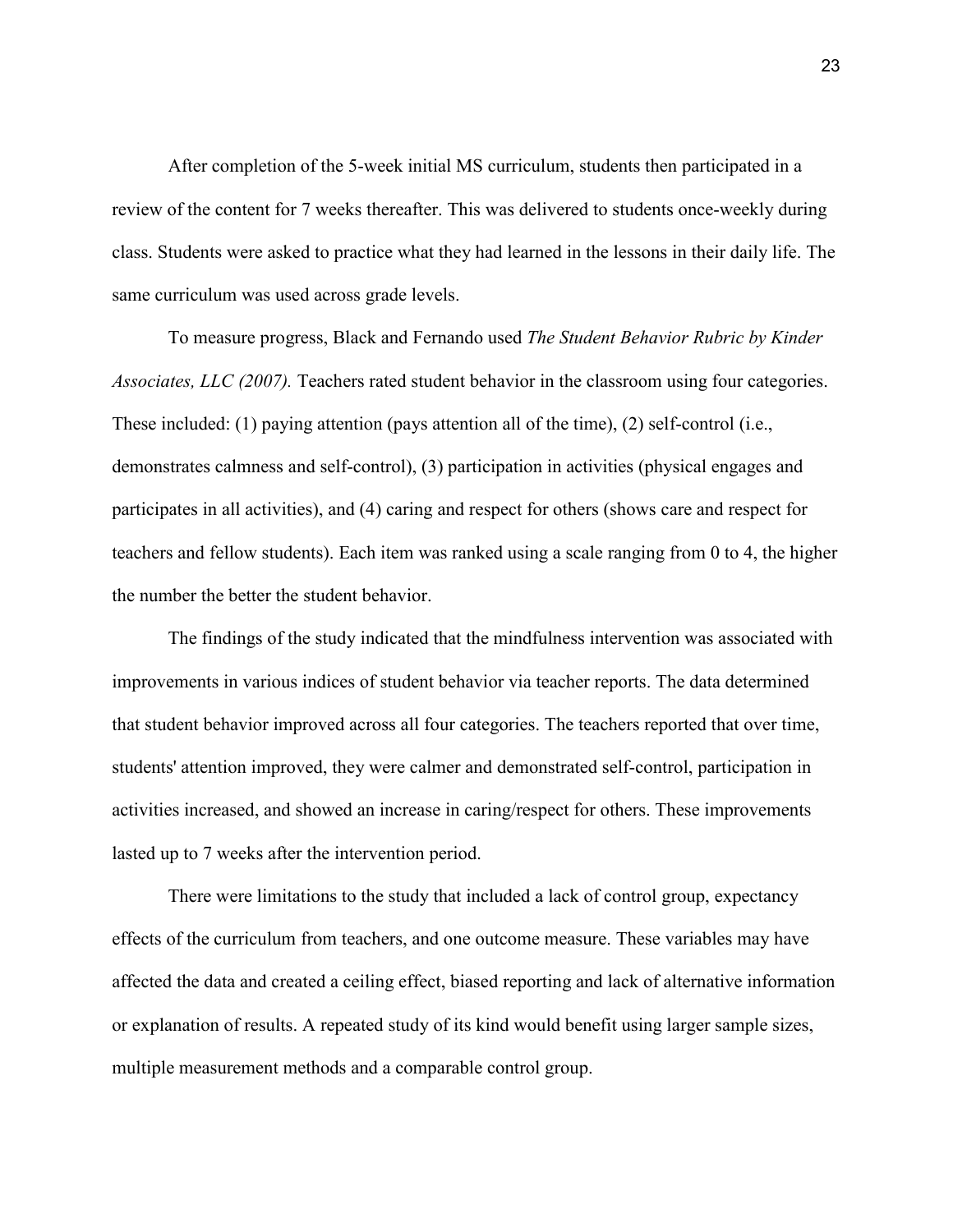#### **Costello & Lawler Study**

In the Exploratory Study of the Effects of Mindfulness on Perceived Levels of Stress Among School-Children from Lower Socioeconomic Backgrounds conducted by Elizabeth Costello and Margaret Lawler, research showed that participants were able to concentrate better when practicing a mindfulness technique. The children reported that when they took their focus off of the distractions in the classroom and focused it back to their breath, they were able to bring their concentration back to the task. Improved concentration was a benefit that many of the children who participated in the study reported.

In addition, Costello & Lawler (2014) reported that after mindfulness has been implemented, student stress decreased. Students reported that they felt less angry during academic times and felt as though the students in the classroom as a whole were getting in trouble less. Teacher participants in the study stated that students were better prepared to learn and focus after having an opportunity to let go of the stressors they may be bringing into the classroom from home.

#### **Impact on Classroom Behavior**

Several studies and research reviews have reported on the impact of mindfulness instruction or intervention on student behavior. Early research indicates a positive correlation between mindfulness/meditation practices and improved classroom behavior.

### **Semple Study**

Semple et al. (2010), conducted a clinical study that implemented mindfulness based cognitive therapy for children (MBCT-C) to a small group of children who had clinically elevated attention and behavioral problems. The students were ages 9 to 13 and were enrolled in a reading tutoring program offered by a university. Twenty-five children (10 boys and 15 girls)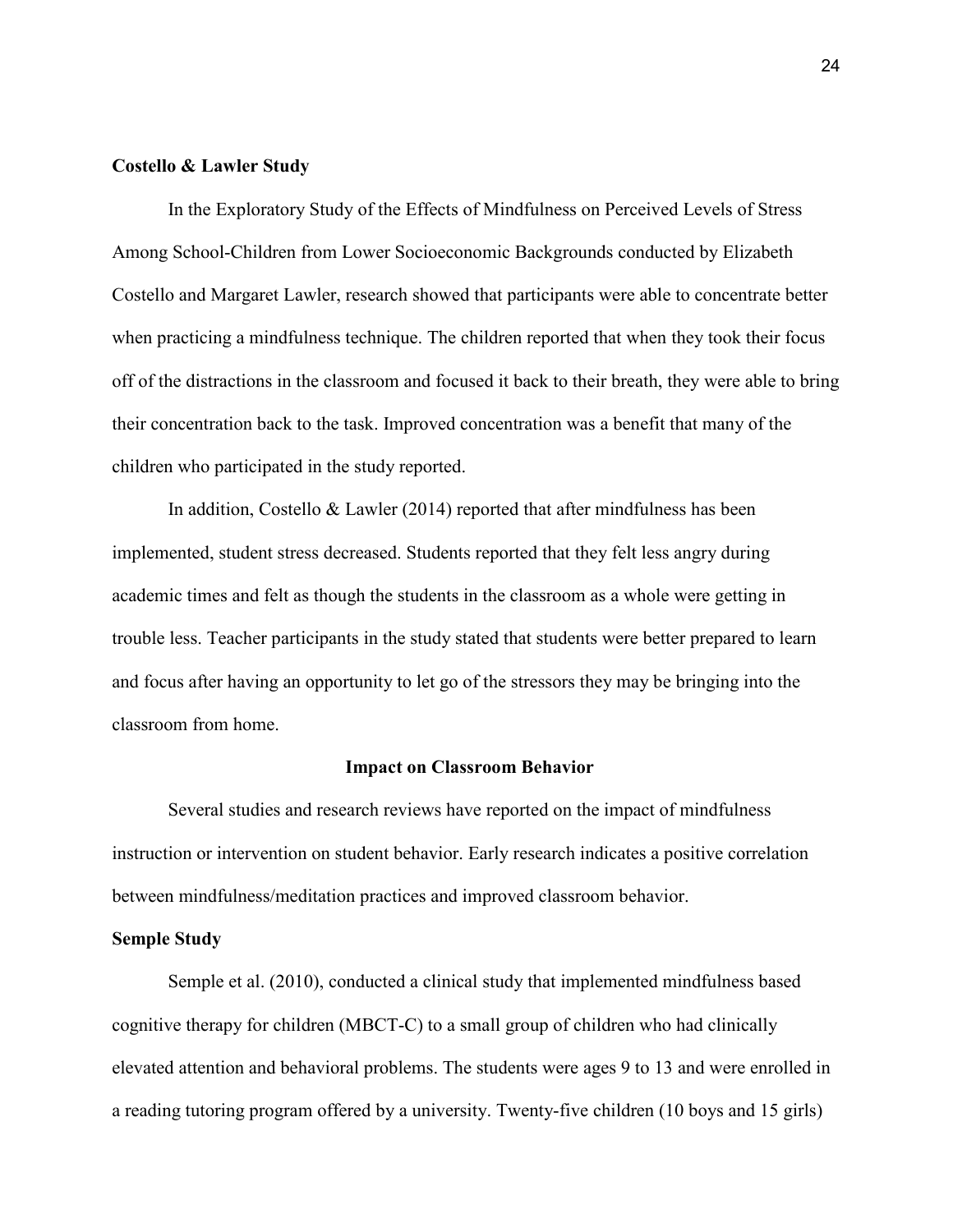completed the study and the researchers identified the group as "inner-city children struggling with academic problems" (Semple et al., 2010 p.3)

The children were split into four groups; A-D. Groups A and C were ages 9 and 10. Groups B and D were ages 11-13. Each group consisted of 6 to 7 children. Groups A and B were the two groups who participated in the intervention during winter semester while C and D participated in the spring.

The participants engaged in a 12-session group therapy that aimed to enhance selfmanagement of attention, improve affective regulation by promoting decentering from thoughts and emotions, and increase social emotional resiliency. The students met one time per week for 90 minutes and practiced with brief exercises at home.

There were three measures used in this study to collect data; *Child Behavior Checklist: Parent Report Form* (CBCL) uses forms for parents, teachers or direct observers to rate 113 problem-behavior areas. Each question can be categorized into the following sub-scales; Specific Problem Scales, Internalizing Problems Scale, Externalizing Problems Scale, Total Problems Scale and The Attention Problems scale.

*Multidimensional Anxiety Scale for Children* (MASC) is a self-report assessment for children ages 8-19. The scale has 39 items that ask about anxiety related thoughts, feelings and actions. Students use a 4-point scale to rate themselves in four separate categories; Physical Symptoms, Social Anxiety, Harm, Avoidance and Separation Anxiety. This measure is useful in differentiating children with anxiety disorders from those without.

Lastly, (Semple et al; 2010) used the *State-Trait Anxiety Inventory for Children* (STAIC). This questionnaire includes 40 items and is a self-report measure for children grades 4-6. The items are rated using a 4-point scale. Specifically, twenty items each measure state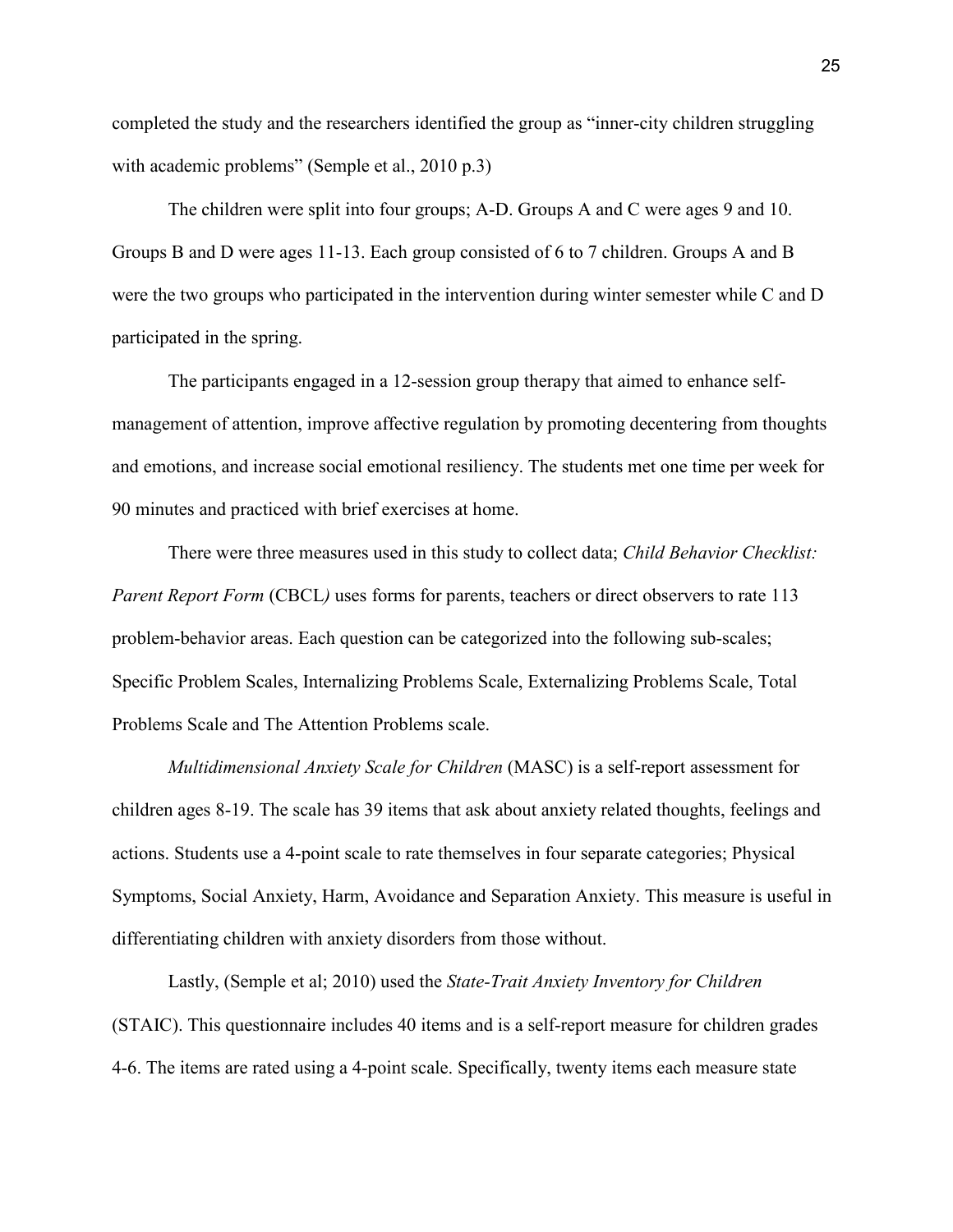anxiety (SA) and trait anxiety (TA). The SA scale rates intensity (e.g., very upset, upset, and not upset). The TA scale rates frequency (hardly-ever, sometimes, and often).

 Data supported that the MBCT-C was an effective intervention in reducing attention related and other behavior problems. The study found that participants displayed fewer attention problems after 12 weeks though only five children were categorized with elevated problems in this area. A larger sample size of children with ADHD is needed to determine the effectiveness of this practice. Overall, students across groups reported reduced anxiety symptoms at the end of the program. Behavior problems across all participants improved by showing a significant reduction over the course of the study. Three participants who were identified as having clinically significant behavior problems at the start of the study were no longer rated that way by the end. Researchers associated the improved attention regulation to a decrease in problem behaviors.

Though the findings proved significant improvement over the course of the study, a larger sample size is needed for future research. While the group represented children who may experience stress, most did not meet DSM-V criteria for anxiety or attention deficit disorders. A study that includes more children participants who have clinical diagnosis would be beneficial for collecting more substantial evidence to support the effectiveness of mindfulness treatment over time.

#### **Singh Studies**

In several multiple-baseline studies, Singh et al. (2007, 2011a 2011b) concluded that mindfulness meditation reduced aggression among adolescents with ASD and CD. The intervention used a technique that redirects the mind from an emotionally difficult situation to the natural sensations in the feet to promote calmness. Researchers found that adolescents were able to control intense emotions before they demonstrated aggression. In the 2011 study with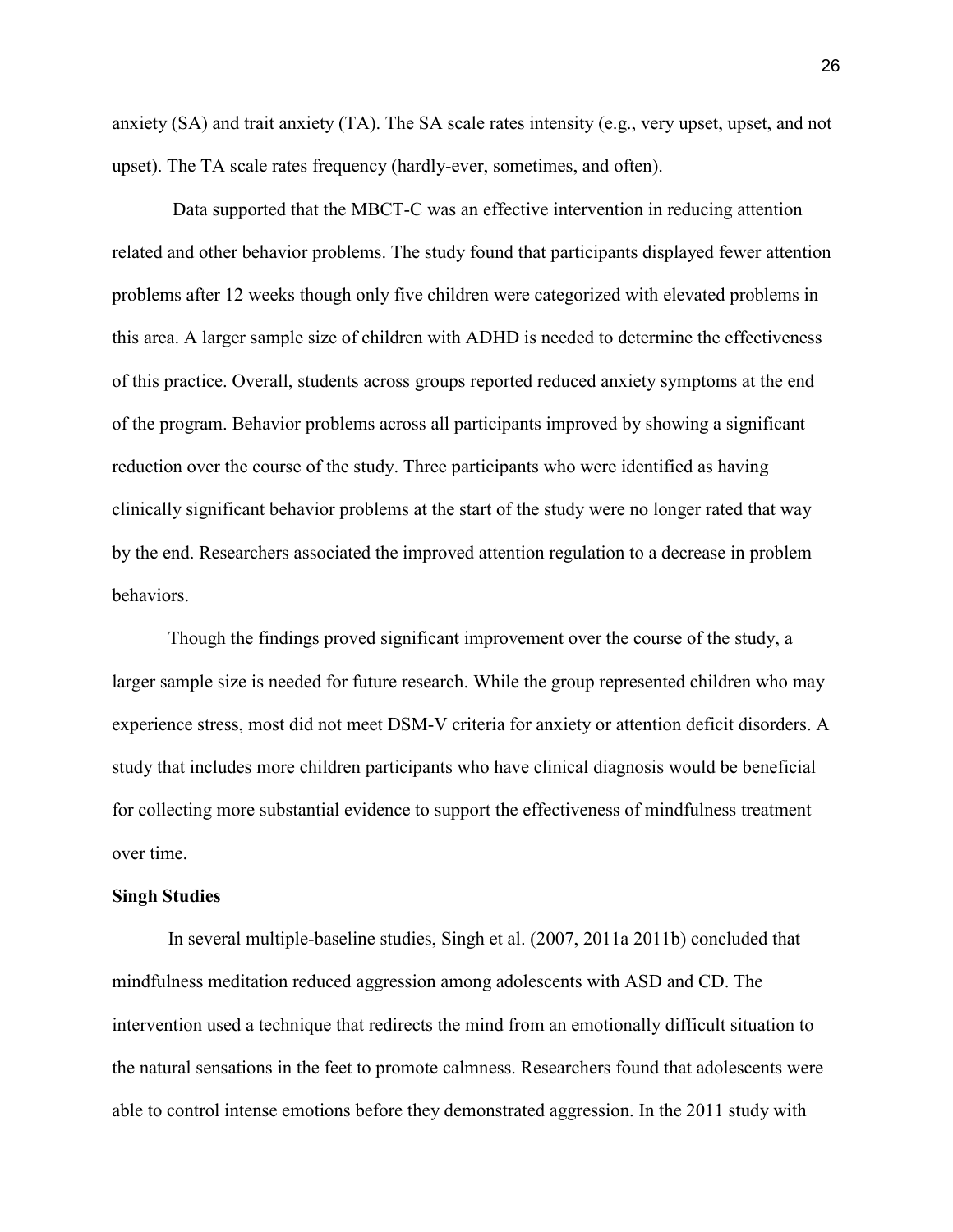children with ASD, mothers of the adolescents delivered the intervention over five days. They tracked aggressive behaviors and demonstrated a significant reduction. After the study was done over 4-6 months, the most significant decrease in aggression was noted. Authors concluded that mindfulness is most effective if the participants are engaged, the delivery is consistent and it is administered over a substantial period of time.

In addition, Singh et al. (2007) found that adolescents with conduct disorders who practiced mindfulness were able to decrease aggressive behavior. The participants consisted of three seventh grade students who were referred to therapy from their school. Each had a conduct disorder diagnosis and had been referred to therapy due to the frequency of aggressive behavior at school. The aggressive behavior the students displayed was defined as hitting, pinching, shoving and bullying. Among other behaviors were fire starting, cruelty to animals, noncompliance and bullying. These students were nearing risk of expulsion if aggression continued.

 Each student met with a therapist trained in mindfulness. The therapist used the *Meditation on the Soles of the Feet* mindfulness technique. In this practice the participants are taught to take their mind from their strong negative emotions and focus on a part of the body that evokes calmness. (Singh et al., 2003, p.163). Over 10 sessions, the therapist practiced these techniques with the students having them model the procedures. Self-reported data was collected after each session.

After 25 total weeks of practice, all three students decreased aggressive behavior and bullying. It was reported that although the aggression had decreased minimally, the students were able to graduate middle school without further risk of expulsion. The study suggested that self-regulation improved among the three individuals for at least a year after completing the mindfulness training. Further research is needed due to the small sample size of this study. In addition, the threat of expulsion may have impacted the students' self-control. Though small,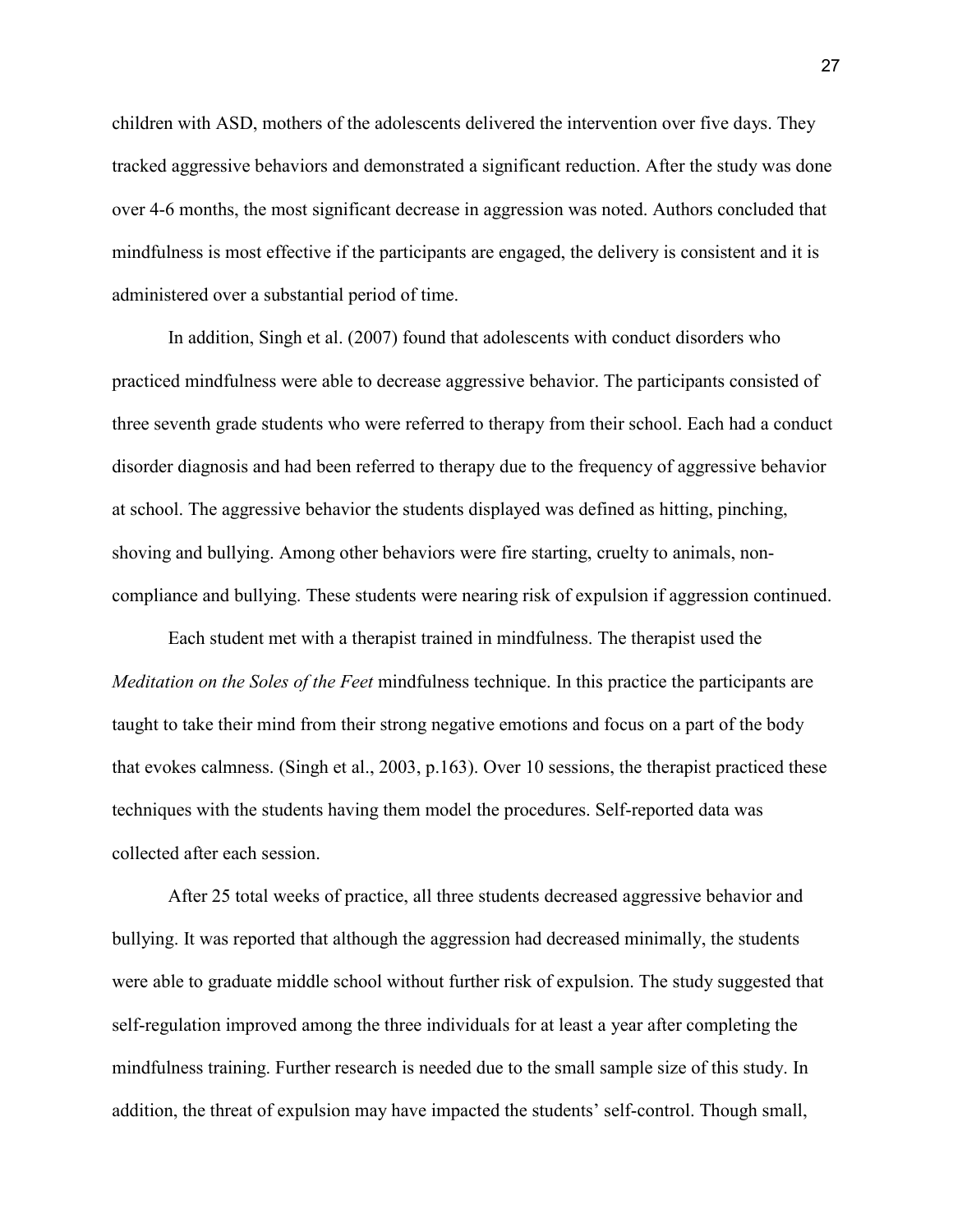the data from this study is promising that students with conduct disorder may be able to improve self-regulation as they shift the focus from blaming others to taking control of their emotions and practice calming techniques.

### **Beauchemin Study**

Beauchemin et al., (2008) investigated the efficacy of mindfulness in adolescents with Learning Disorders. The authors used an intervention with 34 high school students from four different classes. All students had a primary Learning Disability special education label. They ranged from 13 to 18 years old. Seventy-one percent of the students were male and 29% were female.

*The Social Skills Rating System (SSRS)* (Greshham & Elliot, 1990) was used to measure the frequency and behavior that influences how the students function. It compares student and teacher ratings using percentages and national norms. Three subscales are used to assess social skills, problem behaviors and academic performance. Students report and rate themselves solely on social skills. In addition, students assessed their anxiety using *The State-Trait Anxiety Inventory (STAI)* (Spielberger et al., 1970).

Lastly, students completed an informal post intervention questionnaire that asked three scale questions from  $1 =$  strongly agree to  $5 =$  strongly disagree, to rate their focus in class, the enjoyment of the intervention and the likelihood to continue using mindful meditation on their own.

The teachers who implemented the intervention were first trained by a mindfulness meditation expert. The mindfulness medication (MM) method uses a technique where the subject sits and learns relaxations and awareness of thoughts, emotions and sensations that may arise. The participant is taught to focus on breathing and recognize these experiences, attend to them then release them (Germer et al., 2004). Teachers then led the students in two 45-minute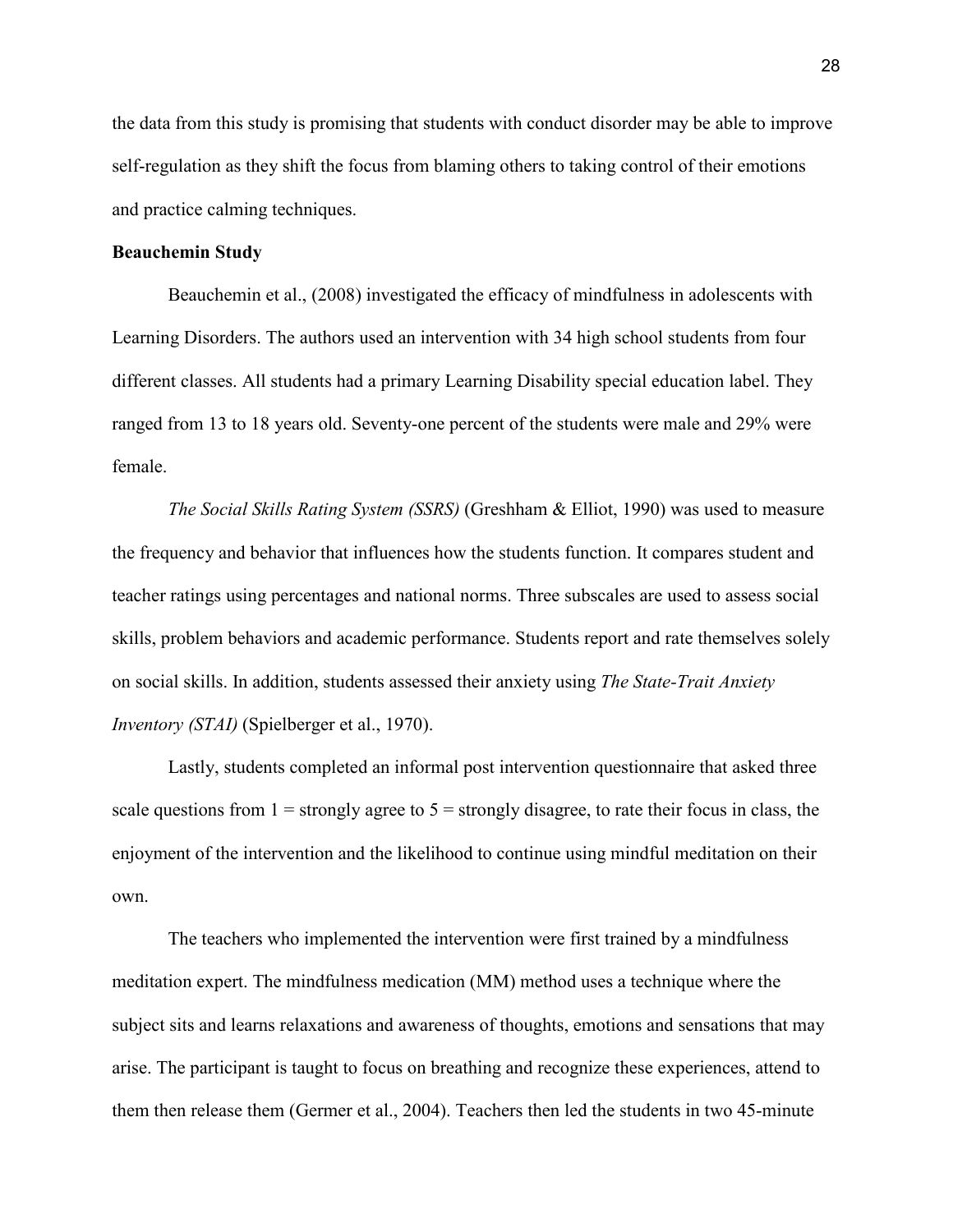introductory sessions where students learned these methods and procedures. Then, for 5 consecutive weeks, students participated in meditation sessions for 5 to 10 minutes at the beginning of each class period, 5 days per week.

 The students self-reported that the interventions improved their anxiety and social skills. The teachers reported that students' problem behaviors decreased significantly after intervention. In addition, the teacher ratings of the students' academic achievement also significantly increased. This outcome is promising to the notion that MM could contribute to better outcomes for students with disabilities. This study may have been limited due to the length of the intervention being 5 weeks and small participant size (34 students). A longer, more mature and populated study is needed to collect more information and data as to the validity of the findings.

#### **Malboeuf-Hurtubise Study**

Malboeuf-Hurtubise conducted a pilot study on a Mindfulness-Based Intervention (MBI) to evaluate the impact on elementary students with severe learning disabilities (LD). Often students labeled with a learning disability experience deficits in academic success but also may have difficulty with classroom behavior that may look like defiance, hostility or excessive emotional reactions (Mayo Clinic, 2012). While the Beauchemin et al. (2008) yielded promising results that MBI's could be useful in promoting better social skills and decreasing anxiety in high school students, Malboeuf-Hurtubise sought to gather information on the effectiveness of MBI's with a younger population.

Researchers used a pre- and post-test design. Fourteen students ages 9-12 from one class. All of the participants met criteria for persistent difficulties in reading, writing and math and were 2 years or more behind grade level peers in all of these areas. IQ scores of the students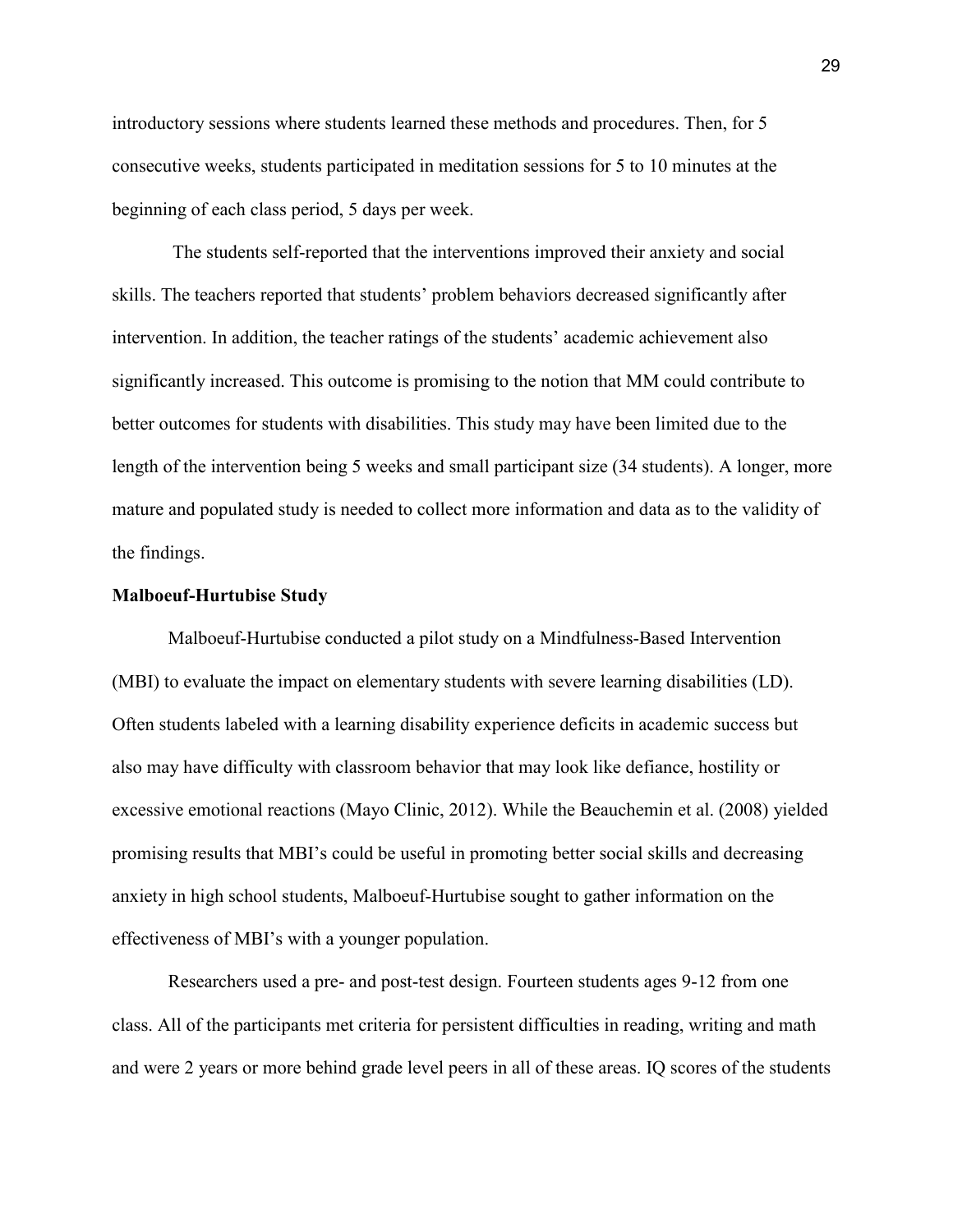fell within the borderline range of intellectual functioning. Students were asked to complete preand post-test questionnaires after an eight-week mindfulness meditation program.

The lead researcher, Malboeuf-Hurtubise, a trained therapist in MBI, led the intervention with the school's social worker. The students met once a week for 60 minutes. Each lesson was designed to meet the needs of the younger students' shorter attention span. The lessons were modified to the experiences of the participants to "foster connection and connection in the group" (Malboeuf-Hurtubise et al., 2018, p.36). Table 2. includes the weekly lessons. In addition, students were assigned homework every week and required practice. The students participated in guided meditation that were pre-recorded for the students to use in class.

**Table 2**. Mindfulness-based intervention session content.

| Session | Content                                                                                                                                                                           |
|---------|-----------------------------------------------------------------------------------------------------------------------------------------------------------------------------------|
|         | Overview of class rules and participant presentations. Expectations and intentions in<br>regards to the intervention. Introduction to mindful eating                              |
|         | Body scan meditation. Introduction to components of emotions (thoughts, physical<br>sensations, behaviour) and stress                                                             |
|         | Breathing meditation. Introduction to sitting meditation. Mindful movements through<br>yoga-like poses                                                                            |
|         | Breathing meditation. Introduction to concepts of acceptance of emotions                                                                                                          |
|         | Mindful check-in exercises. Mindfulness through the senses                                                                                                                        |
| h       | Breathing meditation with a special focus on thoughts and judgements. Group<br>discussion on thoughts and judgements                                                              |
|         | Walking meditation. Group discussion on self-care and acceptance                                                                                                                  |
| 8       | Short sitting meditation. Group discussion on intentions set at first session. Feedback<br>regarding intervention. Distribution of a pebble stone as a reminder of the experience |

 Students completed a pre- and post-intervention questionnaire in class. The survey had 29 items that were scaled. The children were asked to rate their agreement using a 7-point scale from 1=strongly disagree to 7=strongly agree. Examples of questions included; 'In my everyday life … I feel free to be myself' (autonomy); … I am able to reach my goals (competence) and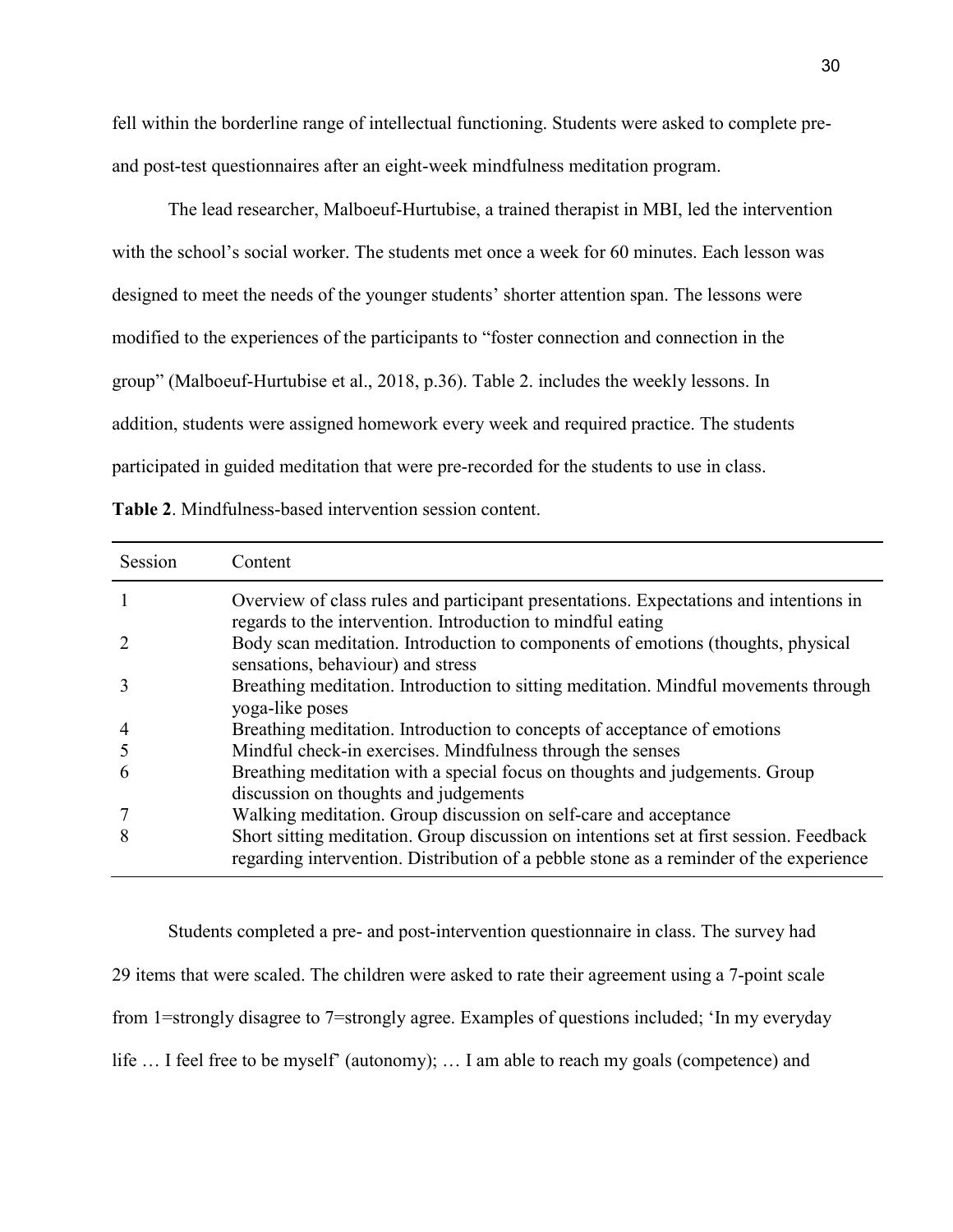'In my relationship with others, I feel appreciated' (relatedness). (Malboeuf-Hurtubise et al., 2018, p.36)

 The results from this study showed that based on the students' reports, the MBI impacted the children's basic psychological need fulfillment by lowering their satisfaction. This is contrary to what the researchers hypothesized and the results of like studies. One explanation (Malboeuf-Hurtubise et al., 2018) suggested is that as the participants became more mindful, they increased their awareness of their academic challenges and social skill limitations. The interpretation of results concluded that as the students became more aware of their internal process and controlling forces that may be influencing them, they became more mindful and were able to more accurately describe their need satisfaction.

 Limitations of this study included; no use of a control group and the use of only onegroup pre- and post-test design. A small sample size was used and there was no follow-up measure. Researchers suggest that an assessment to evaluate need satisfaction specifically, may have revealed more information about the children's new awareness after the MBI. They speculate that over time, students would demonstrate an elevated satisfaction level of autonomy, competence and relatedness.

#### **Harpin Study**

A pilot study conducted by (Harpin, et al., 2016) studied the behavior impact of mindfulness intervention for elementary students. The researchers tested a 10-week mindfulness program with a 4th grade classroom. They compared their findings with a similar 4th grade classroom who did not participate in the interventions. Teachers provided a pre and post intervention evaluation that measured the students' prosocial behavior, emotional regulation and academic achievement. In addition, the students provided feedback using The *Child Assent Mindfulness Measurement Survey* (CAMM) which was developed and tested by Greco et al.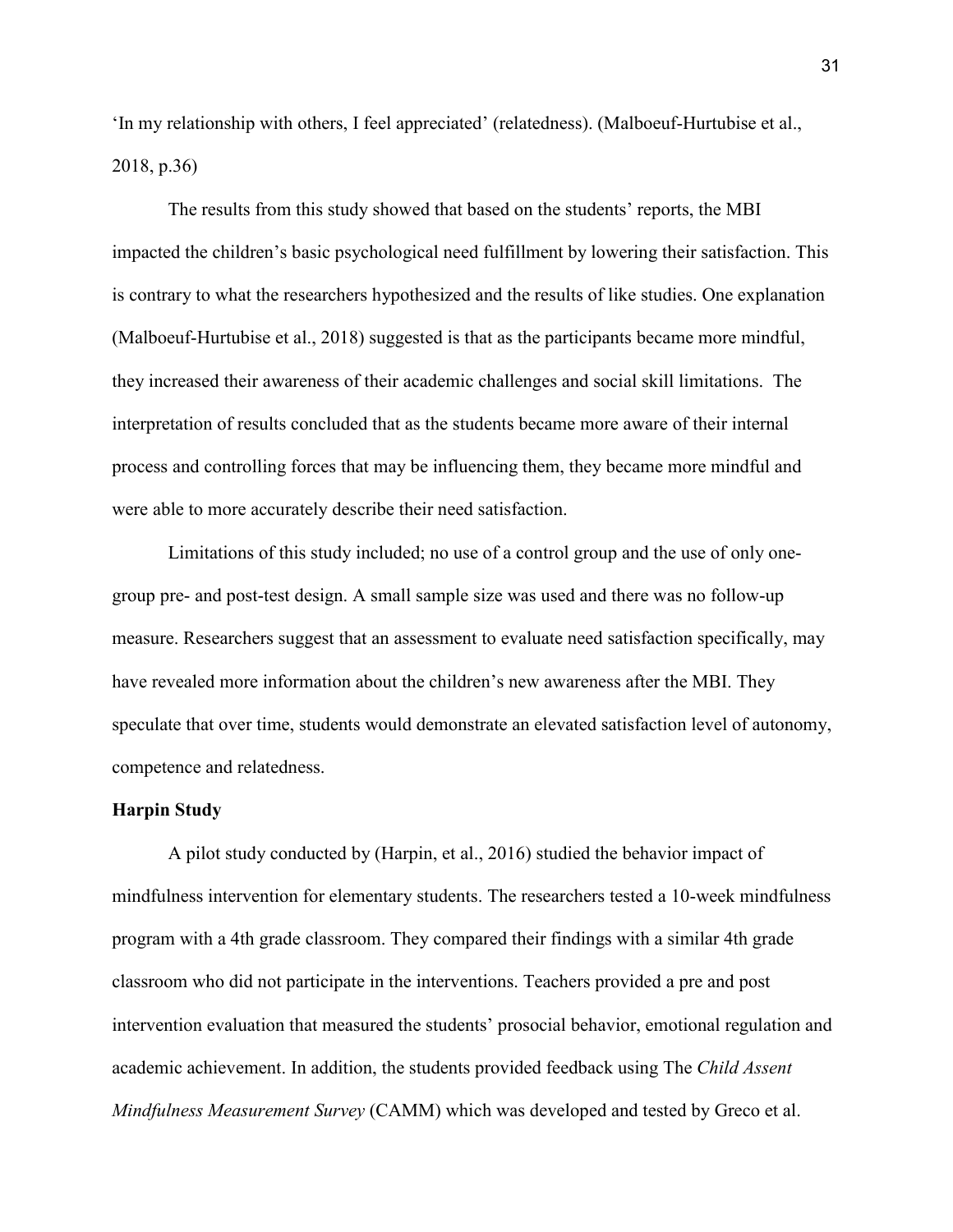2011. The survey assesses their ability to observe internal experiences, act with awareness, and accept internal experiences without judgement.

After the 10-week intervention, the teacher ratings showed a statistically significant increase in each of the categories. Teachers reported over 100% increase in prosocial behaviors, a 60% increase in emotional regulation and a 45% increase in academic competency. In addition, the study reported that teachers across settings (ie. lunch, recess etc) reported an improvement in student behavior outside of the classroom. There were no significant differences in the child reported measure or CAMM outcomes. While the students reported that they enjoyed the intervention and would use it in the future, the CAMM measure did not reflect improvement in the children's self-awareness. The researchers speculate that this could be due to the student's lack of understanding about the questions and specific terms used.

While the results of this study are promising due to the significant increase in positive behavior, there were some limitations. First, this research was conducted at one elementary school with one classroom, therefore the sample size was relatively small. Second, the CAMM has not been tested with children. This may impact how students responded on the survey due to the lack of understanding of the questions. Lastly, the data is subjective due to the collection being based on the teacher's perspective. Academic achievement was not assessed using exam scores.

#### **Mindfulness and Naturalistic Development**

In a new study published by the American Psychological Association (2020), Brian M. Galla led a team of researchers at the University of Pittsburgh to examine one specific component to mindfulness. The team researched nonreactivity to difficult inner experience. This can be described as one's ability to "take a step back" from distressing thoughts, (Galla et al.,

32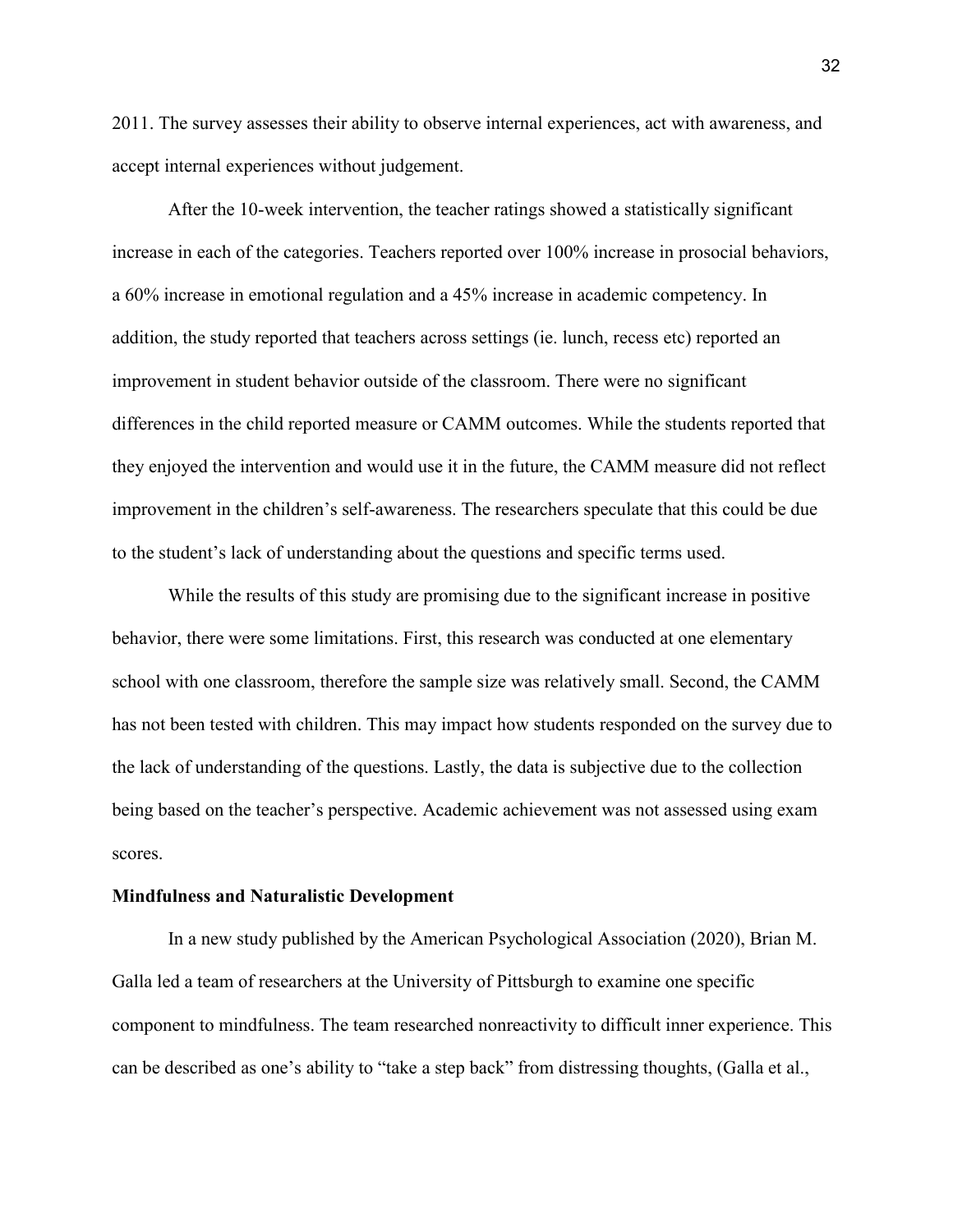2020, p. 1). This was the first study of its kind that tracked naturalistic development of mindfulness.

The participants were students transitioning from 8th to 9th grade. Many changes happen during this time for students. They are typically moving from a middle to high school setting. During this time, the rigor or coursework changes, social groups may be different and the demand of independence increases. These factors may contribute to higher stress levels which is hypothesized to contribute to greater non-reactivity. The study aimed to measure how their naturalistic development or maturity during this transition, increased mindfulness and emotional well-being.

A total of 1,667 students from Texas, California, Idaho and Pennsylvania were sampled. The demographic information collected from the school records indicated that 47.6% of students sampled were Black, 23.4% were White, 14.4% were Latino, 10.4% were Asian, and 1.9% were of mixed or other races and ethnicities; 48.0% were female. Over half (63.7%) were eligible for free or reduced-price lunch. 2.0-3.7% of the participant's demographic information was missing. They completed self-report measures that included scales to measure their awareness of difficult thoughts and feelings. Three measures were used:

#### **Nonreactivity**

The Nonreactivity to Inner Experiences subscale was used to measure the tendency to be aware of thoughts and feelings without letting them take over. Questions used included; ("When I have upsetting thoughts or images, I 'step back' and am aware of the thought or image without getting taken over by it;" "I can be aware of my feelings and emotions without having to react to them;" and "I watch my feelings without getting lost in them"). Students answered using a 6 point scale, from 1= *strongly disagree* to 6=*strongly agree*. The three questions were then averaged to calculate a scale score (Galla et al., 2014, p. 353-354).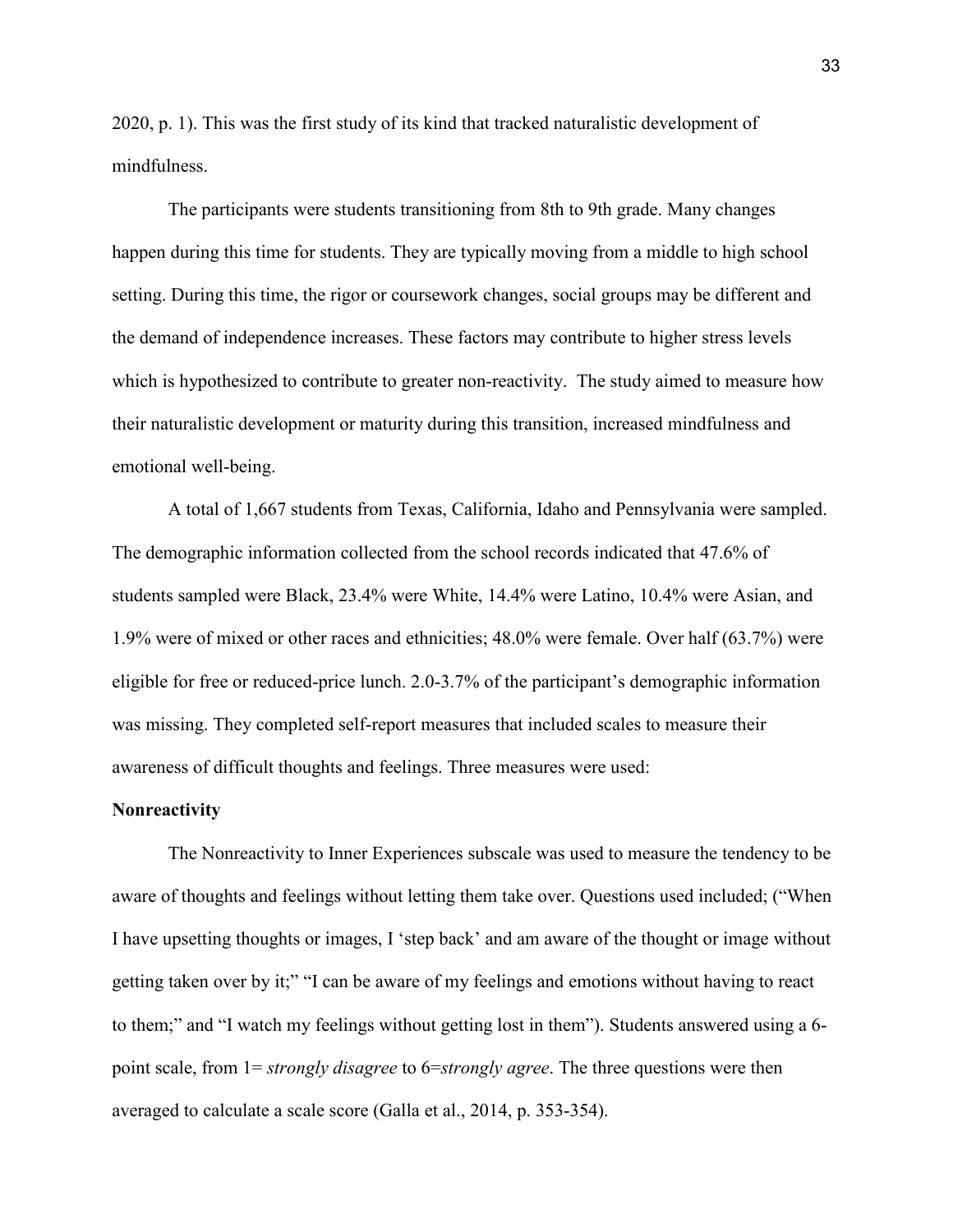## **Perceived Stress**

This measure assessed the degree to which student's had recently felt worried or stressed. A four-question, 5- point scale from  $1 = never$  to  $5 = always$ , was used to closely monitor the student's perceived level of stress. The scale included four questions; two included how often student's felt worried or stressed and specifically; "How often have you felt that you were unable to control the important things in your life?" and "How often have you felt nervous and stressed?". An additional question; (How often have you been upset because of something that happened unexpectedly?") was added after the first test and included in the data (Galla et al., 2014, p. 354).

## **Positive and Negative Affect**

Using the Scale of Positive and Negative Experience scale, students rated positive and negative emotions using a 5-point scale from 1 = *never* to 5 = *always.* The four for positive affect included (good, happy, joyful and satisfied). The four for negative affect included (bad, sad, afraid and angry). These items were then averaged and calculated into the two subset categories (Galla et al., 2014, p. 354).

These tests were administered to the students four times over the course of 6 months. The data indicated that from 8th to 9th grade, students were able to improve their ability to remain non-reactive to difficult experiences. The study used no intervention but supports that as adolescents age, their cognitive control, executive functioning and emotional regulation may improve. Furthermore, researchers speculated that people who approach difficult situations rather than practice avoidance see an increase in well-being (Galla et al., 2020).

## **Minnesota Social and Emotional Learning Implementation Guidance**

Through the work of the School Safety Technical Assistance Center and Council, the Minnesota Department of Education (MDE) developed a state-wide social emotional learning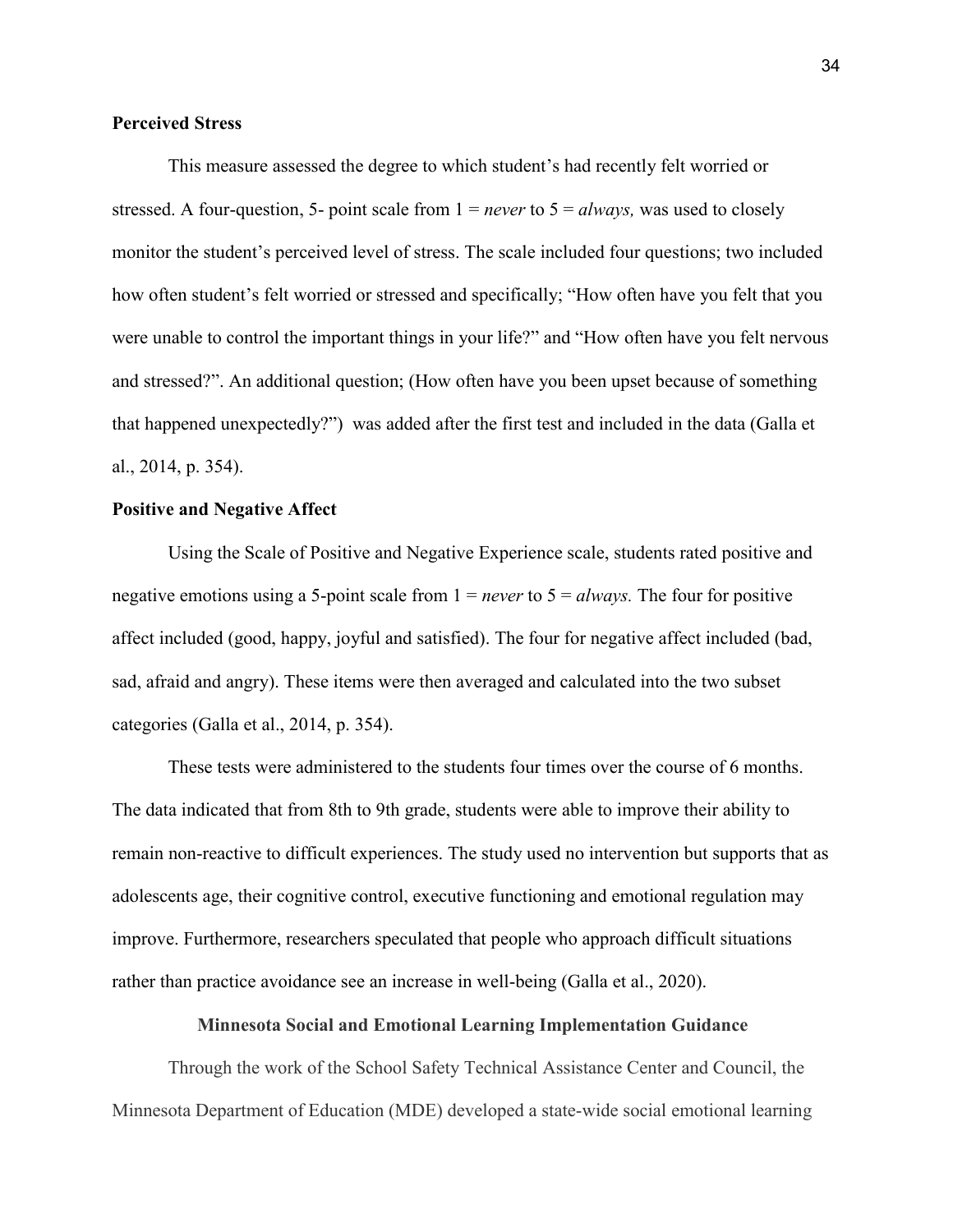(SEL) framework in 2015. This effort was designed to improve learning resources and create competencies for Minnesota students in the area of social emotional learning. The group, made up of educators, researchers, parents, students, and representatives from nonprofit organizations carried out a 15-month research review of best practices and SEL standards used in other states and districts.

The group used The Collaborative for Academic, Social, and Emotional Learning (CASEL) framework to draft important competencies. They included; self-awareness, selfmanagement, social awareness, relationship skills and responsible decision-making. The work group outlined goals and expectations that followed the Minnesota academic standards format. The guide includes learning goals and grade band benchmarks as well as sample activities.

Before implementation, the draft was submitted to the Great Lakes Equity Center for a cultural review. The team utilized experts from CASEL, American Institutes for Research, and the National School Climate Center to review the SEL framework draft. MDE and the work group staff also reviewed the guidance. They determined that SEL assessments, implementation guides and uses in special education were needed in addition to the competencies and learning goals. These resources were added to the standards to provide a more comprehensive approach to integrating SEL in schools.

#### **Self-Awareness Competency**

MDE's Self-Awareness Competency links directly to concepts of mindfulness. MDE defines self-awareness as "The ability to accurately recognize one's emotions and thoughts and their influence on behavior. This includes accurately assessing one's strengths and limitations, and possessing a well-grounded sense of confidence and optimism." Educators are encouraged to practice these strategies and targets across all subject areas to help student's growth and development.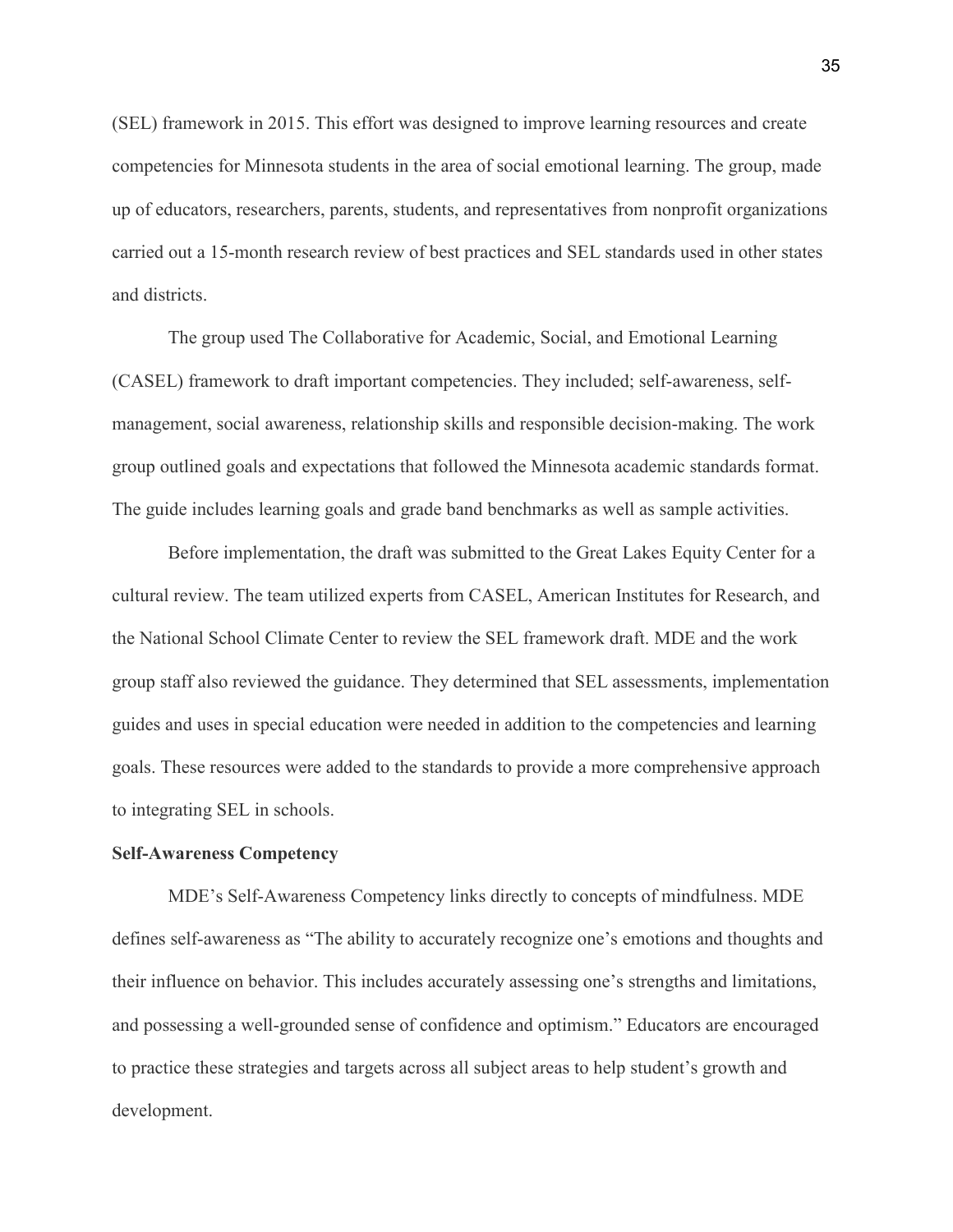Three learning goals are listed with the intent that students reach mastery of each benchmark at the completion of their grade range they are listed as follows;

- 1. Demonstrates an awareness and understanding of own emotions.
- 2. Demonstrates awareness of personal strengths, challenges, aspirations and cultural, linguistic, and community assets.
- 3. Demonstrates awareness of personal rights and responsibilities.

Under the current implementation guide, MDE states that explicit instruction should be used to teach these skills. Freedom is given to classroom teachers to develop curriculum materials or use evidence-based instructional materials to deliver instruction. According to a study conducted by Durlak et al. (2011), evidence-based SEL programs improve student academic performance and student behaviors and attitudes, decrease negative classroom behavior and reduce emotional distress.

Explicit and evidence-based interventions, curriculum and program integration is used consistently in research studies of mindfulness in schools and among adolescents. Findings from several studies indicate that with the use of explicit, evidence-based practices, students are able to improve their ability to identify their emotions, demonstrate better self-control and increase on-task or academic engagement in the classroom. Through the MDE guidelines, teachers are able to use a curriculum that teaches mindfulness strategies to increase selfawareness and achieve mastery of the learning targets.

MDE stresses the importance of creating goals and metrics, assessing learners and evaluating the effectiveness of SEL programs within the districts and schools. Information obtained is used to continuously improve upon goals and practices. Through this evaluation process, schools increase their opportunities for learning, improvement and innovation.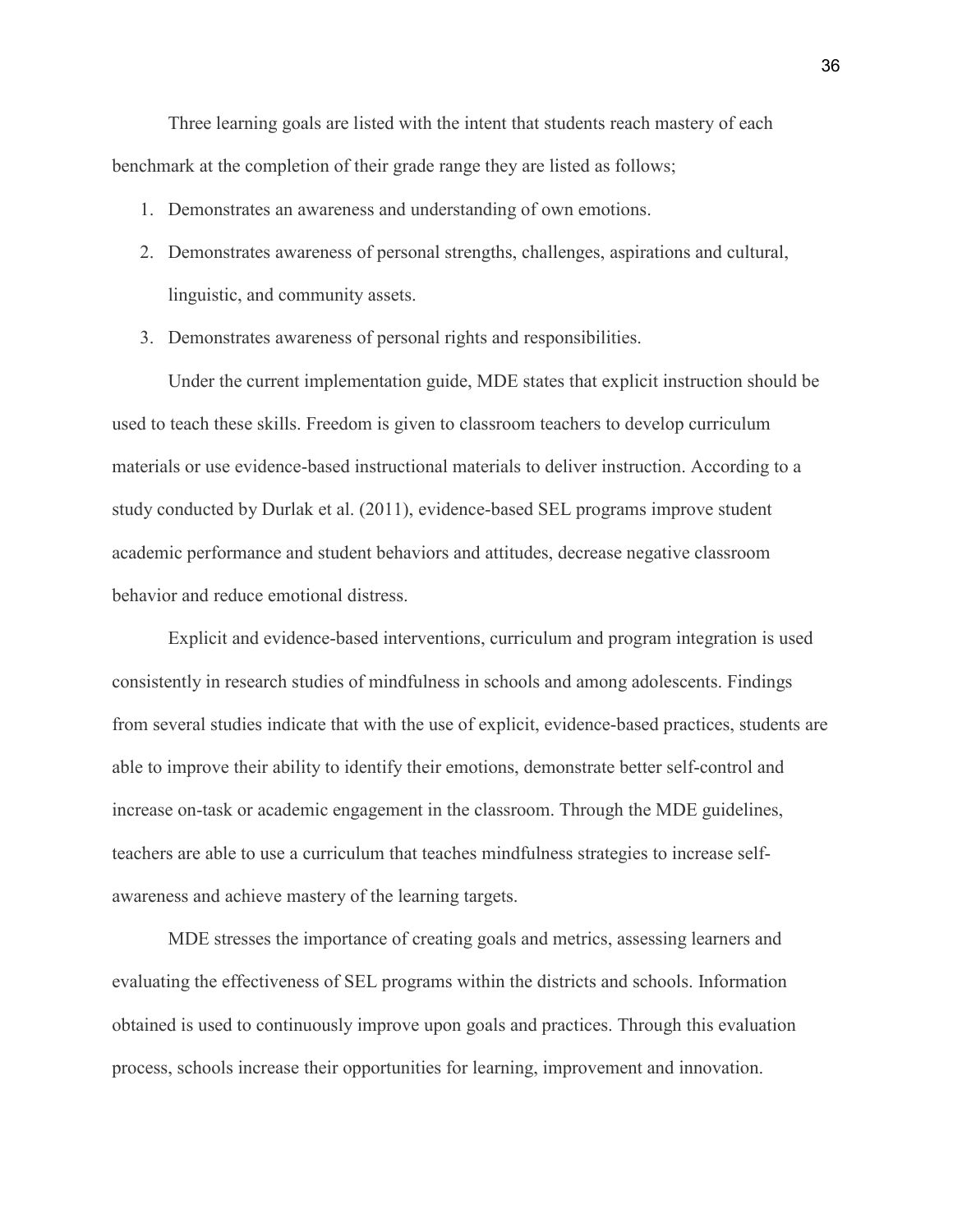#### **CHAPTER III: DISCUSSION AND CONCLUSION**

#### **Summary of Literature**

Mindfulness interventions positively impact students, both children and adolescents, who have special education and/or mental health needs. Schools, clinical and community organizations working with these students need to consider the results from current research and increase implementation for the benefit of the social-emotional learning of these students. Several studies highlight the importance of mindfulness as a method to improve academic performance, behavior management and social functioning among students.

 Kostova et. al., (2019), researched and looked at four mental health categories and the impact of MBI's on it's participants. The findings concluded that adolescents that participated in the interventions were more relaxed, better able to manage stressful situations and had increased self-awareness. In addition, researchers have proven that MBI's have been shown to effectively improve psychological symptoms of anxiety and depression (Zoogman et al., 2014).

 Several studies collected data that demonstrated mindfulness implementation in schools positively affected academic achievement and school performance. (Brock et al., 2009; Ponitz et al., 2009). There were positive correlations between increased attentional focusing and inhibitory control. The results identified an increase in achievement within content areas such as mathematics after interventions were implemented. In addition, findings from a larger study including 409 students from grades k-6 found that mindfulness interventions improved students' attention and participation in the classroom.

 Children with significant mental health and/or emotional/behavioral needs are often impacted by the challenges and deficits they face to recognize and cope with strong emotions. Mindfulness intervention has shown to be an effective method in reducing behavior problems. One study found that meditation and mindfulness as treatment for adolescents with conduct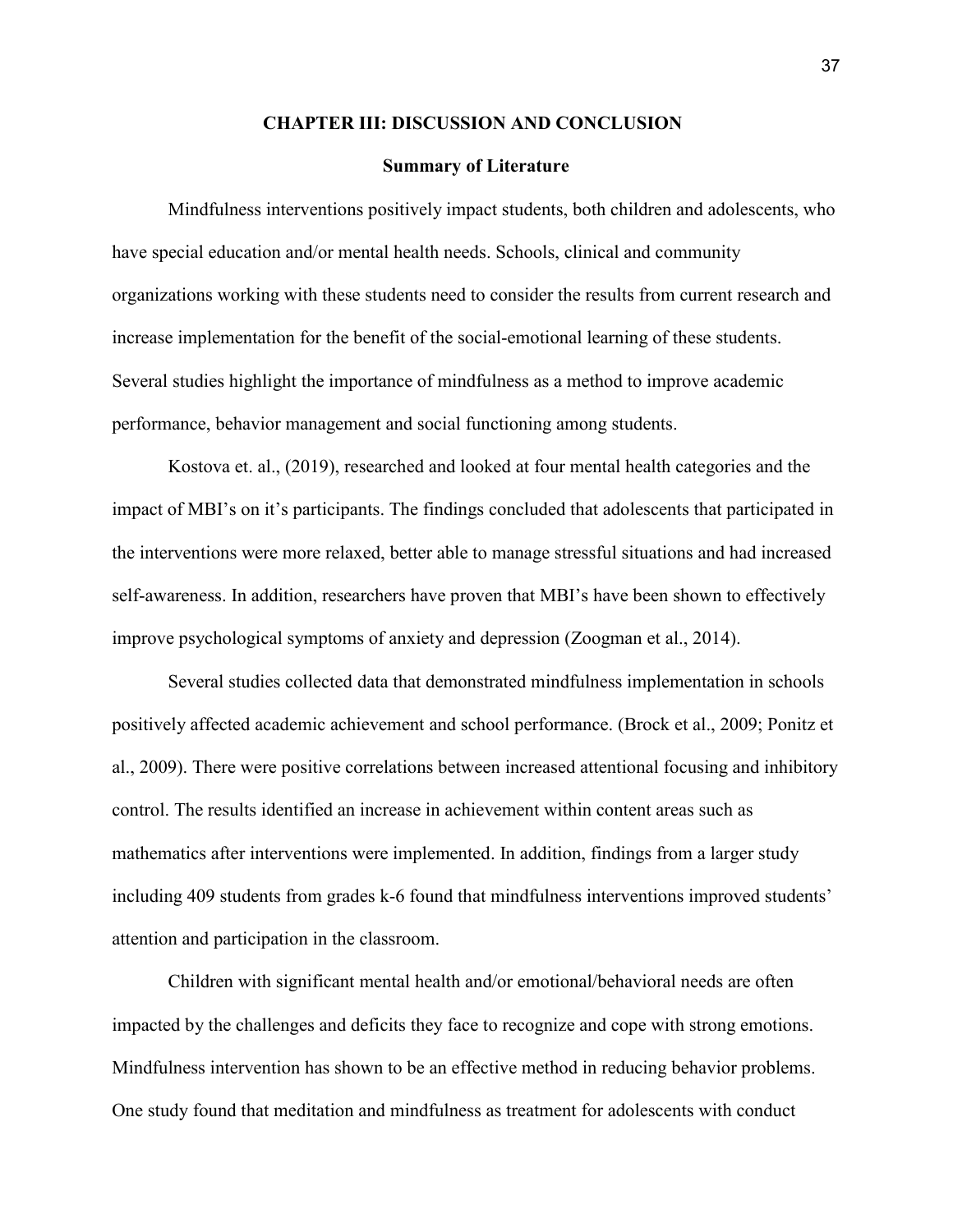disorder was promising in decreasing aggression (Singh et al., 2007). The participants, all diagnosed with conduct disorder, had less instances of physical aggression and bullying after participating in a mediation curriculum with a therapist.

 Schools and districts have been increasing their efforts in implementing mindfulness programs through social emotional learning guidelines. According to a study conducted by Durlak et al., (2011), evidence-based SEL programs improve student academic performance and student behaviors and attitudes, decrease negative classroom behavior and reduce emotional distress. These organizations are beginning to value the importance of self-awareness among adolescents and seek to incorporate standards of mindfulness within their learning environments.

#### **Professional Applications**

The reviewed research has demonstrated that mindfulness interventions are effective methods to addressing the mental health, behavioral and academic needs of students. Studies have proven the efficacy of mindfulness in improving academic performance, behavior problems and mental health concerns. Having the information to support the importance of self-awareness allows me to move forward in advocating for explicit teaching in this area. I am able to provide substantial evidence that self-awareness and mindfulness are practices that need to be at the forefront of our teaching practices. It is imperative that these methods are used to ensure success among our students who may have difficulty functioning in the classroom compared to typically developing peers.

Due to the increase in special education services and mental health diagnosis among our school-aged children, mindfulness needs to be considered an important component when teaching social-emotional learning. Researchers and authors should be incorporating this as the foundation to curriculum. Teachers would benefit from explicit instruction on how to guide these practices in their classrooms with their students. States, local agencies and districts can use the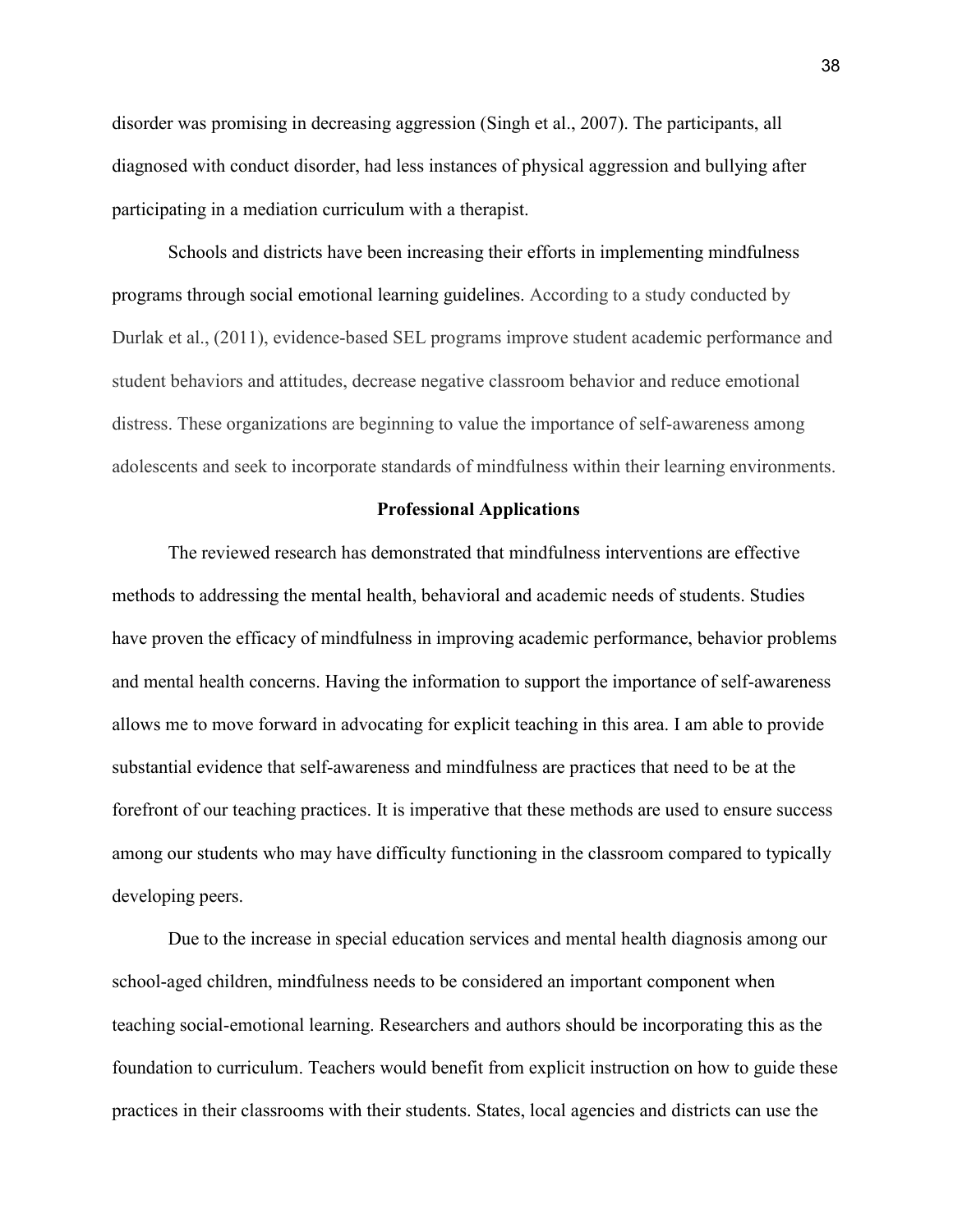research to drive professional development for educators. Improvement in our teaching practice and increasing awareness of the benefits of mindfulness is needed to ensure our students are able to benefit their learning experiences in schools.

In my classroom, I am able to tailor curriculum to to include mindfulness. I can then share the evidence from the research obtained with colleagues and advocate for mindfulness to be common practice among our classrooms. Currently, the social-emotional learning curriculum provided by the school does not include a self-awareness component. I am fortunate to work in a school that will allow me to implement mindfulness through explicit instruction within the curriculum and throughout the day. As behavior and academic data is collected, I can evaluate my methods and seek to find additional research-based ways of using mindfulness successfully among my students who have difficulty with self-regulation, managing emotions, social skills and academics. The research obtained provided a strong argument for consistent use of teaching mindfulness to the students I serve.

### **Limitations of the Research**

The research and studies on the benefits of mindfulness does not come without limitations. One common theme among the reviewed literature is that many of the studies were limited to small sample sizes. Interventions were often implemented on small groups of participants. Almost all of the research reviewed listed this as a challenge to their findings.

Another common limitation was the length of the intervention. Multiple studies conducted mindfulness interventions over the course of 6-12 weeks then collected postintervention data. It could be hypothesized that results may have varied with interventions spanning the course of the school year or over several months. Long term interventions could demonstrate a greater impact of mindfulness among participants.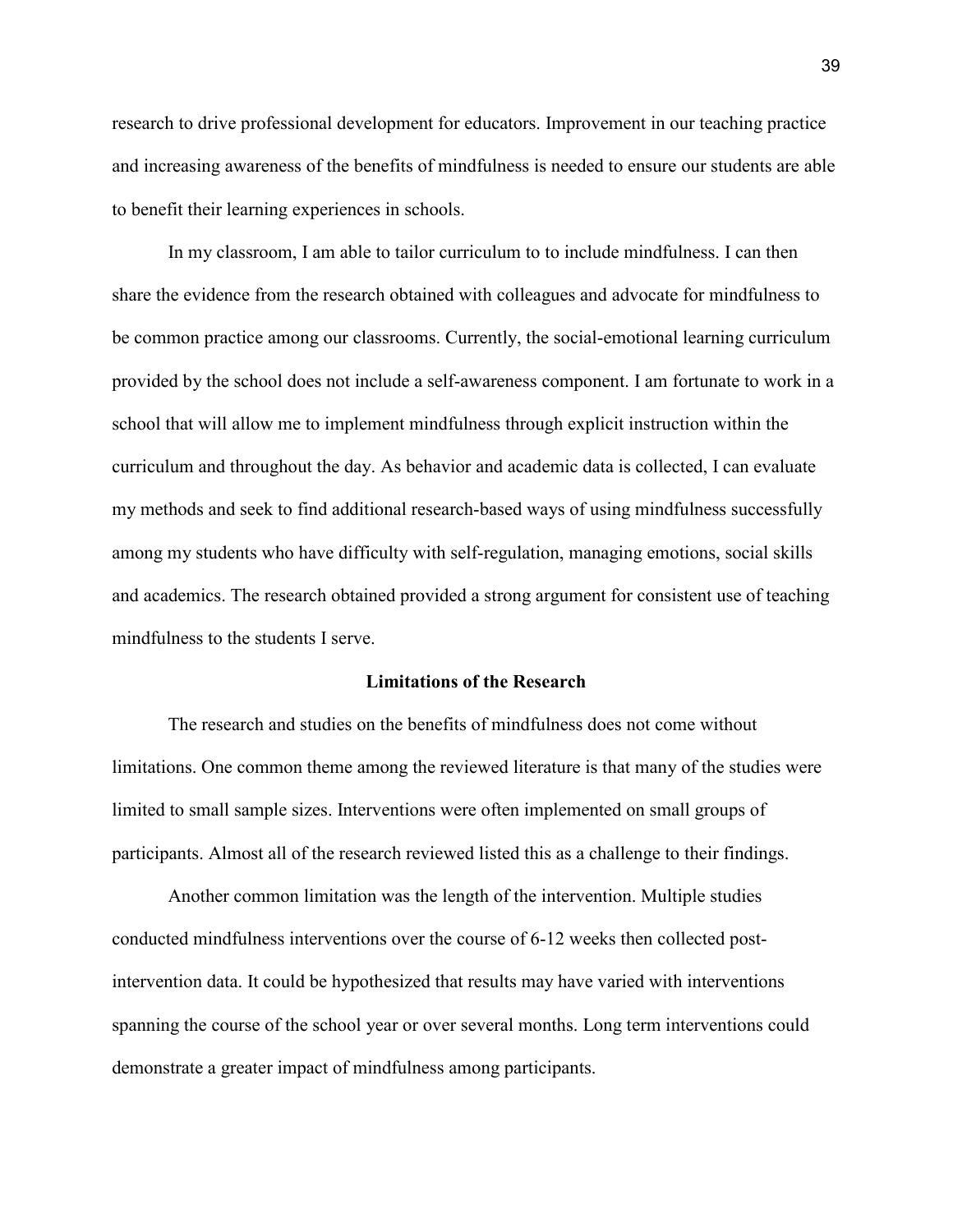Lastly, the majority of the studies utilized pre- and post-intervention surveys from one staff assessing progress. The participants were scaled using a Likert scale for multiple areas of self-awareness and mindfulness. The limitation this poses is that the results are often limited and subjective to a one-person rating system. Meaning, one teacher was reporting their opinion or viewpoint of the results of the intervention. This is a reason there could be discrepancies in the data collected.

Despite the limitations of these studies there is still strong evidence for implementation. Teachers may find challenges in how to successfully deliver mindfulness curriculum to students. There are many demands of educators in special education; due process, student behaviors and meeting the individual needs academically and behaviorally of diverse populations of students. This may pose a limitation to how effectively they are able to teach mindfulness within their classrooms. Funding, timing and increasing expectations of our educators in this field may limit their ability to include this as a consistent practice among students with mental health and special education needs.

#### **Implications for Future Research**

Further research including larger sample size populations needs to be conducted to strengthen the case for mindfulness to be taught in schools. There are special education schools that serve students with moderate to severe disabilities and/or mental health diagnosis. While these schools have a lower population than mainstream public schools, school-wide assessments and studies could be used among a diverse population of learners.

 Furthermore, the students in center-based special education schools demonstrate a high need of intervention. Research in this setting would increase the understanding of the impact of mindfulness among adolescents with disabilities and mental health challenges that severely impact their ability to function in school. Center-based schools could be preferred environments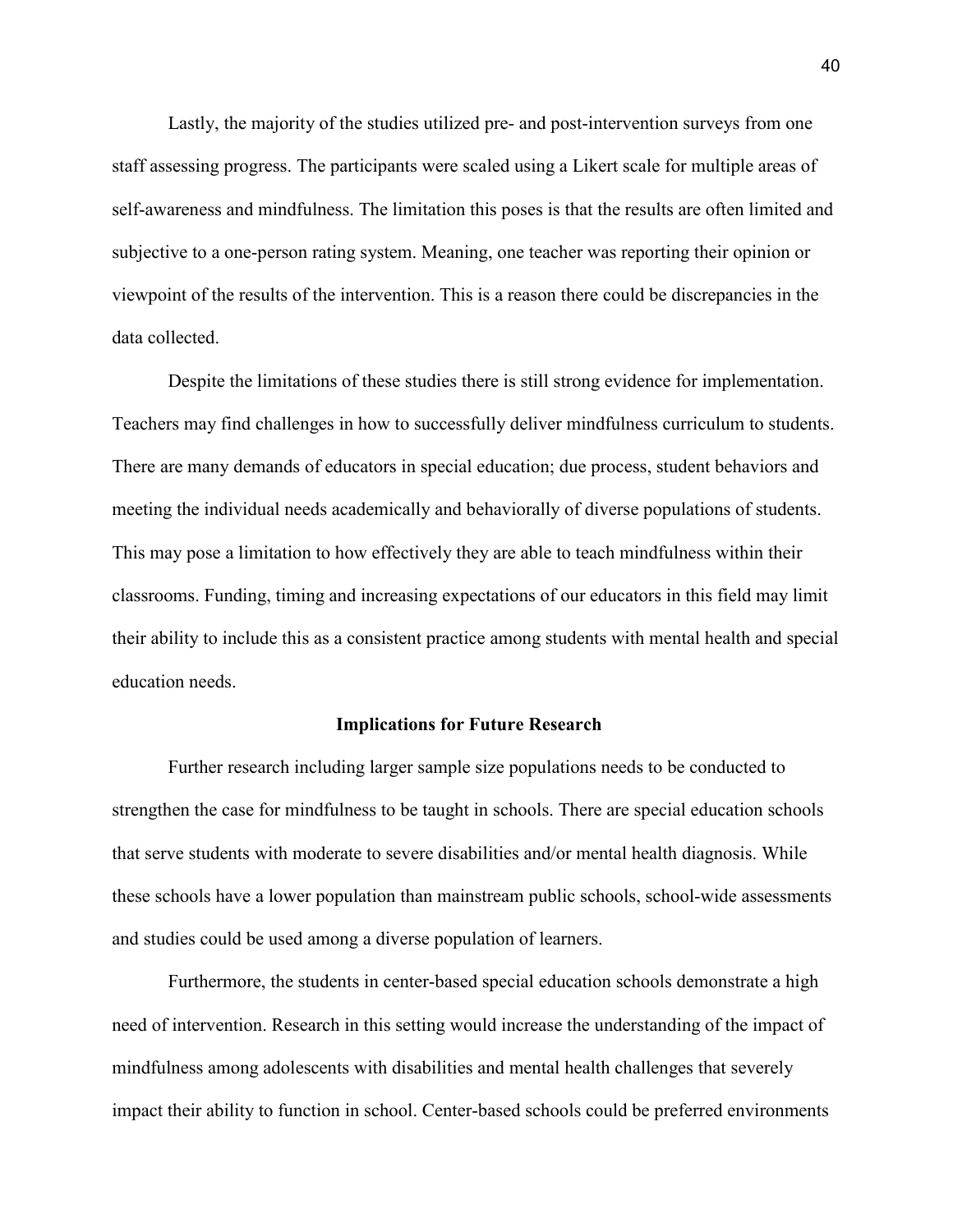for future research as the schools are heavily structured around social-emotional learning and practices.

 Future research should include a longer timeline of intervention. As mentioned, in many of the studies, mindfulness interventions were delivered and assessed over weeks. For more comprehensive and robust data, researchers need to implement these practices with students for longer periods of time. Data collected over the course of several months to years is more substantial when supporting claims of the benefits to mindfulness practice. This data could substantiate a better case when advocating for the use of these interventions within schools and districts.

## **Conclusion**

Children in the United States who are diagnosed with mental health disorders and referred to special education for services, continue to increase throughout the years. There are many associated factors that impact how students learn and function in school. Academics and performance in content areas may suffer or students may experience deficits. Peer interactions may be affected negatively. In addition, maladaptive behaviors may develop as a result of symptoms from these disorders. At times, these students have difficulty meeting expectations in the classroom such as engagement or participation, work completion, emotional regulation, positive social interactions and safety.

There is a direct correlation between mindfulness practices and improved well-being, academic performance, emotional regulation and behavior among adolescents. The research obtained from this review outlines that mindfulness is a key component for intervention with students who need to improve coping skills when facing mental health, learning or social challenges. By increasing awareness, adolescents are first able to recognize a change within themselves. This promotes increased self-control and management of emotions. Through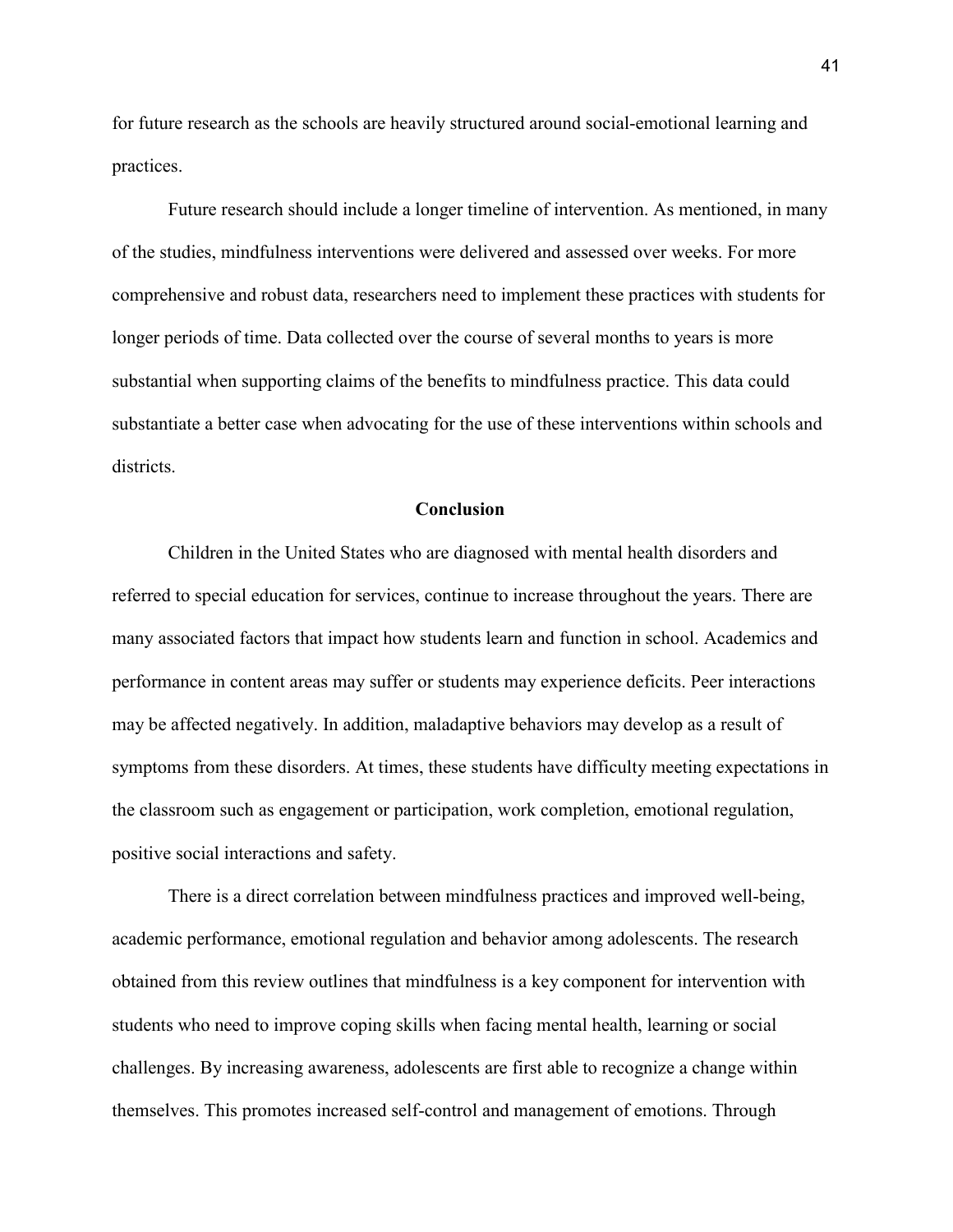mindfulness and meditation, students are also able to learn strategies and techniques to control impulses or negative reactions to strong emotions.

In recent years, schools have started implementing social-emotional learning to address the needs of students who face challenges in these areas. They are increasing resources which includes curriculum, training and guidelines to help educators provide life skills to adolescents. As these programs are developed, it is important that organizations are referring to and utilizing research-based methods to implement and support the success of students. Mindfulness and selfawareness components are imperative to the inclusion of intervention programs. Educators will see increased success among students who face challenges in the classroom if mindfulness instruction is taught explicitly and delivered consistently.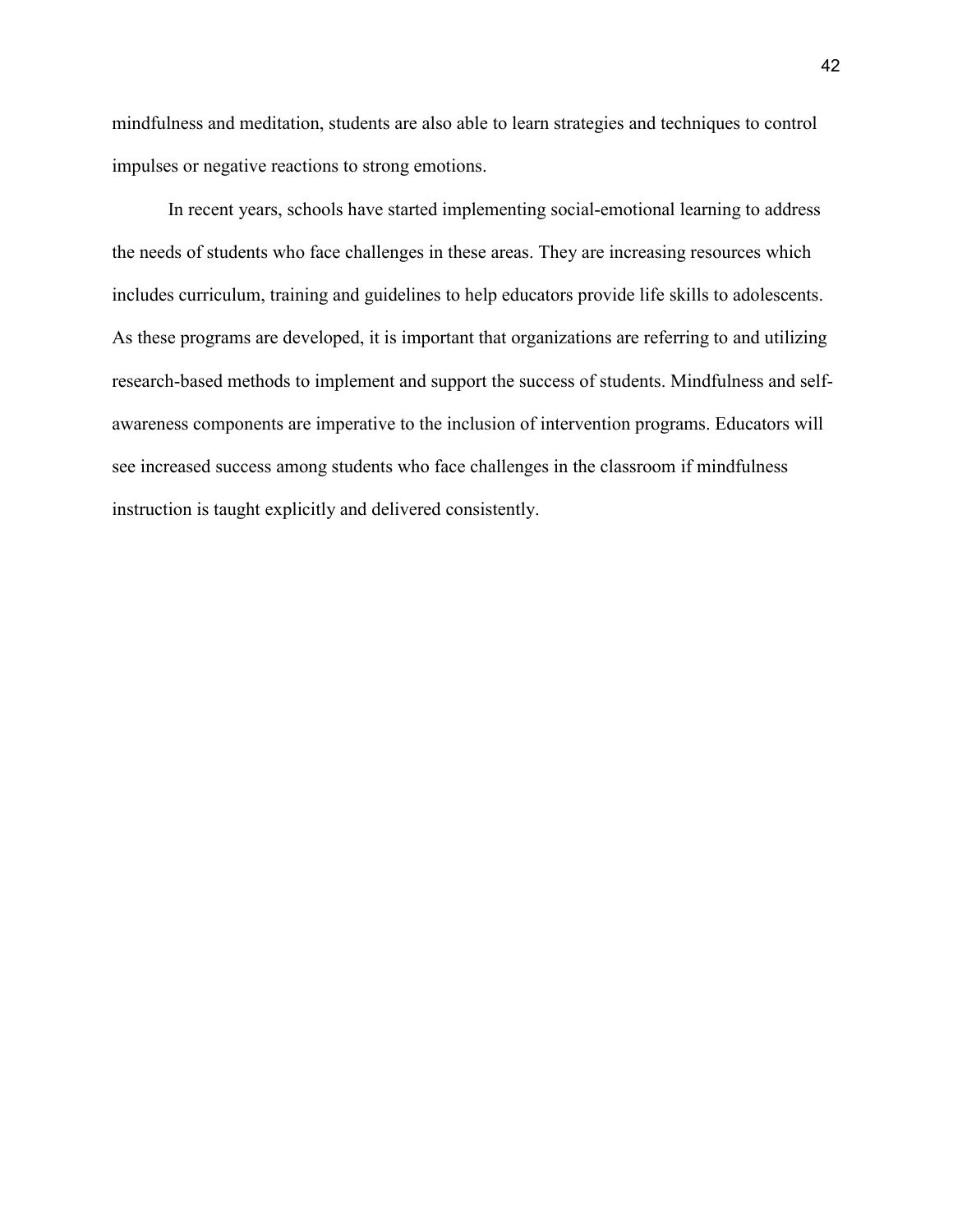#### **REFERENCES**

- Aftanas, L. I., & Golocheikine, S. A. (2001). Human anterior and frontal midline theta and lower alpha reflect emotionally positive state and internalized attention: high-resolution EEG investigation of meditation. *Neuroscience letters*, *310*(1), 57–60. https://doi.org/10.1016/s0304-3940(01)02094-8
- AskMayoExpert. Meditation. Rochester, Minn.: Mayo Foundation for Medical Education and Research; 2018.
- Barinaga M. (2003). Buddhism and neuroscience. Studying the well-trained mind. *Science (New York, N.Y.)*, *302*(5642), 44–46. https://doi.org/10.1126/science.302.5642.44
- Barnert, E. S., Himelstein, S., Herbert, S., Garcia-Romeu, A., & Chamberlain, L. J. (2014). Exploring an intensive meditation intervention for incarcerated youth. *Child and adolescent mental health*, *19*(1), 69–73. https://doi.org/10.1111/camh.12019
- Bishop, S. R., Lau, M., Shapiro, S., Carlson, L., Anderson, N. D., Carmody, J., Segal, Z. V., Abbey, S., Speca, M., Velting, D., & Devins, G. (2004). Mindfulness: A proposed operational definition. *Clinical Psychology: Science and Practice, 11*(3), 230–241. [https://doi.org/10.1093/clipsy.bph077](https://psycnet.apa.org/doi/10.1093/clipsy.bph077)
- Black, D. S., & Fernando, R. (2014). Mindfulness training and classroom behavior among lowerincome and ethnic minority elementary school children. *Journal of child and family studies*, *23*(7), 1242–1246. https://doi.org/10.1007/s10826-013-9784-4
- Blanck, P., Perleth, S., Heidenreich, T., Kröger, P., Ditzen, B., Bents, H., & Mander, J. (2018). Effects of mindfulness exercises as stand-alone intervention on symptoms of anxiety and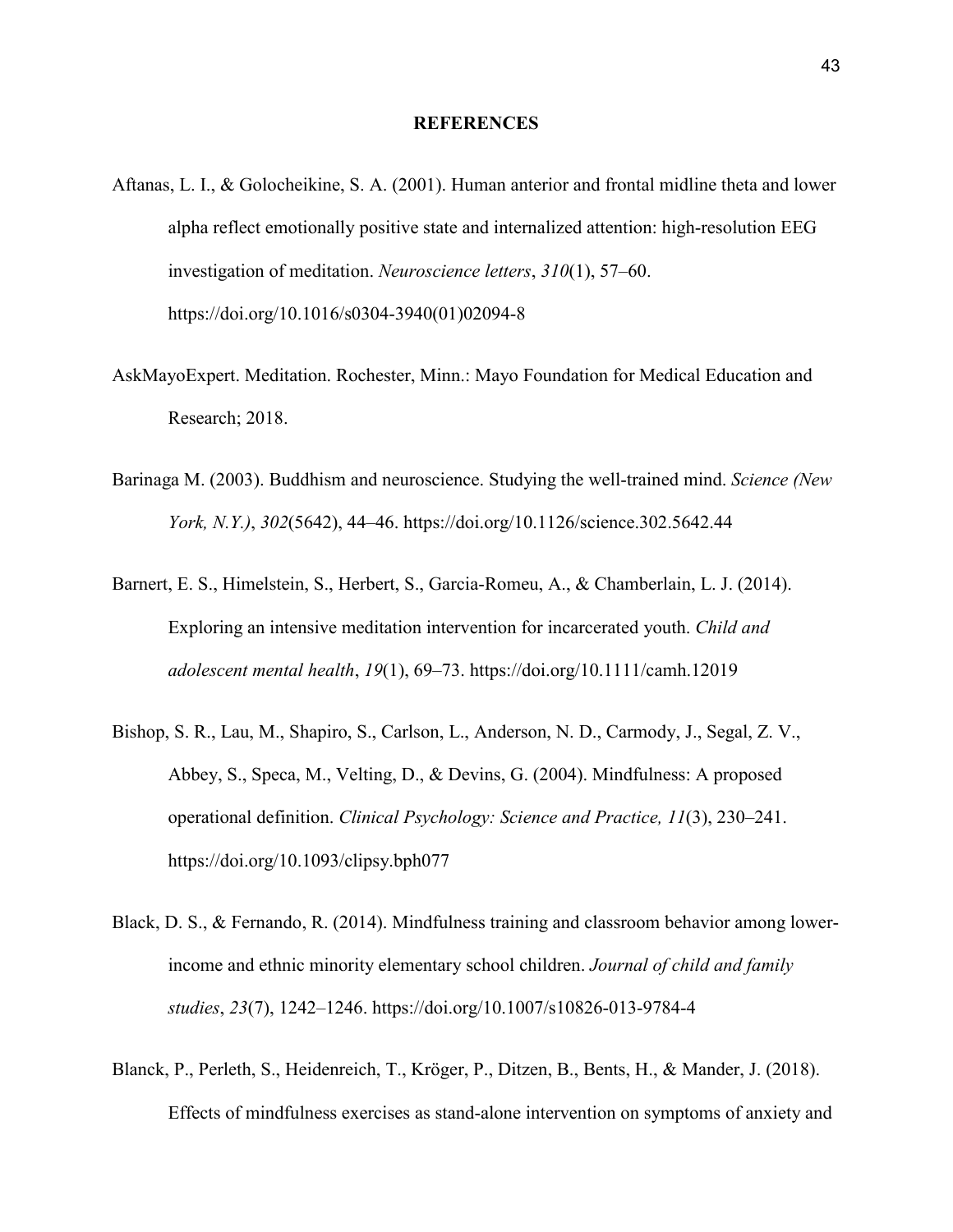depression: Systematic review and meta-analysis. *Behaviour research and therapy*, *102*, 25–35. https://doi.org/10.1016/j.brat.2017.12.002

- Bögels, S. M., Hoogstad, B., van Dun, L., de Schutter, O., & Restifo, K. (2008). Mindfulness training for adolescents with externalizing disorders and their parents. *Behavioural and Cognitive Psychotherapy*, *36*(2), 193-210. https://doi.org/10.1017/S1352465808004190
- Brock, L. L., Rimm-Kaufman, S. E., Nathanson, L., & Grimm, K. J. (2009). The contributions of 'hot' and 'cool' executive function to children's academic achievement, learning-related behaviors, and engagement in kindergarten. *Early Childhood Research Quarterly, 24*(3), 337–349. https://doi.org/10.1016/j.ecresq.2009.06.001
- Bystritsky, A., Hovav, S., Sherbourne, C., Stein, M. B., Rose, R. D., Campbell-Sills, L., Golinelli, D., Sullivan, G., Craske, M. G., & Roy-Byrne, P. P. (2012). Use of complementary and alternative medicine in a large sample of anxiety patients. *Psychosomatics*, *53*(3), 266–272. https://doi.org/10.1016/j.psym.2011.11.009
- Carmody, J., & Baer, R. A. (2008). Relationships between mindfulness practice and levels of mindfulness, medical and psychological symptoms and well-being in a mindfulnessbased stress reduction program. *Journal of behavioral medicine*, *31*(1), 23–33. https://doi.org/10.1007/s10865-007-9130-7
- Center for Disease Control and Prevention (2020). *Data and statistics on children's mental health.* https://www.cdc.gov/childrensmentalhealth/data.html
- Chang, V. Y., Palesh, O., Caldwell, R., Glasgow, N., Abramson, M., Luskin, F., Gill, M., Burke, A., & Koopman, C. (2004). The effects of a mindfulness-based stress reduction program on stress, mindfulness self-efficacy, and positive states of mind. *Stress & Health: Journal*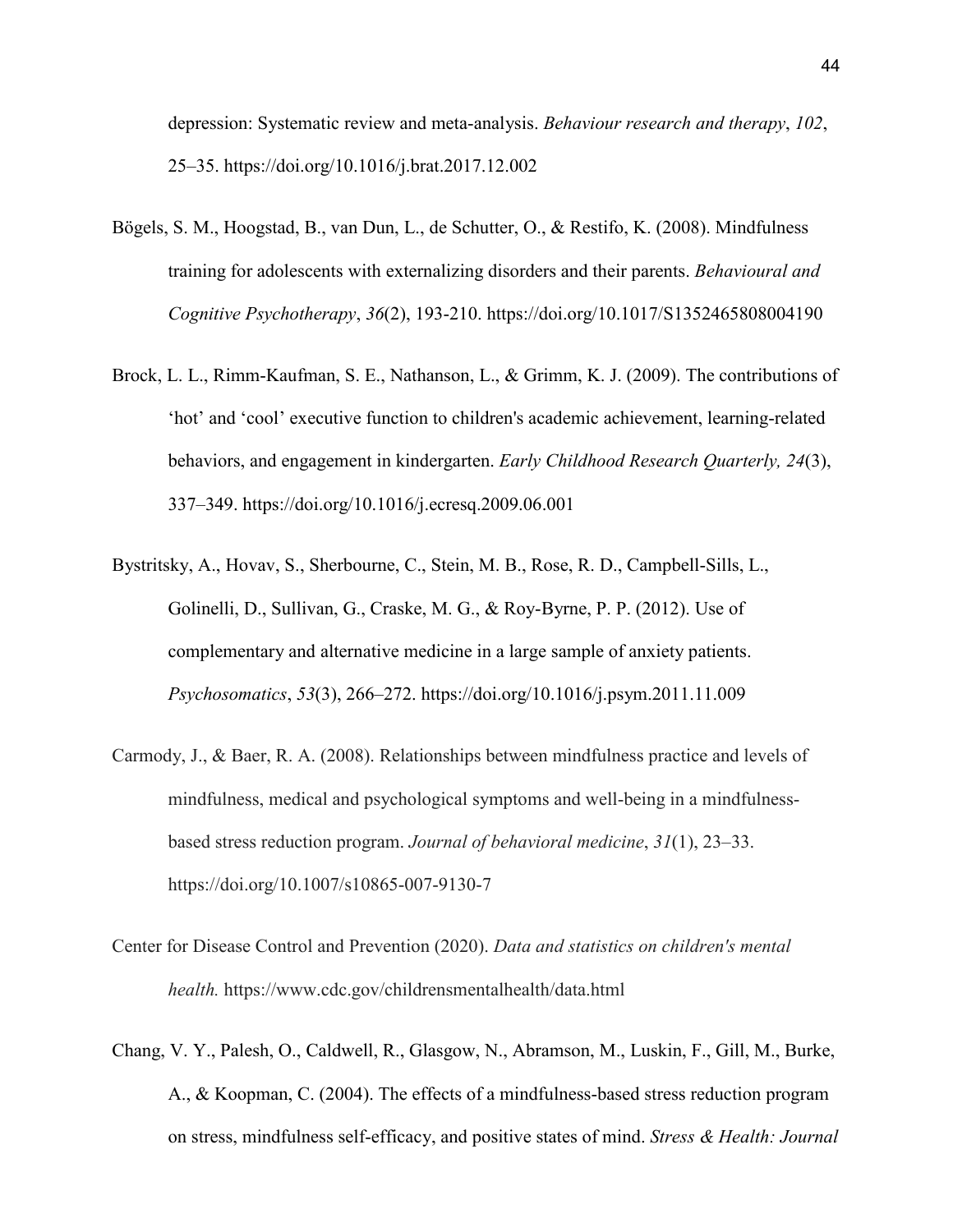*of the International Society for the Investigation of Stress*, *20*(3), 141–147. https://doiorg.ezproxy.bethel.edu/10.1002/smi.1011

- Coholic, D., Eys, M. & Lougheed, S. (2012). Investigating the effectiveness of an arts-based and mindfulness-based group program for the improvement of resilience in children in need. *Journal of Child and Family Studies*, 21, 833–844. https://doi.org/10.1007/s10826-011- 9544-2
- Craig A. D. (2003). Interoception: the sense of the physiological condition of the body. *Current opinion in neurobiology*, *13*(4), 500–505. https://doi.org/10.1016/s0959-4388(03)00090-4
- Durlak, J. A., Weissberg, R. P., Dymnicki, A. B., Taylor, R. D., & Schellinger, K. B. (2011). The impact of enhancing students' social and emotional learning: a meta-analysis of schoolbased universal interventions. *Child development*, *82*(1), 405–432. https://doi.org/10.1111/j.1467-8624.2010.01564.x
- Farb, N. A., Segal, Z. V., Mayberg, H., Bean, J., McKeon, D., Fatima, Z., & Anderson, A. K. (2007). Attending to the present: mindfulness meditation reveals distinct neural modes of self-reference. *Social cognitive and affective neuroscience*, *2*(4), 313–322. https://doi.org/10.1093/scan/nsm030
- Flook, L., Smalley, S., Kitil, M.J., Galla, B., Kaiser-Greenland, S., Locke, J., Ishijima, E., & Kasari, C. (2010). Effects of mindful awareness practices on executive functions in elementary school children. *Journal of Applied School Psychology, 26*, 70 - 95.
- Greco, L. A., Baer, R. A., & Smith, G. T. (2011). Assessing mindfulness in children and adolescents: development and validation of the Child and Adolescent Mindfulness Measure (CAMM). *Psychological assessment*, *23*(3), 606.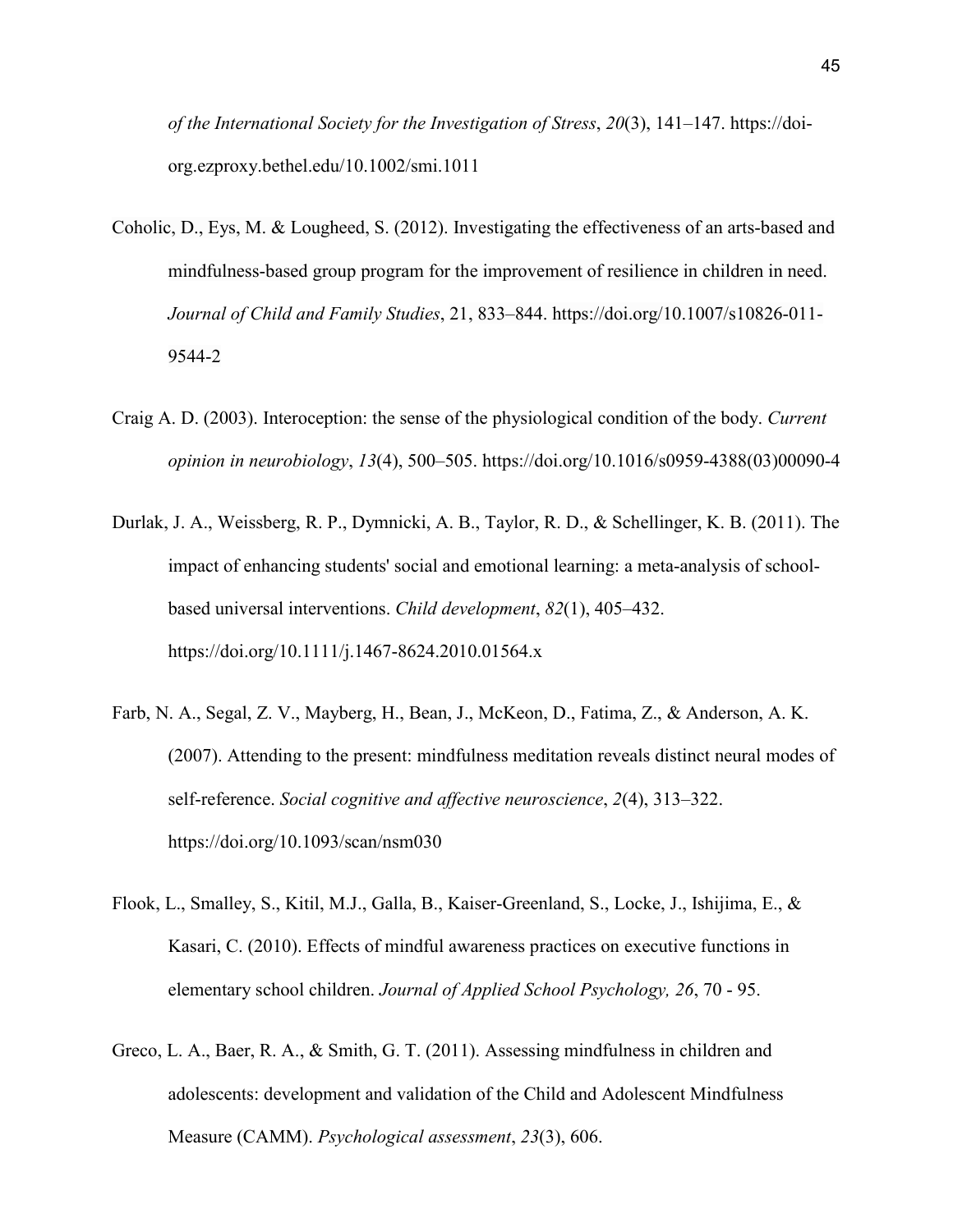- Gresham, F. M., & Elliott, S. N. (1990). Social skills rating system manual. Circle Pines, MN: American Guidance Service.
- Harpin, S., Rossi, A., Kim, A.K., & Swanson, L.M. (2016). Behavioral impacts of a mindfulness pilot intervention for elementary school students. *Education 3-13, 137*, 149-156.
- Hölzel, B. K., Lazar, S. W., Gard, T., Schuman-Olivier, Z., Vago, D. R., & Ott, U. (2011). How does mindfulness meditation work? Proposing mechanisms of action from a conceptual and neural perspective. *Perspectives on psychological science: a journal of the Association for Psychological Science*, *6*(6), 537–559. https://doi.org/10.1177/1745691611419671
- Kabat-Zinn, J., Massion, A. O., Kristeller, J., Peterson, L. G., Fletcher, K. E., Pbert, L., Lenderking, W. R., & Santorelli, S. F. (1992). Effectiveness of a meditation-based stress reduction program in the treatment of anxiety disorders. *The American journal of psychiatry*, *149*(7), 936–943. https://doi.org/10.1176/ajp.149.7.936
- Kessler, R. C., Berglund, P., Demler, O., Jin, R., Merikangas, K. R., & Walters, E. E. (2005). Lifetime prevalence and age-of-onset distributions of DSM-IV disorders in the National Comorbidity Survey Replication. *Archives of general psychiatry*, *62*(6), 593–602. https://doi.org/10.1001/archpsyc.62.6.593
- Khoury, B., Sharma, M., Rush, S. E., & Fournier, C. (2015). Mindfulness-based stress reduction for healthy individuals: A meta-analysis. *Journal of psychosomatic research*, *78*(6), 519– 528. https://doi.org/10.1016/j.jpsychores.2015.03.009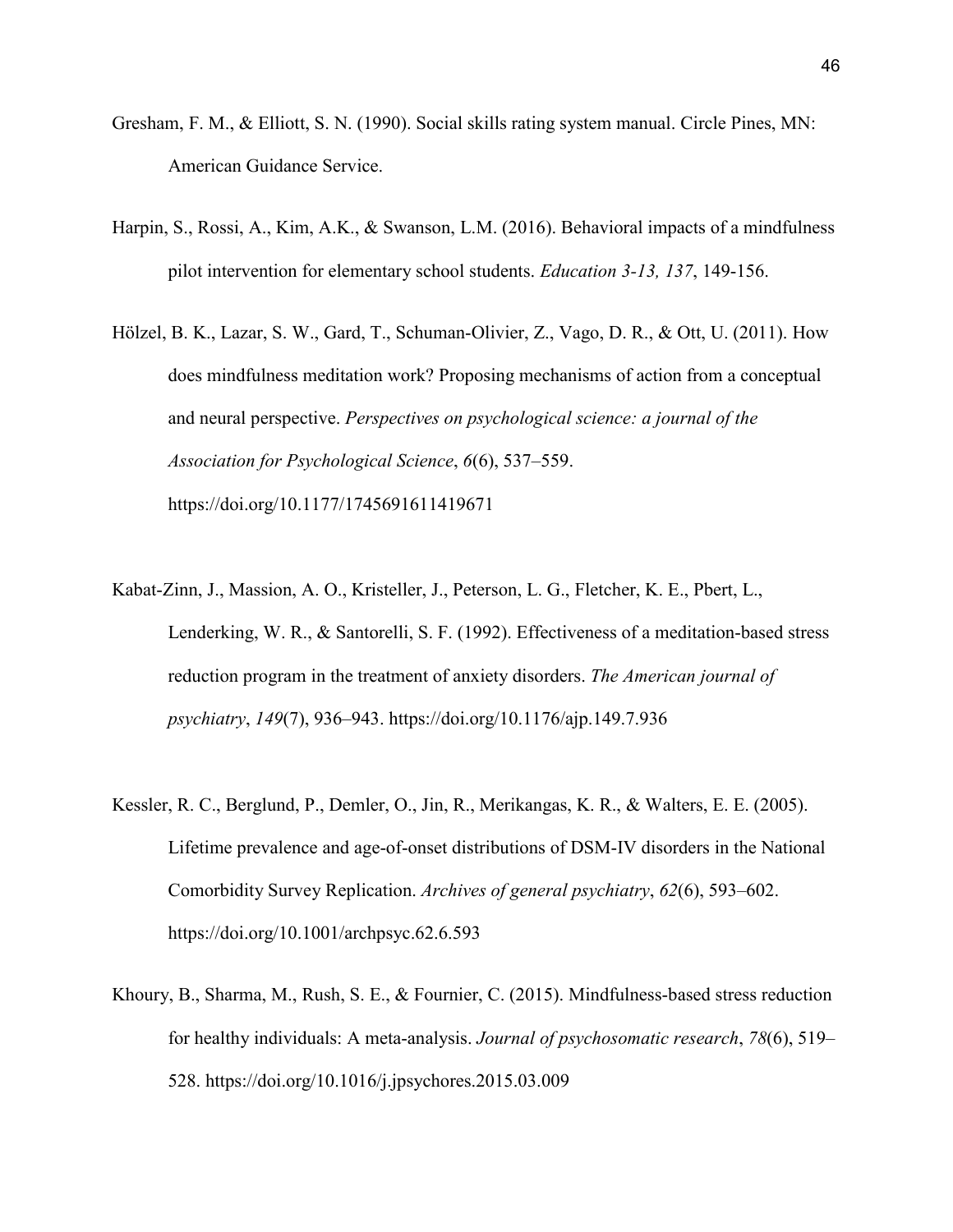- Kostova, Z., Levin, L., Lorberg, B., & Ziedonis, D. (2019). Mindfulness-based interventions for adolescents with mental health conditions: a systematic review of the research literature. *Journal of Child and Family Studies*, 1-17. https://doi.org/10.1007/s10826-019-01477-7
- Lutz, A., Slagter, H. A., Dunne, J. D., & Davidson, R. J. (2008). Attention regulation and monitoring in meditation. *Trends in cognitive sciences*, *12*(4), 163–169. https://doi.org/10.1016/j.tics.2008.01.005
- Lymeus, F., Lindberg, P., & Hartig, T. (2018). Building mindfulness bottom-up: Meditation in natural settings supports open monitoring and attention restoration. *Consciousness and cognition*, *59*, 40–56. https://doi.org/10.1016/j.concog.2018.01.008
- Mehling, W. E., Gopisetty, V., Daubenmier, J., Price, C. J., Hecht, F. M., & Stewart, A. (2009). Body awareness: construct and self-report measures. *PloS one*, *4*(5), e5614. https://doi.org/10.1371/journal.pone.0005614
- Miklowitz DJ., Alatiq Y., Goodwin GM., Geddes JR., Fennell MJV., Dimidjian S., Hauser M., Williams JMG. (2009). A pilot study of mindfulness-based cognitive therapy for bipolar disorder. *International Journal of Cognitive Therapy: Vol. 2, Special Section: Cognition in Bipolar Disorders,* 373-382 .https://doi.org/10.1521/ijct.2009.2.4.373
- Minnesota Department of Education. (2015). *SEL Implementation Guidance*. www.education.mn.gov. https://education.mn.gov/MDE/dse/safe/social/imp/
- Modinos, G., Ormel, J., & Aleman, A. (2010). Individual differences in dispositional mindfulness and brain activity involved in reappraisal of emotion. *Social cognitive and affective neuroscience*, *5*(4), 369–377. https://doi.org/10.1093/scan/nsq006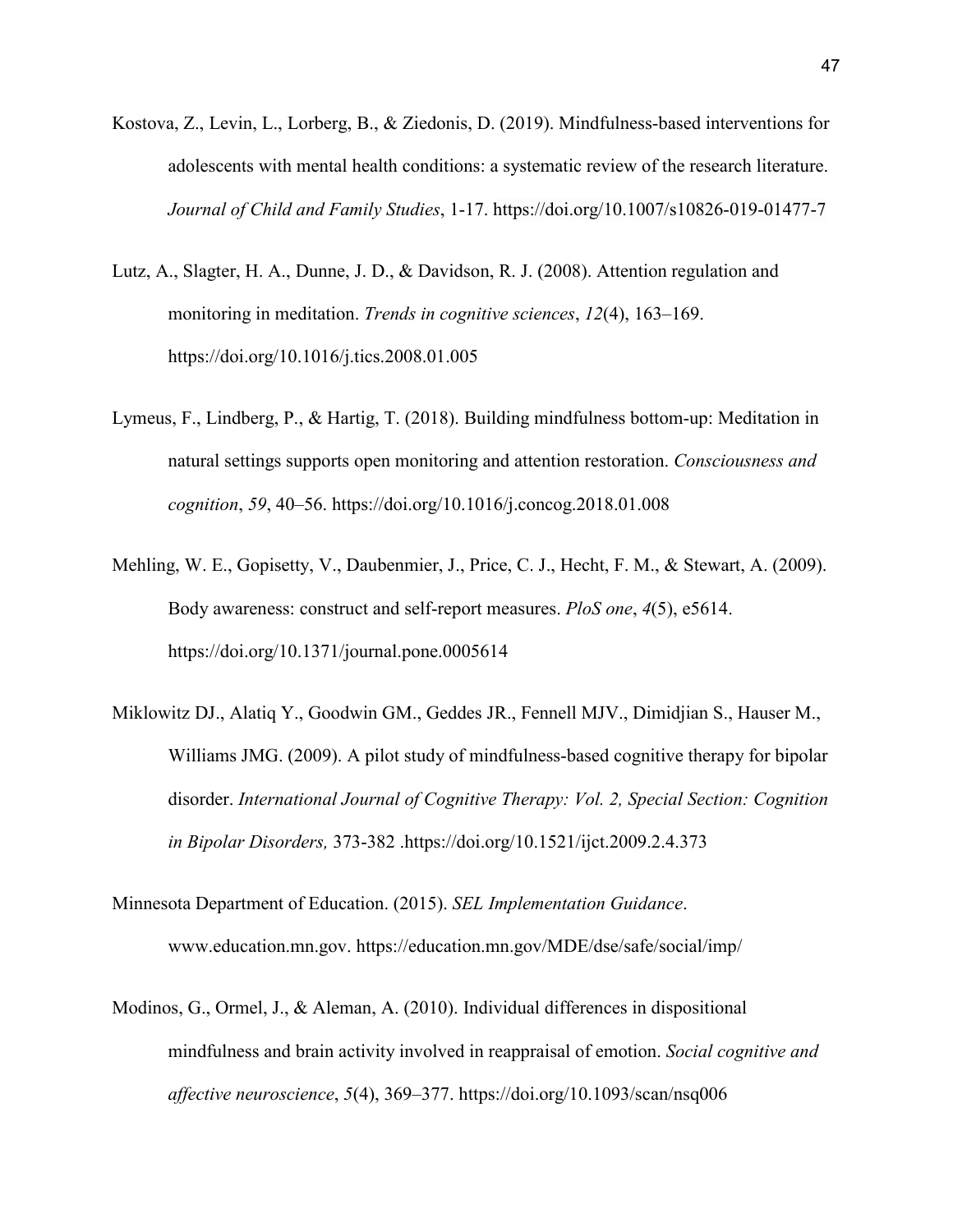- National Center for Education Statistics (2020). *The condition of education preprimary, elementary, and secondary education - elementary and secondary enrollment - students with disabilities - indicator.* http://nces.ed.gov/programs/coe/indicator\_cgg.asp.
- Olendzki, A. (2010). *Unlimiting mind: The radically experiential psychology of Buddhism.* Wisdom Publications.
- Ponitz, C. C., McClelland, M. M., Matthews, J. S., & Morrison, F. J. (2009). A structured observation of behavioral self-regulation and its contribution to kindergarten outcomes. *Developmental psychology*, *45*(3), 605–619. https://doi.org/10.1037/a0015365
- Schonert-Reichl, K., & Lawlor, M.S. (2010). The effects of a mindfulness-based education program on pre- and early adolescents' well-being and social and emotional competence. *Mindfulness, 1*, 137-151.
- Seaward, B. L. (2017). Meditation and mindfulness. *Managing Stress: Principles and Strategies for Health and Well-Being* (9th ed.). Jones & Bartlett Learning.
- Semple, R. J., Lee, J., Rosa, D., & Miller, L. F. (2010). A randomized trial of mindfulness-based cognitive therapy for children: promoting mindful attention to enhance social-emotional resiliency in children. *Journal of Child and Family Studies, 19(2)*, 218–229.
- Semple, R. J. (2010). Does mindfulness meditation enhance attention? A randomized controlled trial. *Mindfulness, 1(2),* 121–130.
- Shapiro, S. L., & Carlson, L. E. (2017). *The Art and Science of Mindfulness: Integrating Mindfulness Into Psychology and the Helping Professions* (Second ed.). American Psychological Association.